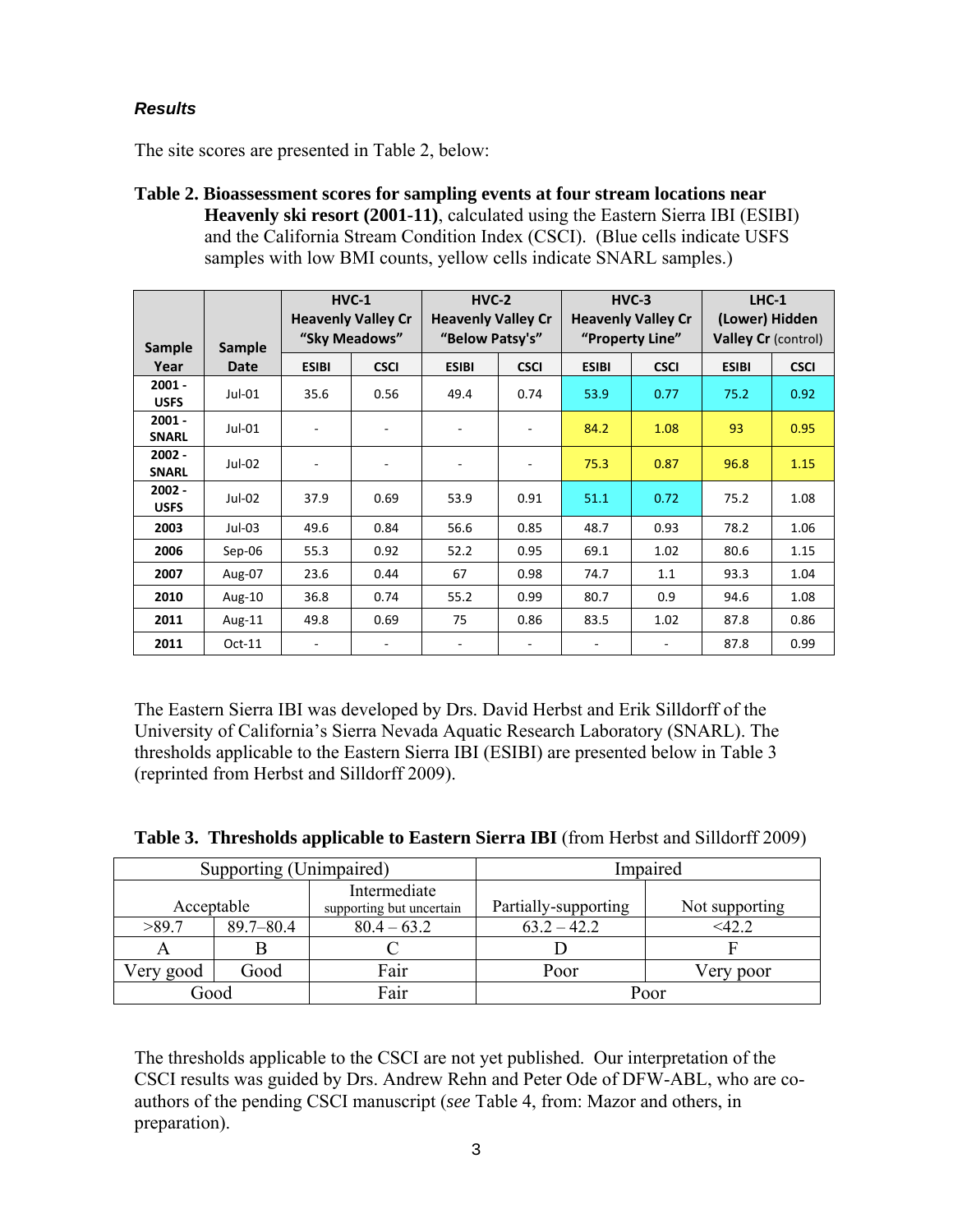**Table 4. Thresholds used to define condition classes for the CSCI.** Pending publication of the CSCI, the values shown below were used for this assessment. (Values in parentheses reflect the probability that scores in the condition class are within the reference distribution.)

|              | Very likely intact   Likely intact   Possibly altered   Likely altered |                           |                           |                           | <b>Very likely altered</b> |
|--------------|------------------------------------------------------------------------|---------------------------|---------------------------|---------------------------|----------------------------|
| <b>Index</b> | (>0.50)                                                                | $(0.30 \text{ to } 0.50)$ | $(0.10 \text{ to } 0.30)$ | $(0.01 \text{ to } 0.10)$ | $\leq 0.01$                |
| <b>CSCI</b>  | >1.00                                                                  | $1.00 - 0.92$             | $0.91 - 0.79$             | $0.78 - 0.63$             | $0.62 - 0.00$              |

Using the thresholds discussed above, biotic condition at site HVC-1 ("Sky Meadows") is consistently poor according to the ESIBI, and mostly poor according to the CSCI. Biotic condition at site HVC-2 ("Patsy's") is generally poor according to the IBI, and generally good according to the CSCI. Biotic condition at site HVC-3 ("Property Line") is variable (from poor to good, depending on the year) according to the ESIBI, and generally good according to the CSCI. Biotic condition at site LHC-1 (Hidden Valley Creek control site) is always good to very good according to both the IBI and the CSCI.

### *Discussion*

There are several potentially confounding factors that make definitive interpretation of the current dataset difficult. Issues that we considered include: differences in field collection equipment (i.e., net mesh size), differences in area sampled, differences in collection methods (i.e., targeted-riffle methods vs. multi-habitat methods), and differences in field personnel that collected the samples (including poorly documented or undocumented expertise, training, and quality assurance procedures).

Based on prior bioassessment "methods comparison" studies (Rehn and others 2007, Gerth and Herlihy 2006, Herbst and Silldorff 2006 & 2004), we concluded that the effects of most of the methodological differences are relatively minor (e.g., targeted-riffle composite method vs. multi-habitat reachwide benthos method, area sampled, 250um mesh vs. 500um mesh), but three issues stand out:

1. Several USFS samples had very low benthic macroinvertebrate (BMI) counts, making them not good candidates for scoring with either the ESIBI or the CSCI. Both protocols expect at least 450- to 500-count samples, whereas these USFS data points had very low (i.e., <200) counts. Since SNARL samples from these same sites collected in the same time frame had large BMI counts, and SNARL has both more experience and better QA documentation, it seems likely that this discrepancy may reflect problems with the USFS's sample collection and/or processing techniques during that era. For these reasons, we recommend ignoring the data from three USFS samples with very low BMI counts (HVC-3 in 2001 and 2002, and LHC-1 in 2001).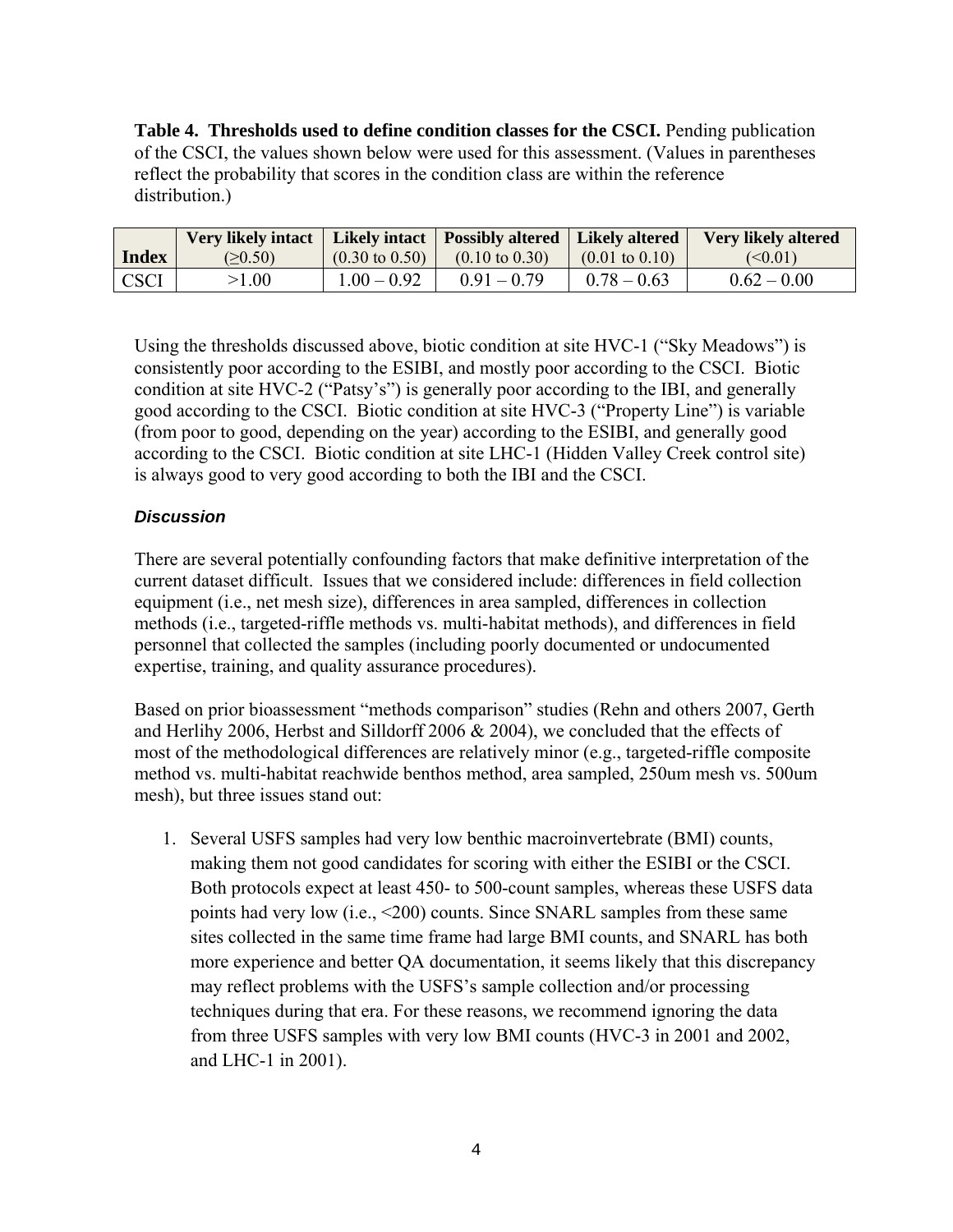- 2. The 2001 and 2002 SNARL samples stand out as having considerably higher scores than other data from the same sites in the 2001-2002 time period. Dr. Rehn observed that SNARL's taxa lists frequently had a higher frequency of taxa identified to genus level, whereas USFS identifications were more often left at the family level for a number of groups. This may have contributed to the difference. But whatever the cause, because SNARL has both more experience and better QA documentation than the USFS crews of that era, we trust the SNARL results.
- 3. Even when the USFS samples for 2001-03 had sufficient BMI counts, differences between USFS's and other crews' scores persisted. (See LHC-1 in 2002-03.) For example, we cannot definitively explain why the USFS crews consistently obtained lower IBI scores at the control site (LHC-1) than the other three crews (SNARL, Heavenly's consultants, and ABL).

Another key issue is that—given the variability in scores—there simply are not enough samples to permit a valid statistical comparison to demonstrate "improving trends over time" (as called for by the TMDLs). Even if we ignored the three issues above, statistical tests of early vs. later years would not demonstrate definitive trends because of the high variance in individual observations. While some (or all) of the HVC sites may be on an "upward" trend since the implementation of post-TMDL sediment control measures, we cannot conclude with a high degree of confidence whether any such trend is underway. At best, more data are needed to document any trend(s). At worst, the management measures installed to date may be insufficient to achieve the desired condition. Continued monitoring is needed to answer these questions.

If we exclude the questionable results, as discussed above, several generalizations about site condition can be made. Table 5, below, summarizes the results in narrative terms. The ESIBI and CSCI assessments generally agree for three of the four sites. We cannot explain why the assessments differ at the fourth site, HVC-2 (Heavenly Valley Creek below Patsy's), where the ESIBI scores indicated generally poor biotic condition, and the CSCI scores indicated generally good condition. That difference may be due, in whole or in part, to methods, sampling error, and/or the low number of samples. Additional sampling may shed light on this question.

|                                 | (excluding questionable samples; see discussion)                           |                                                                                                                                                                    |  |  |  |  |  |  |
|---------------------------------|----------------------------------------------------------------------------|--------------------------------------------------------------------------------------------------------------------------------------------------------------------|--|--|--|--|--|--|
| <b>Site</b>                     | <b>CSCI</b>                                                                | <b>ESIBI</b>                                                                                                                                                       |  |  |  |  |  |  |
| $HVC-1$<br><b>Sky Meadows</b>   | Biological scores generally poor<br>(except 2003 & 2006 were fair to good) | Biological scores always poor                                                                                                                                      |  |  |  |  |  |  |
| $HVC-2$                         | Biological scores generally good                                           | Biological scores generally poor                                                                                                                                   |  |  |  |  |  |  |
| <b>Below Patsy's</b>            | (except 2001 was fair)                                                     | (except 2007 & 2011 were "fair")                                                                                                                                   |  |  |  |  |  |  |
| $HVC-3$<br><b>Property Line</b> | Biological scores generally good                                           | <b>Biological scores mixed</b><br>$\triangleright$ poor in 2003<br>≻fair in 2002, 2006-07<br>$\triangleright$ borderline fair-good in 2010<br>≽ good in 2001, 2011 |  |  |  |  |  |  |
| LHC-1                           | Biological scores always                                                   | <b>Biological scores always</b>                                                                                                                                    |  |  |  |  |  |  |
| Lower Hidden                    | good to very good                                                          | good to very good                                                                                                                                                  |  |  |  |  |  |  |

| Table 5. Narrative summary of biological condition scores |  |  |  |                                                      |  |  |
|-----------------------------------------------------------|--|--|--|------------------------------------------------------|--|--|
|                                                           |  |  |  | $\sqrt{1}$ 1 1 $\sqrt{1}$ 1 1 1 1 1 1 1 1 $\sqrt{1}$ |  |  |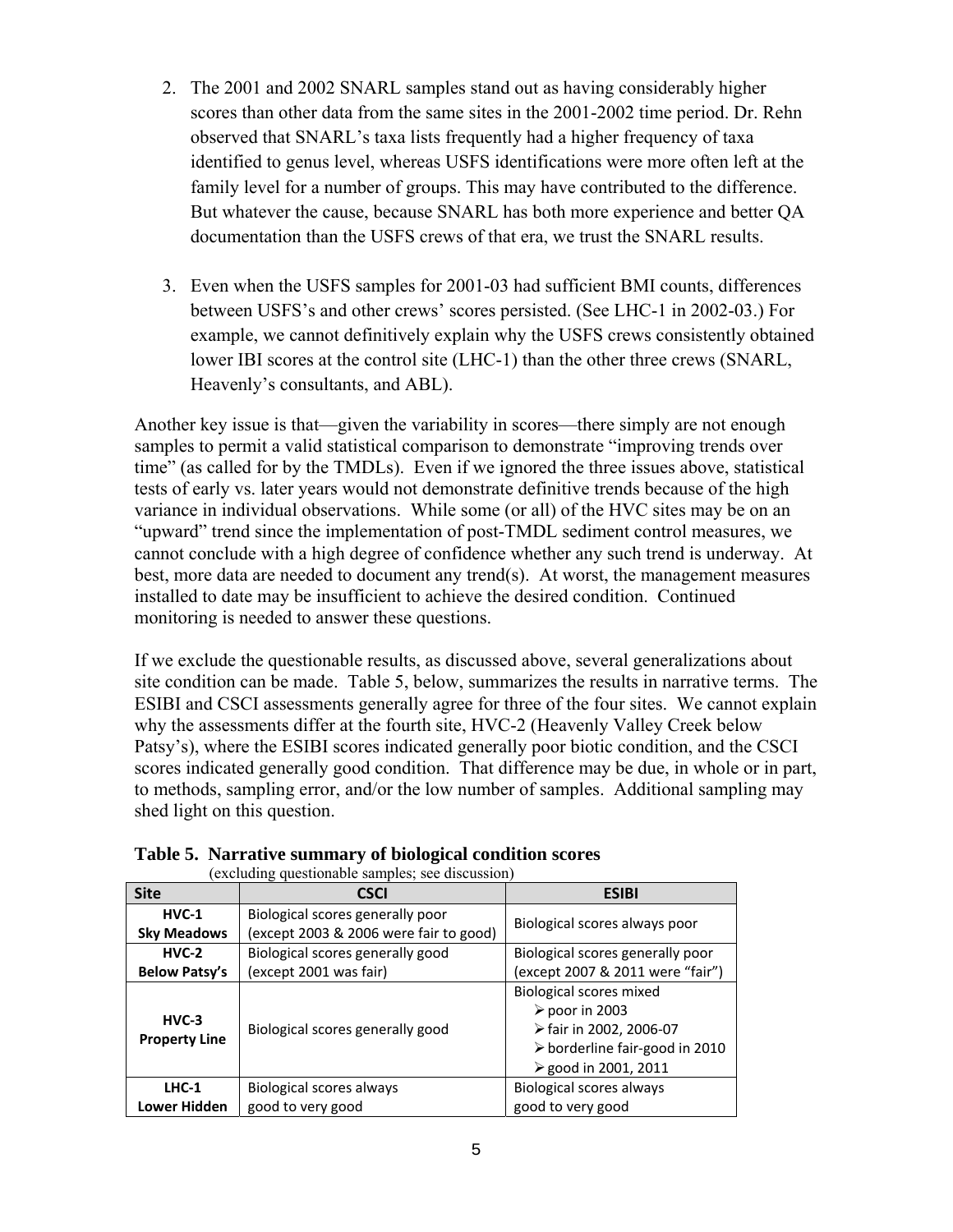### *Conclusions & Recommendations*

In the decade since TMDLs were adopted for Heavenly Valley Creek (i.e., from 2001- 2011), bioassessment monitoring was conducted at three sites along the Creek, and at a nearby "control" site (Hidden Valley Creek). Taken as a whole, the results indicate that the instream biotic condition of site HVC-1 ("Sky Meadows") is poor, and the biotic condition of sites HVC-2 ("Patsy's") and HVC-3 ("Property Line") is generally fair to good (but not yet *"approaching conditions in Hidden Valley Creek"* as called for in the TMDLs).

While nascent signs of recovery may be emerging, there is insufficient data at this time to determine whether biotic condition is improving significantly at any of the sites since the TMDLs were adopted.

Given the above findings, bioassessment monitoring should be continued (using SWAMP's Reachwide Benthos protocols and the existing 2-years-on, 2-years off schedule), at least until an improving trend can be definitively documented (i.e., conduct sampling in 2014-15, 2018-19, 2022-23, etc.).

### *References*

Gerth, W.J. and A.T. Herlihy. 2006. The effect of sampling different habitat types in regional macroinvertebrate bioassessment surveys. *Journal of the North American Benthological Society.* 25(2):501-512.

Herbst, D.B., and E.L. Silldorff. 2009. Development of a Benthic Macroinvertebrate Index of Biological Integrity (IBI) for Stream Assessments in the Eastern Sierra Nevada of California. Final Report to the Lahontan Regional Water Quality Control Board, South Lake Tahoe, CA. December 2009. 89 pp.

Herbst, D.B., and E.L. Silldorff. 2006. Comparison of the performance of different bioassessment methods: similar evaluations of biotic integrity from separate programs and procedures. *Journal of the North American Benthological Society.* 25(2):513-530.

Herbst, D.B., and E.L. Silldorff. 2004. Performance of Different Bioassessment Methods from California: Side-by-Side Comparisons of Field, Laboratory and Analysis Procedures for Streams of the Eastern Sierra Nevada. Final Report to Lahontan Regional Water Quality Control Board, Contract 9-191-160-0. November 26, 2004. 51 pp.

Mazor, R.D., A. Rehn, P.R. Ode, M. Engeln, K. Schiff, E. Stein, D. Gillett, and C.P. Hawkins. In preparation. Improving performance of a bioassessment index in environmentally diverse settings.

Rehn, A.C., P.R. Ode, and C.P. Hawkins. 2007. Comparisons of targeted-riffle and reach-wide benthic macroinvertebrate samples: implications for data sharing in stream condition assessments. *Journal of the North American Benthological Society.* 26(2):332-348.

U.S. Forest Service. 2003. Heavenly Valley Creek TMDL Bioassessment Monitoring Plan. USDA Forest Service, Pacific Southwest Region, Lake Tahoe Basin Management Unit, South Lake Tahoe, CA. March 24, 2003. 31 pp.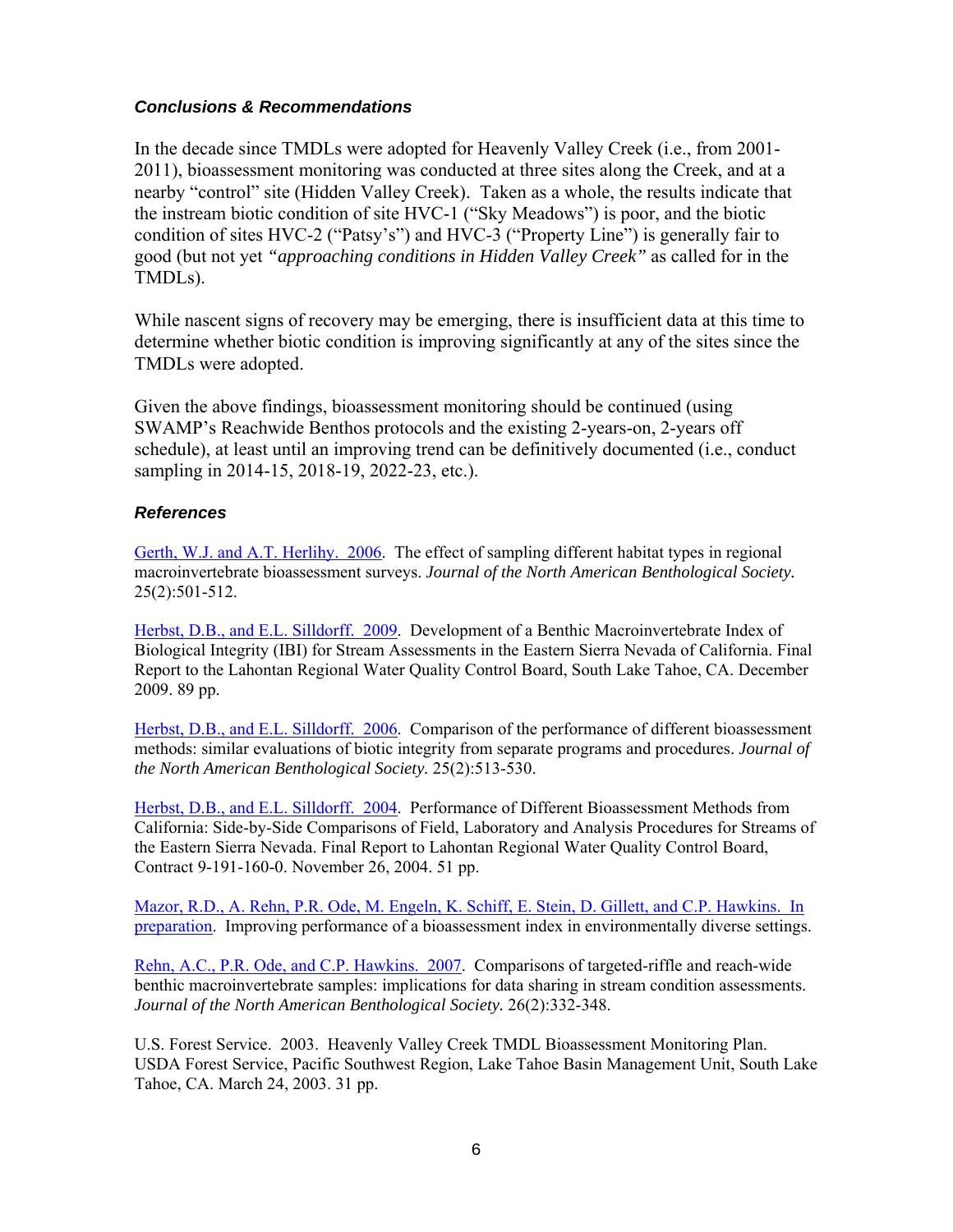# APPENDIX 3.1-C BMP EFFECTIVENESS MONITORING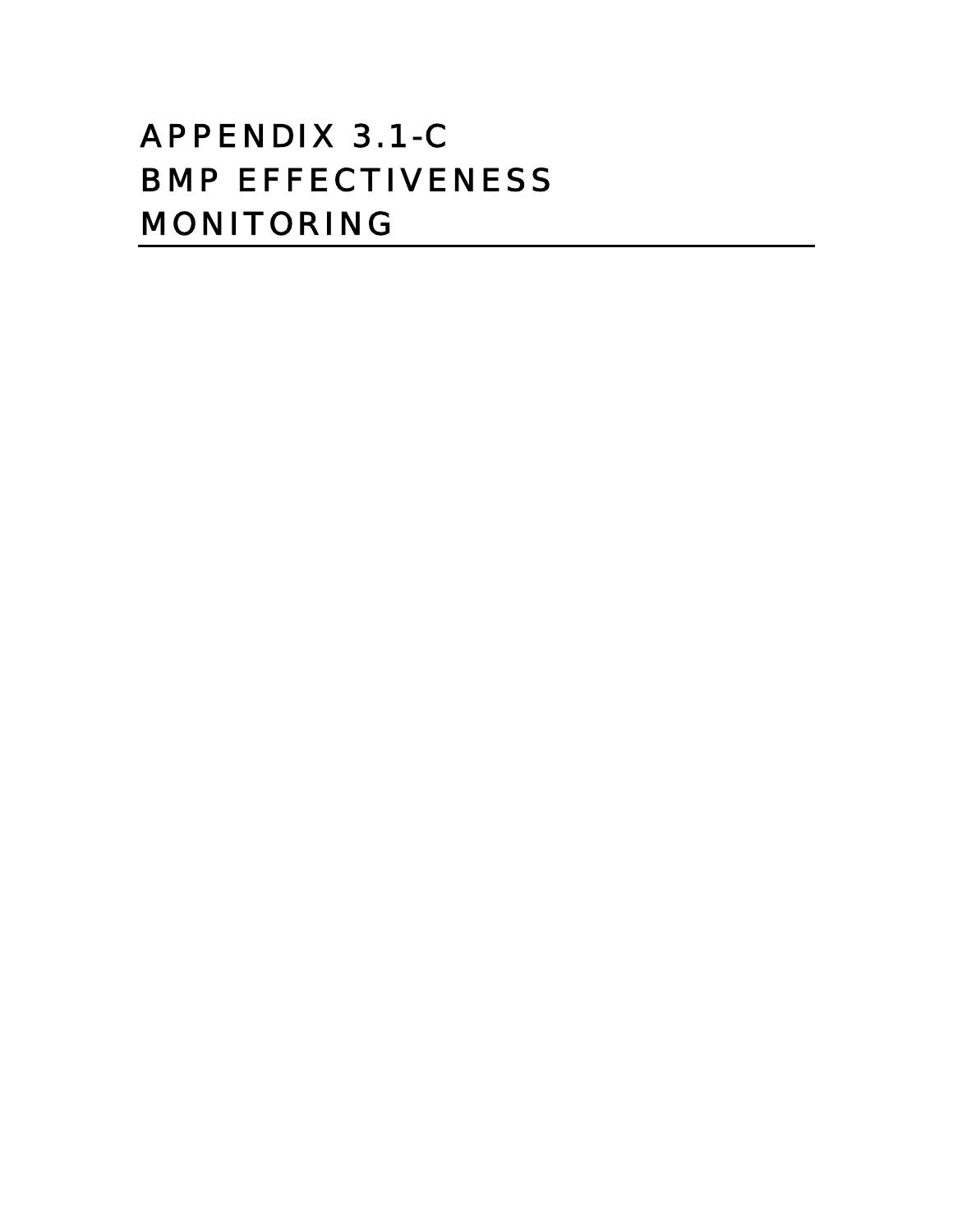

**CARSON CITY OFFICE** 340 N. Minnesota St. Carson City, NV 89703‐4152 Ph: 775 / 883‐1600 Fax: 775 / 883‐1656

**Engineering • Surveying • Water Rights Resource & Environmental Services www.rci‐nv.com**

Memorandum

| DATE:           | August 8, 2014                                                                                                                   |
|-----------------|----------------------------------------------------------------------------------------------------------------------------------|
| TO:             | Melanie Greene Armstrong, Hauge Brueck Associates<br>Chris Donley, CardnoENTRIX, Inc.<br>Andrew Strain, Heavenly Mountain Resort |
| FROM:           | Kristin Roaldson and Jill Sutherland                                                                                             |
| <b>PROJECT:</b> | Heavenly Epic Discovery EIS/EIR/EIR                                                                                              |
| <b>SUBJECT:</b> | BMP Monitoring Results 2006-2013                                                                                                 |

The following provides a discussion of the results from BMP Effectiveness Monitoring Program (Revised Environmental Monitoring Program, 2007) at Heavenly Mountain Resort (Heavenly), specifically for Permanent Best Management Practices (BMPs), for the period 2006 through 2013. In general, Permanent BMPs are BMPs used on a long‐term basis to control erosion, reduce sediment transport, and prevent potential contaminant releases.

A description of the BMP monitoring protocol and data for the period 2006 through 2011 is found in the *Environmental Monitoring Program, Comprehensive Report, Heavenly Mountain Resort Water Years 2006 ‐ 2011* (CardnoENTRIX, 2013). Per your request, this memo updates the evaluation with the monitoring results for 2012 and 2013 (BMP Effectiveness Monitoring annual reports, RCI, 2013, and RCI, 2014). Summaries for this period are presented below for the overall resort and, where feasible, on a watershed basis.

### *Resort Wide Evaluation*

Permanent BMPs were routinely installed and monitored throughout the resort for both existing facilities and new projects during the monitoring period from 2006 to 2013. There were 346 separate permanent BMP evaluations completed at 117 separate sites. The number of inspections per year varied from 30 to 70 evaluations per year and averaged 43 per year. Variations are due to annual levels of activity at the Resort and the 3‐year monitoring intervals. BMPS are monitored at 1, 3, 6, and 9‐year intervals after they are installed, to evaluate both "implementation" and "effectiveness" over time.

### **Implementation**

"Implementation" evaluates whether project design of BMPs are adequate for resource protection, and if BMP improvements are constructed according to the planning/management criteria. For 2006 through 2013, resort‐wide Permanent BMP implementation ranged from 71 (2006) to 97 (2013) and 98 (2012) percent "fully implemented". Evaluations averaged 47 per year with an average of only one (1) score of "not implemented" per year (Table 1). When design issues have been identified Heavenly has been responsive in correcting the situation. On the project level monitoring shows BMP implementation at Heavenly has been improving due to the following reasons.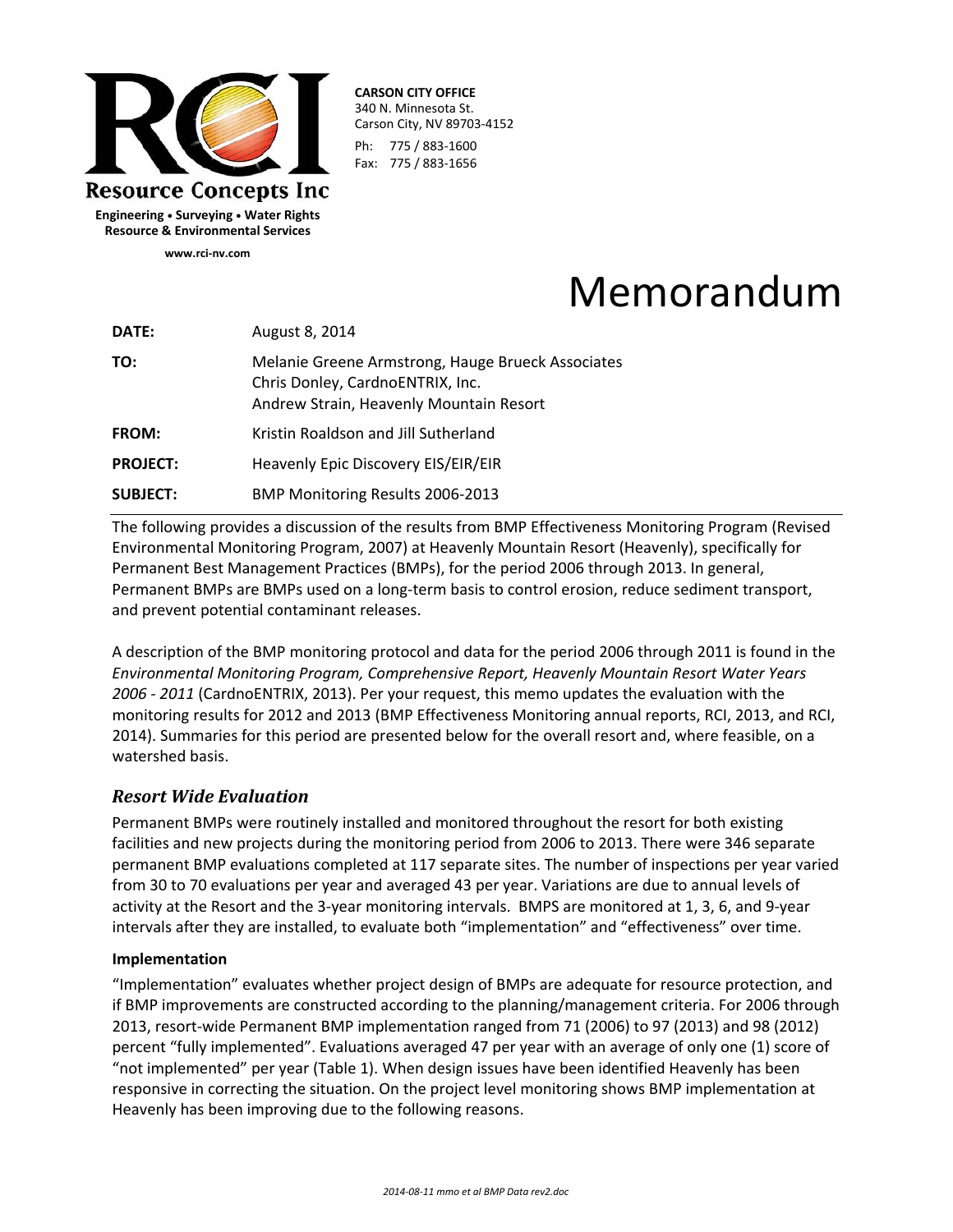MEMORANDUM August 11, 2014 Page 2 of 3

- Completion of BMP retrofits at most existing facilities,
- Plans and specifications for BMPS for new construction projects have been prepared with increasing levels of detail during the eight year period, and
- Improved communication of BMP objectives, as well as training and experience of Heavenly's designated BMP field crews.

| <b>Implementation Score</b> | <b>Average Number of Occurrences</b> |
|-----------------------------|--------------------------------------|
| <b>Fully Implemented</b>    | 42 per yr.                           |
| <b>Minor Departure</b>      | 3 per yr.                            |
| Not Implemented             | 1 per yr.                            |
| Total                       | 47 per yr.                           |

|  | Table 1. Resort Wide Permanent BMP Implementation 2006 to 2013 |  |  |  |  |  |
|--|----------------------------------------------------------------|--|--|--|--|--|
|--|----------------------------------------------------------------|--|--|--|--|--|

Overall Implementation is based on scores for two components: design and construction. To improve BMP design and construction at Heavenly, a review of the not "fully implemented" occurrences was made in the 5‐year Comprehensive Reports (USDA Forest Service, 2003; CardnoENTRIX, 2006, CardnoENTRIX, 2013). For the eight year period (2006‐2013), 19% of the small number of deviations from "fully implemented" were related to design or planning/management criteria and 81% were related to construction activities. The results are consistent with the comprehensive report for 2006 through 2011 (CardnoENTRIX, 2013). As technology and standards evolve, these results have been used by Heavenly to identify needs and adopt improved BMP design and construction techniques. In the last four years (2010 through 2013) no evaluations scored "not implemented".

### **Effectiveness**

Resort-wide Permanent BMP effectiveness ranged from 84 to 98 percent on an annual basis from 2006 through 2013. The number of evaluations averaged 47 per year over the eight year period with an average of one (1) score of "not effective" and four scores of "at risk" per year (Table 2). The incidences of "at risk" scores decreased over the period, primarily related to implementation of new BMP techniques resulting in more effective long term soil stabilization.

| <b>Effectiveness Score</b> | <b>Average Number of Occurrences</b> |  |  |  |  |
|----------------------------|--------------------------------------|--|--|--|--|
| <b>Fully Effective</b>     | 43 per yr.                           |  |  |  |  |
| At Risk                    | 4 per yr.                            |  |  |  |  |
| Not Effective              | 1 per yr.                            |  |  |  |  |
| Total                      | 47 per yr.                           |  |  |  |  |

|  |  | Table 2. Permanent BMP Effectiveness Scores 2006 to 2013 |
|--|--|----------------------------------------------------------|
|--|--|----------------------------------------------------------|

Overall "effectiveness" of permanent BMPs is evaluated using six criteria: Source Control/Soil Cover, Revegetation, Slope Protection, Drainage Systems/Infiltration, Ponding, and Hazardous Materials. The results for individual criteria help Heavenly to identify which types of BMPs are the most or least effective over an extended period of time (monitoring occurs at 1, 3, 6, and 9 years after installation). Of the six categories, Source Control/Soil Cover had more occurrences of not "fully effective". However, the transition to new revegetation techniques and soil amendments during 2006 through 2007 on many projects has resulted in improving effectiveness. Of the categories, Slope Protection had the second highest incidence of scores not "fully effective". This was primarily related to slope protection BMPs transitioning from erosion control fabrics to soil amendments or rock slope protection during the 2006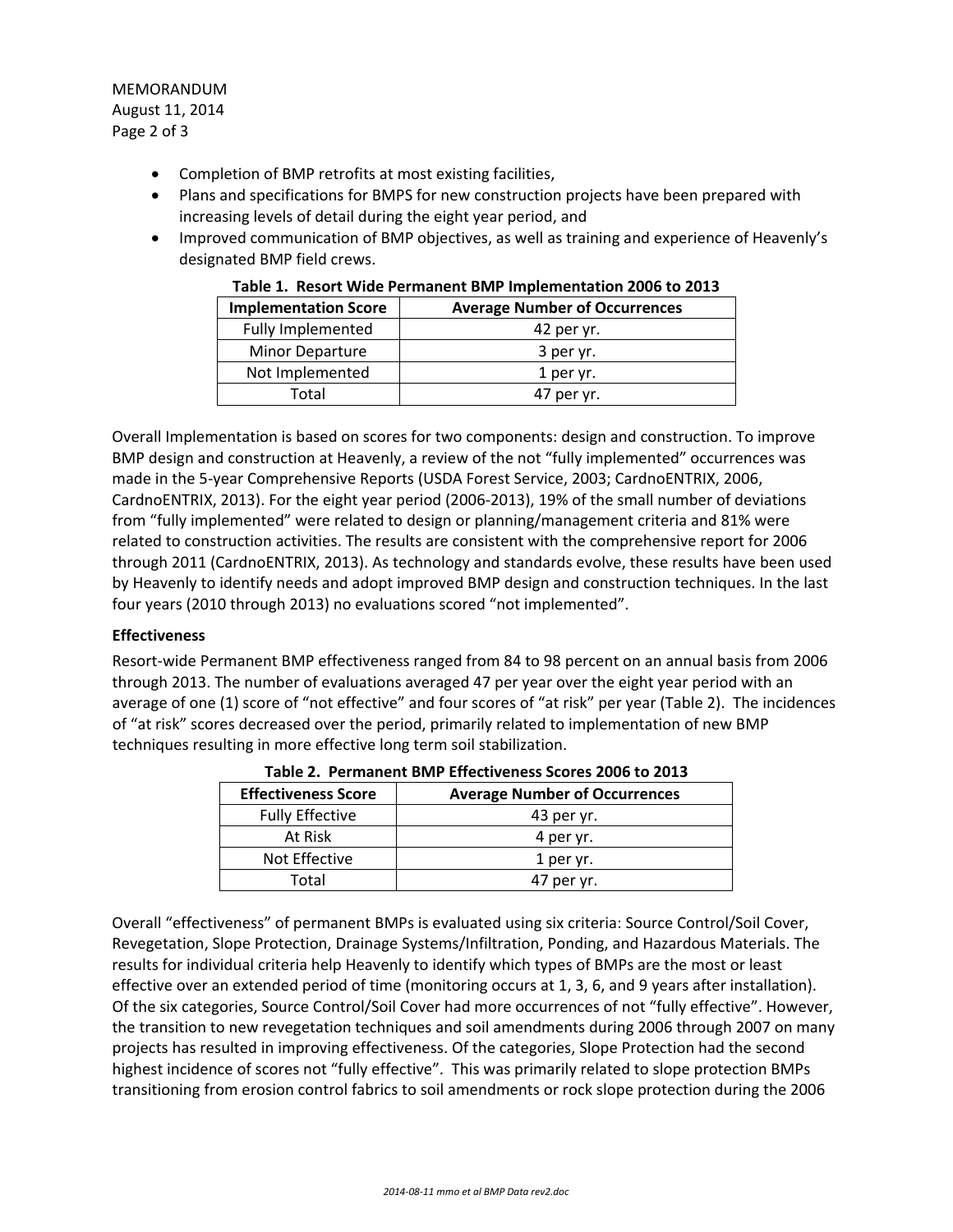MEMORANDUM August 11, 2014 Page 3 of 3

to 2013 period. As projects are monitored at 1, 3, 6 and 9 year intervals, results show whether BMP techniques are effective over the long term. If monitoring results identify BMPs that lose effectiveness over time, Heavenly has upgraded the BMPs with newer techniques.

### *Evaluation By Watershed*

Heavenly Mountain Resort facilities are located in six different watersheds, as identified in the Master Plan. The two watersheds with majority of permanent BMP evaluations are the Heavenly Valley Creek watershed (46% of evaluations) in California and the Edgewood Creek watershed (18% of evaluations) in Nevada. Overall, 61% of evaluations were performed in California and 39% performed in Nevada. Monitoring varies with levels of activity in the various watersheds and the monitoring intervals specified in the protocol.

Monitoring results are summarized in Tables 3 and 4 for the following watersheds: Heavenly Valley Creek (CA‐1), Edgewood Creek (NV‐3), and South Fork Daggett Creek (NV‐2+5). The Mott Canyon Creek (NV‐1) and Tributary to Daggett Creek (NV‐4) watersheds are not included since less than ten BMP evaluations were conducted within these watersheds, providing a limited data set for the 8‐year period.

### **Implementation**

Consistent with the overall "implementation" results for the resort (Table 1) and the 2011 comprehensive report (CardnoENTRIX 2013), departures from "fully implemented" on a watershed basis were infrequent (Table 3), and were more often construction then design concerns. If field monitoring identified design or construction concerns, Heavenly has been responsive in making corrections.

| Average Number of               | <b>Heavenly Valley Creek</b> | <b>Edgewood Creek</b> | South Fork of Daggett Creek |
|---------------------------------|------------------------------|-----------------------|-----------------------------|
| <b>Occurrences By Watershed</b> | Watershed (CA-1)             | Watershed (NV-3)      | Watershed (NV-2&5)          |
| <b>Fully Implemented</b>        | 19 per yr.                   | 7 per yr.             | 4 per yr.                   |
| <b>Minor Departure</b>          | 2 per yr.                    | 0.88 per yr.          | $1.5$ per yr.               |
| Not Implemented                 | $0.6$ per yr.                | $0.13$ per yr.        | $0.13$ per yr               |
| Total                           | 21 per yr.                   | 8 per yr.             | 6 per yr.                   |

**Table 3. Permanent BMP Implementation Results 2006 to 2013 For Watersheds**

### **Effectiveness**

"Effectiveness" monitoring result by watershed shown in Table 4, show similar results to the overall resort evaluation (Table 2) and the majority of Permanent BMPs rated "fully effective". Of BMPs found not fully effective, the Source Control/Soil Cover and Slope Stabilization criteria were again the most frequent in CA‐1 and HV‐3 watersheds, while Revegetation success criteria was more of a concern the NV 2&5 watershed.

|                          | כשטווכ דו די כווועווכות טוזון בווכנווזכווכטט ווכטטונט בטטט נט בטבט ו טו זזענכוטווכטט |                       |                             |
|--------------------------|--------------------------------------------------------------------------------------|-----------------------|-----------------------------|
| Average Number of        | <b>Heavenly Valley Creek</b>                                                         | <b>Edgewood Creek</b> | South Fork of Daggett Creek |
| Occurrences By Watershed | Watershed (CA-1)                                                                     | Watershed (NV-3)      | Watershed (NV-2&5)          |
| <b>Fully Effective</b>   | 19 per $yr$ .                                                                        | 7 per yr.             | 5 per yr.                   |
| At Risk                  | 2 per yr.                                                                            | 0.50 per yr.          | $1.0$ per yr.               |
| Not Effective            | $0.5$ per yr.                                                                        | $0.25$ per yr.)       | $0.5$ per yr                |
| Total                    | 21 per yr.                                                                           | 8 per yr.             | 6 per yr.                   |

### **Table 4. Permanent BMP Effectiveness Results 2006 to 2013 For Watersheds**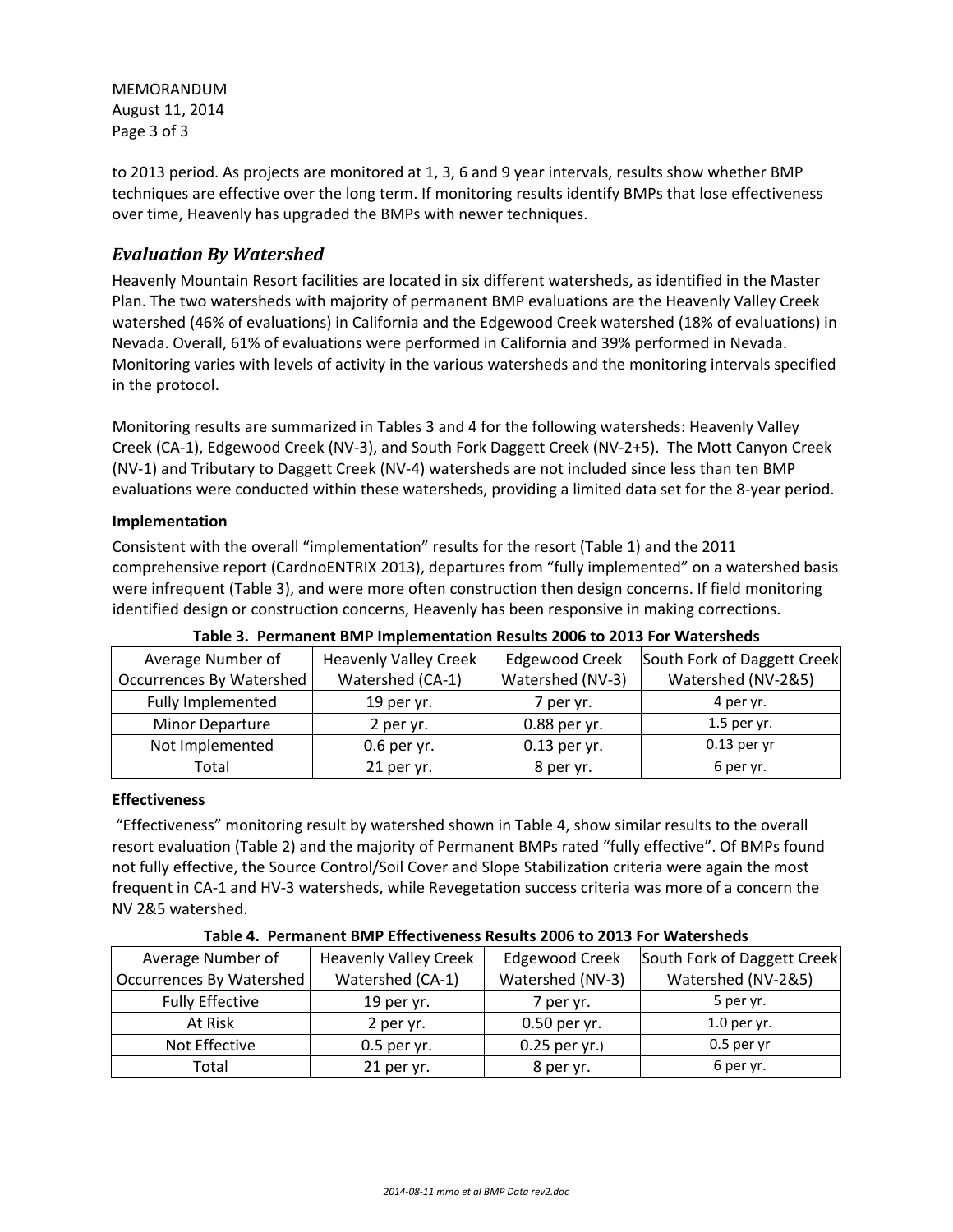# APPENDIX 3.1-D REVISED CUMULATIE WATERSHED EFFECTS (CWE) RESTORATION PROGRAM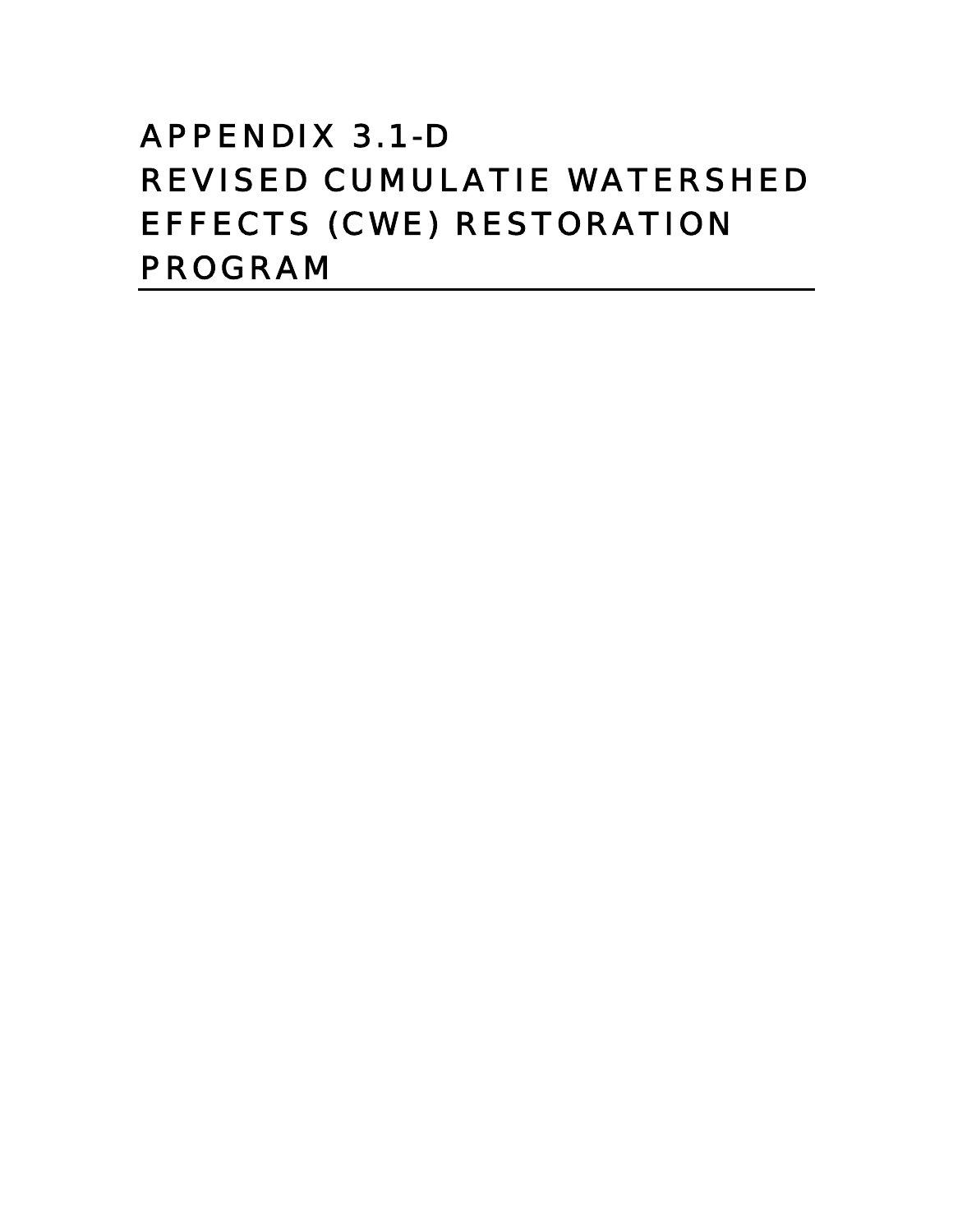## **Table&4**

### Revised CWE Restoration Program (2006-2016 and On-going)

|                                               |                                                 |                                             | <b>PHASE I, II and III Restoration</b>                           |                                                                                                                                                                                                                |                                        |                                             | <b>Project Recordkeeping</b>                                         |                                                 |
|-----------------------------------------------|-------------------------------------------------|---------------------------------------------|------------------------------------------------------------------|----------------------------------------------------------------------------------------------------------------------------------------------------------------------------------------------------------------|----------------------------------------|---------------------------------------------|----------------------------------------------------------------------|-------------------------------------------------|
| Watershed/<br><b>Project</b><br><b>Number</b> | <b>Sediment</b><br><b>Source</b><br>(CWE Model) | Road/Run/<br><b>Facility</b><br><b>Name</b> | 2007 Master Plan Capital<br><b>Project Linkage</b>               | <b>CWE Restoration</b><br><b>Project Description</b>                                                                                                                                                           | Project<br><b>Start</b><br><b>Date</b> | Project<br><b>Completion</b><br><b>Date</b> | <b>Data Source</b>                                                   | <b>CWE Program</b><br>Implementatio<br>n Credit |
|                                               |                                                 |                                             | <b>PHASE I</b>                                                   |                                                                                                                                                                                                                |                                        |                                             |                                                                      |                                                 |
| $CA-1$                                        |                                                 |                                             |                                                                  |                                                                                                                                                                                                                |                                        |                                             |                                                                      |                                                 |
| 1                                             | R99                                             | Powderbowl<br>Access                        | <b>Construct Runs G9</b><br>(Powderbowl Woods Built)<br>in 2007) | Post-project road maintenance treated<br>annually; Access spur eliminated and<br>second spur improved as part of<br>Powderbowl lift replacement project; t<br>0.08 acres upgraded/0.07 acres<br>decommissioned | 2008                                   | 2008                                        | <b>RCI Photo</b><br>Documentation                                    | Yes                                             |
| $\overline{2}$                                | R141-R143                                       | Lower<br>California Trail                   | Construct 14<br>(Pinnacles 1 Implemented<br>in 2007)             | Revegetate, Mulch; Decommissioned<br>Road segment R143 treated as part of<br>log deck decommissioning                                                                                                          | 2007                                   | 2013                                        | Heavenly<br>Mountain<br>Operations<br>Staff                          | Yes                                             |
| $\mathbf{3}$                                  | R141-R143                                       | Lower<br>California Trail                   | Construct I5<br>(Pinnacles 2 Implemented<br>in 2007)             | Revegetate, Mulch; Decommissioned<br>Road segment R143 treated as part of<br>log deck decommissioning                                                                                                          | 2008                                   | 2013                                        | <b>RCI Photo</b><br>Documentation/<br>Heavenly<br>Project<br>Records | Yes                                             |
| $\overline{\mathbf{4}}$                       | R166-R167                                       | Roundabout<br>Road                          | Construct Run 1A                                                 | Forest Service to advise as to need for<br>Pre- and Post project maintenance;<br>Road is treated annually as part of<br>opening summer mountain access.<br>Daily Summer dust abatement<br>watering program     | On-going                               | On-going                                    | <b>RCI Plan Sets</b>                                                 | <b>Future Capital</b><br>Project                |
| 5                                             | R263                                            | Mid-station<br>Road                         | <b>Construct Gondola Hiking</b><br>Trails                        | Forest Service to advise as to need for<br>Pre- and Post project maintenance<br>Road segments R261-R263 are<br>treated annually as part of opening<br>summer mountain access. Daily                            | 2007                                   | On-going                                    | <b>RCI Plan Set</b>                                                  | <b>Future Capital</b><br>Project                |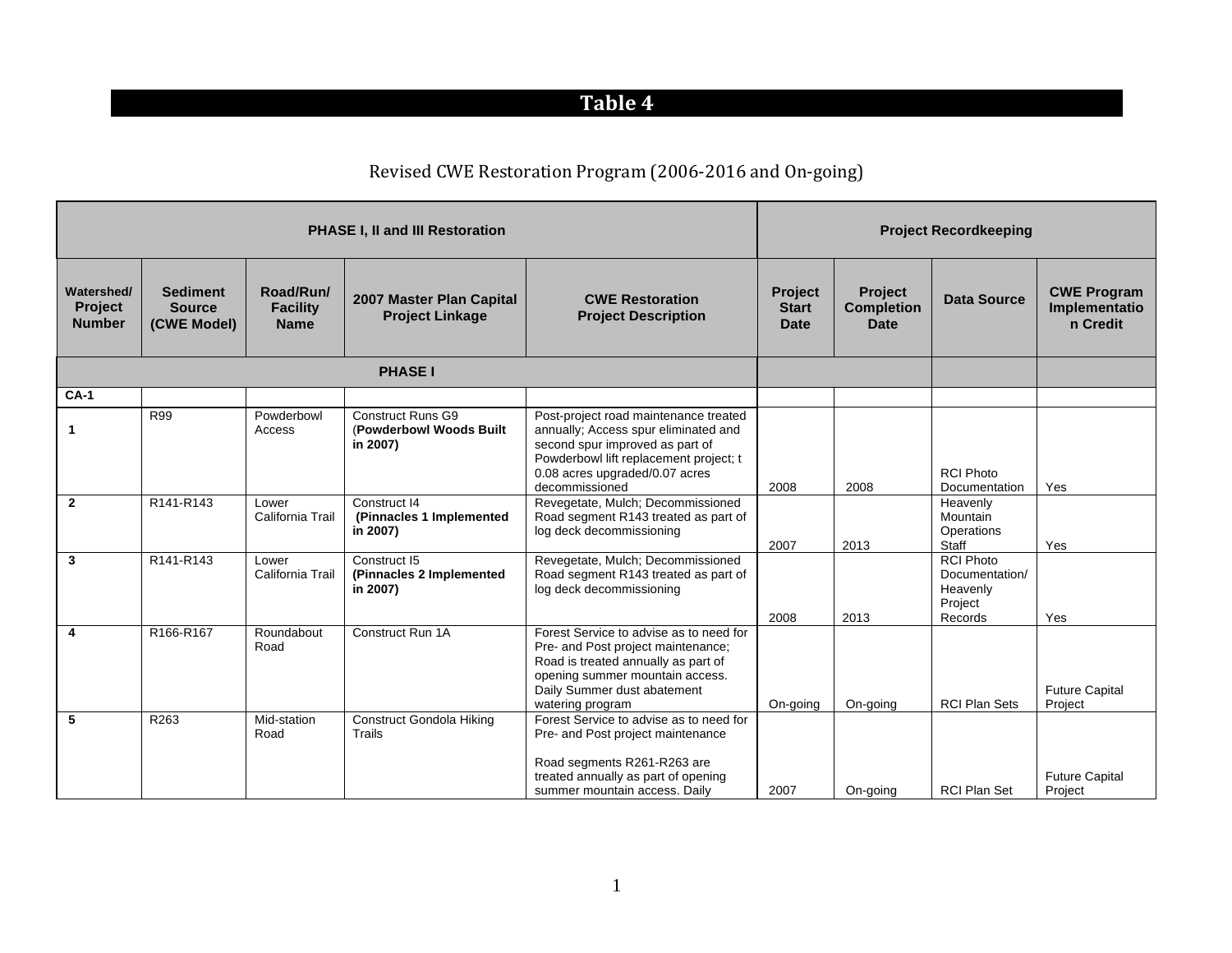|                                               |                                                 |                                             | <b>PHASE I, II and III Restoration</b>                                                                      |                                                                                                                                                                                                                                                                                                                                                                                                                                                                                                                                                                              |                                        |                                             | <b>Project Recordkeeping</b>                                                                                                                                                                      |                                                 |
|-----------------------------------------------|-------------------------------------------------|---------------------------------------------|-------------------------------------------------------------------------------------------------------------|------------------------------------------------------------------------------------------------------------------------------------------------------------------------------------------------------------------------------------------------------------------------------------------------------------------------------------------------------------------------------------------------------------------------------------------------------------------------------------------------------------------------------------------------------------------------------|----------------------------------------|---------------------------------------------|---------------------------------------------------------------------------------------------------------------------------------------------------------------------------------------------------|-------------------------------------------------|
| Watershed/<br><b>Project</b><br><b>Number</b> | <b>Sediment</b><br><b>Source</b><br>(CWE Model) | Road/Run/<br><b>Facility</b><br><b>Name</b> | 2007 Master Plan Capital<br><b>Project Linkage</b>                                                          | <b>CWE Restoration</b><br><b>Project Description</b>                                                                                                                                                                                                                                                                                                                                                                                                                                                                                                                         | Project<br><b>Start</b><br><b>Date</b> | Project<br><b>Completion</b><br><b>Date</b> | Data Source                                                                                                                                                                                       | <b>CWE Program</b><br>Implementatio<br>n Credit |
|                                               |                                                 |                                             |                                                                                                             | Summer dust abatement watering<br>program.                                                                                                                                                                                                                                                                                                                                                                                                                                                                                                                                   |                                        |                                             |                                                                                                                                                                                                   |                                                 |
| 6                                             | $R1-4$                                          | Skyline                                     | <b>Skyline Trail Realignment</b><br>(Implemented in 2008)                                                   | Decommission and revegetate<br>abandoned road segments per design<br>plans in MPA 07 EIR/EIS/EIs<br>Appendix 2-J<br>Skyline Trail was regraded with<br>substantial slope stabilization,<br>roadway width narrowing and erosion<br>resistance treatment per approved<br>design plans. Road is treated annually<br>as part of opening summer mountain<br>access. Daily Summer dust abatement<br>watering program when open to public<br>hikina.                                                                                                                                | 2008                                   | On-going                                    | <b>RCI Photo</b><br>Documentation;<br><b>BMP</b><br><b>Effectiveness</b><br>Monitoring<br>Annual Report;<br>Construction<br>Season<br>Summary; RCI<br>Plan Set                                    | Yes<br>On-going Road<br>Maintenance             |
| $\overline{7}$                                | Gondola Top<br>Station                          | Site Clean<br>Up/Landscapi<br>ng            | <b>Construct Additional</b><br>Tubing/Winter Park at Top of<br>Gondola<br>(Implemented in 2010 and<br>2013) | Remodel and Expand Vehicle and Lift<br>Maintenance Shop at Top of Tram<br>(Upper Shop)<br>Gondola area clean up conducted and<br>wood chip cover placed annually<br>throughout top of gondola area.<br>Revegetation seed mix planted in<br>2010, 2011, & 2013 in front of<br>Tamarack Lodge. Daily Summer dust<br>abatement watering program. Area<br>receiving naturalized landscape seed<br>and plantings as part of Summer<br>Activities enhancements. Additional<br>surface drainage improvements in flat<br>areas where water accumulates to be<br>implemented in 2014. | 2007                                   | Ongoing                                     | <b>RCI Photo</b><br>Documentation:<br><b>BMP</b><br><b>Effectiveness</b><br>Monitoring<br>Annual Report;<br>Construction<br>Season<br>Summary; RCI<br>Plan Set;<br>Heavenly<br>Project<br>Records | Yes                                             |
| 8                                             | R250-R253                                       | Von Schmidt<br>to East Peak                 | Replace/Relocate Lifts S and<br>(Olympic Lift replaced in<br>2007/North Bowl Lift not<br>Replaced)          | Forest Service to advise as to need for<br>Pre- and Post project maintenance<br>Road is treated annually as part of<br>opening summer mountain access.                                                                                                                                                                                                                                                                                                                                                                                                                       | 2007                                   | On-going                                    | Heavenly<br>Mountain<br>Operations<br>Staff                                                                                                                                                       | Yes<br>Ongoing Road<br>Maintenance              |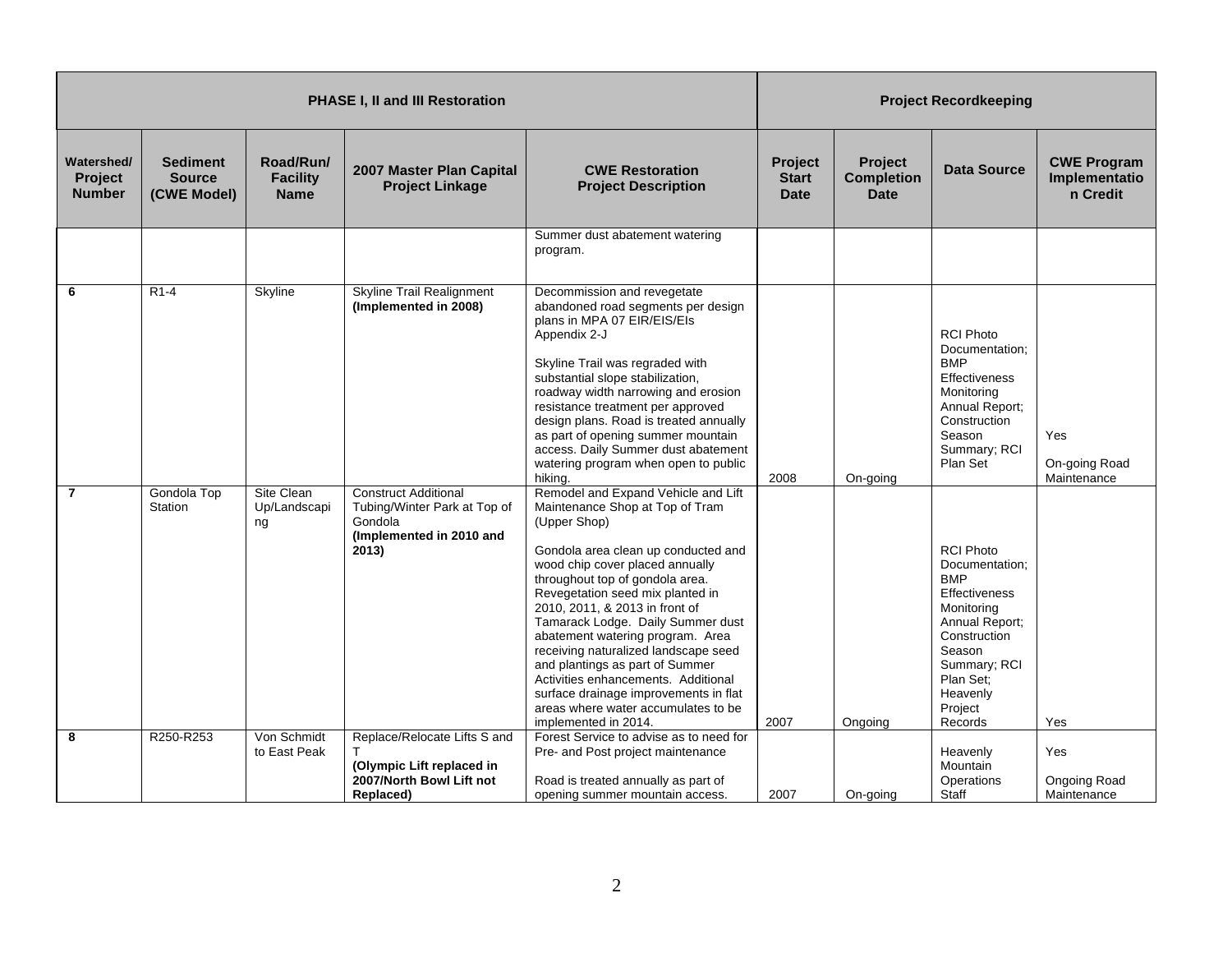|                                               |                                                 |                                             | <b>PHASE I, II and III Restoration</b>                              |                                                                                                                                                                                                                                                                                                                                                                                                                                                                                                                  |                                               | <b>Project Recordkeeping</b>                       |                                                                                                                                                                                            |                                                                 |  |
|-----------------------------------------------|-------------------------------------------------|---------------------------------------------|---------------------------------------------------------------------|------------------------------------------------------------------------------------------------------------------------------------------------------------------------------------------------------------------------------------------------------------------------------------------------------------------------------------------------------------------------------------------------------------------------------------------------------------------------------------------------------------------|-----------------------------------------------|----------------------------------------------------|--------------------------------------------------------------------------------------------------------------------------------------------------------------------------------------------|-----------------------------------------------------------------|--|
| Watershed/<br><b>Project</b><br><b>Number</b> | <b>Sediment</b><br><b>Source</b><br>(CWE Model) | Road/Run/<br><b>Facility</b><br><b>Name</b> | 2007 Master Plan Capital<br><b>Project Linkage</b>                  | <b>CWE Restoration</b><br><b>Project Description</b>                                                                                                                                                                                                                                                                                                                                                                                                                                                             | <b>Project</b><br><b>Start</b><br><b>Date</b> | <b>Project</b><br><b>Completion</b><br><b>Date</b> | <b>Data Source</b>                                                                                                                                                                         | <b>CWE Program</b><br>Implementatio<br>n Credit                 |  |
|                                               |                                                 |                                             |                                                                     | Road corridor is roped annually and<br>pine needles applied to road<br>shoulders. Included in daily Summer<br>dust abatement watering program.<br>Segment 250 to be treated following<br>construction of Big Easy zipline<br>project.                                                                                                                                                                                                                                                                            |                                               |                                                    |                                                                                                                                                                                            |                                                                 |  |
| 9                                             | R155-R156                                       | Groove/Upper<br>Shop                        | Upper Shop SEZ<br>Improvements<br>(Implemented in 2006 and<br>2007) | May require pre- and post project road<br>work per review by Forest Service;<br>rock-lined drainages are difficult to<br>clean out due to the design<br>implemented, but maintenance is<br>necessary; maintenance of<br>revegetation of cut and fill slopes;<br>waterbar/rolling dip repairs<br>Road improvements implemented per<br>project design plans. Existing road is<br>partially paved and maintained<br>annually as part of summer road<br>maintenance. Road base added to<br>switch back corner (2013) | 2007                                          | On-going                                           | <b>RCI Photo</b><br>Documentation;<br><b>BMP</b><br>Effectiveness<br>Monitoring<br>Annual Report;<br>Construction<br>Season<br>Summary; RCI<br>Plan Set:<br>Heavenly<br>Project<br>Records | Yes<br>On-going Road<br>Maintenance                             |  |
| 10                                            | R91-R95                                         | <b>Sky Meadows</b>                          | Removal of Sky Meadows<br>Deck and Meadow<br>Restoration            | Forest Service to advise as to need for<br>Pre- and Post project maintenance<br>This Project would be implemented<br>upon construction of Powerbowl<br>Lodge, summer uses would be<br>serviced by temporary structures that<br>would be removed prior to the start of<br>winter uses                                                                                                                                                                                                                             |                                               | $\overline{\phantom{a}}$                           |                                                                                                                                                                                            | <b>Future Capital</b><br>Project<br>Ongoing Road<br>Maintenance |  |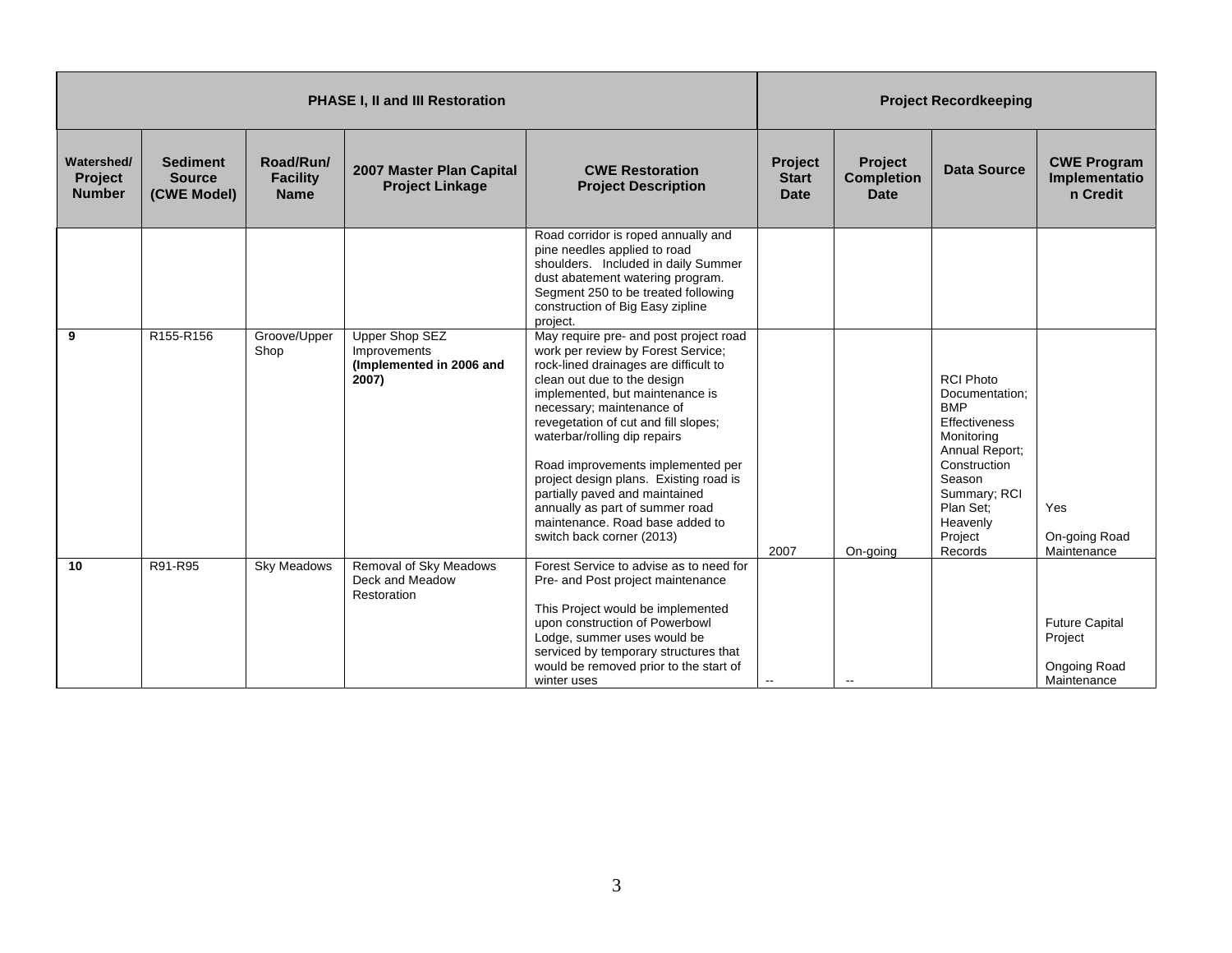|                                               |                                                 |                                             | <b>PHASE I, II and III Restoration</b>                                                      |                                                                                                                                                                                                                                                                                                                                                                                                                                                                                                                          |                                               |                                                    | <b>Project Recordkeeping</b>                                                                                                                                                                      |                                                                 |
|-----------------------------------------------|-------------------------------------------------|---------------------------------------------|---------------------------------------------------------------------------------------------|--------------------------------------------------------------------------------------------------------------------------------------------------------------------------------------------------------------------------------------------------------------------------------------------------------------------------------------------------------------------------------------------------------------------------------------------------------------------------------------------------------------------------|-----------------------------------------------|----------------------------------------------------|---------------------------------------------------------------------------------------------------------------------------------------------------------------------------------------------------|-----------------------------------------------------------------|
| Watershed/<br><b>Project</b><br><b>Number</b> | <b>Sediment</b><br><b>Source</b><br>(CWE Model) | Road/Run/<br><b>Facility</b><br><b>Name</b> | 2007 Master Plan Capital<br><b>Project Linkage</b>                                          | <b>CWE Restoration</b><br><b>Project Description</b>                                                                                                                                                                                                                                                                                                                                                                                                                                                                     | <b>Project</b><br><b>Start</b><br><b>Date</b> | <b>Project</b><br><b>Completion</b><br><b>Date</b> | Data Source                                                                                                                                                                                       | <b>CWE Program</b><br>Implementatio<br>n Credit                 |
| 11                                            | R47-R57                                         | Lower Ridge<br>Road                         | <b>Construction of Powderbowl</b><br>Lodge                                                  | Forest Service to advise as to need for<br>Pre- and Post project maintenance<br>Existing road maintained annually as<br>part of summer road maintenance.<br>Daily Summer dust abatement<br>watering program on road segments<br>up to Powderbowl Express lift station.                                                                                                                                                                                                                                                   | 2007                                          | On-going                                           | <b>RCI Photo</b><br>Documentation:<br>Heavenly<br>Project<br>Records                                                                                                                              | <b>Future Capital</b><br>Project<br>Ongoing Road<br>Maintenance |
| 12                                            | R58-R79                                         | Maggie's<br>Road                            | <b>Construction of Powderbowl</b><br>Lodge                                                  | General project maintenance;<br>revegetation of cut and fill slopes,<br>cleaning and repair of drainage<br>ditches; repair of rolling dips;<br>additional base rock may be required<br>prior to use for Phase I projects;<br>Forest Service to advise as to need for<br>Pre- and Post project maintenance;<br>Existing road maintained annually as<br>part of summer road maintenance.<br>Road has a road base surface from<br>base of Patsy's chair to CA<br>pumphouse. Daily summer dust<br>abatement watering program | 2007                                          | On-going                                           | <b>RCI Photo</b><br>Documentation;<br><b>BMP</b><br><b>Effectiveness</b><br>Monitoring<br>Annual Report;<br>Construction<br>Season<br>Summary; RCI<br>Plan Set:<br>Heavenly<br>Project<br>Records | <b>Future Capital</b><br>Project<br>Ongoing Road<br>Maintenance |
| 13<br>(Same as<br>#5)                         | R <sub>263</sub>                                | Mid-station<br>Road                         | <b>Construct Gondola Hiking</b><br><b>Trails</b>                                            | Forest Service to advise as to need for<br>Pre- and Post project maintenance<br>Road segments R261-R263 are<br>treated annually as part of opening<br>summer mountain access. Daily<br>Summer dust abatement watering<br>program.                                                                                                                                                                                                                                                                                        | 2008                                          | 2011                                               | <b>RCI Plan Set</b>                                                                                                                                                                               | <b>Future Capital</b><br>Project<br>Ongoing Road<br>Maintenance |
| 14<br>(Same as<br>#9)                         | R155-R156                                       | <b>Upper Shop</b>                           | Upper Shop BMP and SEZ<br>Restoration Project- Phase I<br>(Implemented in 2006 and<br>2007) | Road upgrades implemented per<br>design plans in Appendix 3.2-A                                                                                                                                                                                                                                                                                                                                                                                                                                                          | 2006                                          | 2008                                               |                                                                                                                                                                                                   | Yes                                                             |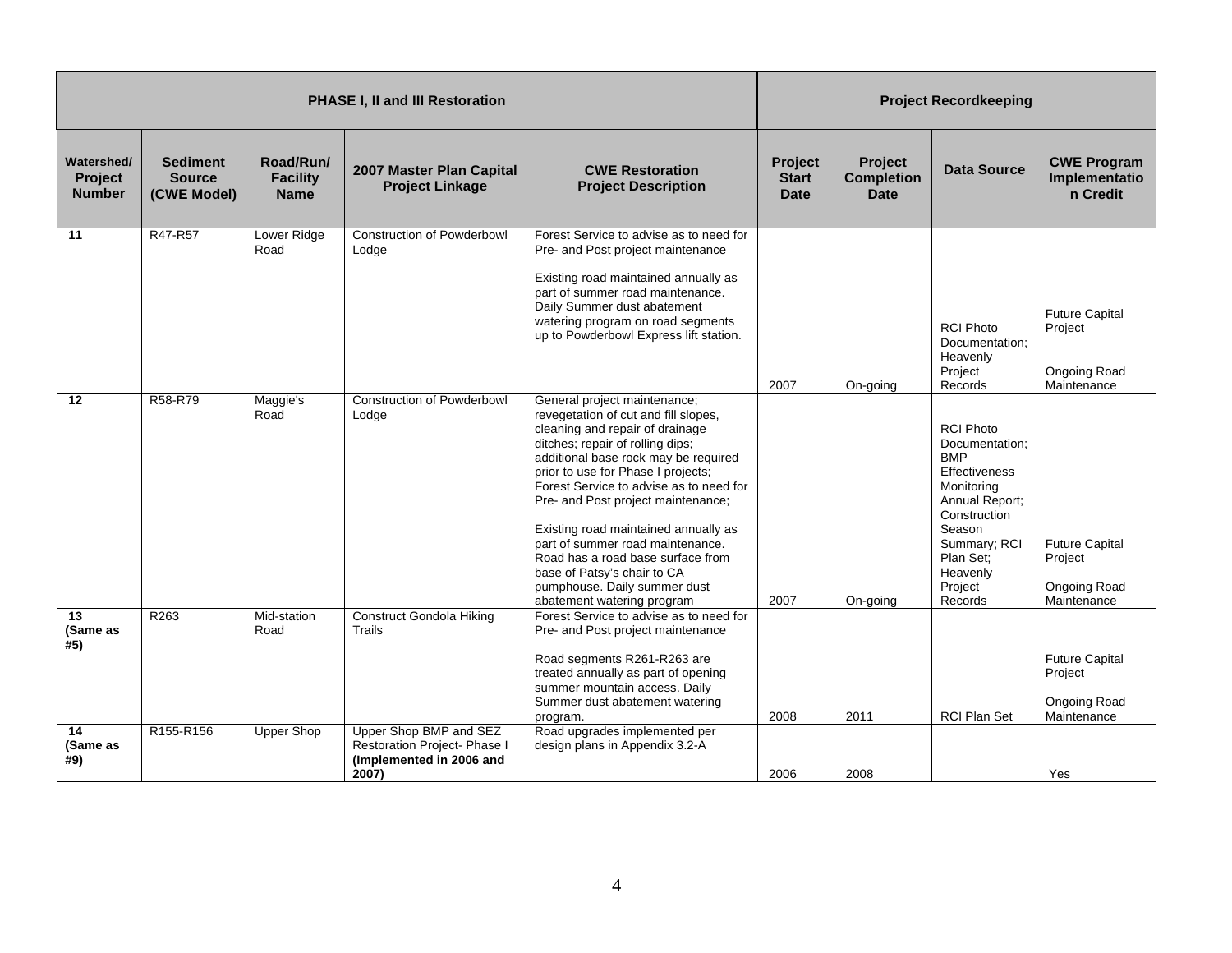|                                               |                                                 |                                             | <b>PHASE I, II and III Restoration</b>             |                                                                                                                                                                                                                                                                                                                                                                                                                                                                                                                                                                                                                                                                                                                                                                                                                                                                                                                                                                                                                                                                                                                                                                                                                                                                                                                                                                                    |                                        |                                                    | <b>Project Recordkeeping</b>                |                                                 |
|-----------------------------------------------|-------------------------------------------------|---------------------------------------------|----------------------------------------------------|------------------------------------------------------------------------------------------------------------------------------------------------------------------------------------------------------------------------------------------------------------------------------------------------------------------------------------------------------------------------------------------------------------------------------------------------------------------------------------------------------------------------------------------------------------------------------------------------------------------------------------------------------------------------------------------------------------------------------------------------------------------------------------------------------------------------------------------------------------------------------------------------------------------------------------------------------------------------------------------------------------------------------------------------------------------------------------------------------------------------------------------------------------------------------------------------------------------------------------------------------------------------------------------------------------------------------------------------------------------------------------|----------------------------------------|----------------------------------------------------|---------------------------------------------|-------------------------------------------------|
| Watershed/<br><b>Project</b><br><b>Number</b> | <b>Sediment</b><br><b>Source</b><br>(CWE Model) | Road/Run/<br><b>Facility</b><br><b>Name</b> | 2007 Master Plan Capital<br><b>Project Linkage</b> | <b>CWE Restoration</b><br><b>Project Description</b>                                                                                                                                                                                                                                                                                                                                                                                                                                                                                                                                                                                                                                                                                                                                                                                                                                                                                                                                                                                                                                                                                                                                                                                                                                                                                                                               | Project<br><b>Start</b><br><b>Date</b> | <b>Project</b><br><b>Completion</b><br><b>Date</b> | <b>Data Source</b>                          | <b>CWE Program</b><br>Implementatio<br>n Credit |
| 15                                            | Ski Run<br>Segment<br>Revegetation              | CA-1 Ski Run<br>segments                    | General maintenance of<br>revegetation projects    | Maintenance of Ski Run BMPs<br>(waterbars and sediment basins) and<br>Revegetation; Determined annually as<br>part of the revised Environmental<br>Monitoring Program and Updated<br>Discharge Permit General Ski Area<br>Monitoring<br>The following ski runs were treated as<br>part of 2011/2012 minor run widening<br>project: Canyon 1 & 2, Ellie's Trail,<br>Swing Trail, and Liz's'. Hot spots on<br>Ridge Run are identified and treated.<br>Blue Angel Chutes waterbars were<br>rebuilt in 2010 and re-mulched in<br>2011. Water bar and road<br>maintenance on Mombo Run in 2010.<br>Pioneer Run (Ski Run N1) was treated<br>with "Full Hogan prescription" in 2013.<br>Ski School teaching area (Trail O1) is<br>site of on-going experimental test plots<br>by IERS. Irrigation annually on Ridge,<br>Lower Cat Track, Creek Station,<br>Maggie's Corner, Sky Meadows,<br>Gondola Area and Pioneer Trail.<br>Monitoring of effective soil cover and<br>specification of erosion control<br>treatments have evolved over the<br>monitoring period, in consultation with<br>the Forest Service and Lahontan. The<br>initial focus on soil cover has been<br>broadened to include infiltration<br>potential, slope, and surface<br>roughness. The 2011 CMR put forth<br>this expanded approach, and<br>implementation is under development<br>with the relevant agencies. | 2010                                   | 2013                                               | Heavenly<br>Mountain<br>Operations<br>Staff | Yes<br>On-going Ski Run<br>Maintenance          |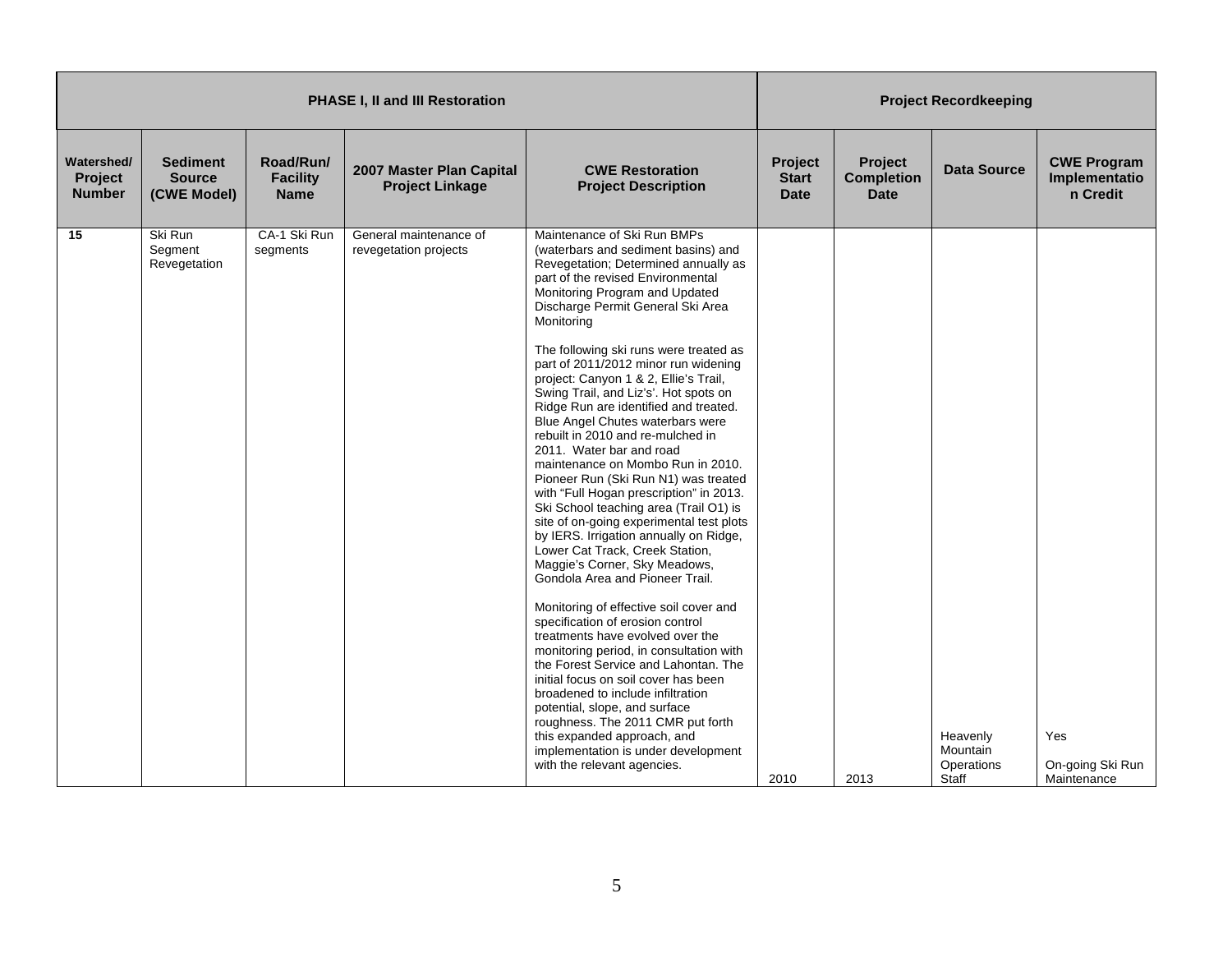|                                               |                                                 |                                             | <b>PHASE I, II and III Restoration</b>                                                                                   |                                                                                                                                                                                                                                                                                                                                                                                                 |                                               |                                                    | <b>Project Recordkeeping</b>                                                                                                                                                                                                       |                                                 |
|-----------------------------------------------|-------------------------------------------------|---------------------------------------------|--------------------------------------------------------------------------------------------------------------------------|-------------------------------------------------------------------------------------------------------------------------------------------------------------------------------------------------------------------------------------------------------------------------------------------------------------------------------------------------------------------------------------------------|-----------------------------------------------|----------------------------------------------------|------------------------------------------------------------------------------------------------------------------------------------------------------------------------------------------------------------------------------------|-------------------------------------------------|
| Watershed/<br><b>Project</b><br><b>Number</b> | <b>Sediment</b><br><b>Source</b><br>(CWE Model) | Road/Run/<br><b>Facility</b><br><b>Name</b> | 2007 Master Plan Capital<br><b>Project Linkage</b>                                                                       | <b>CWE Restoration</b><br><b>Project Description</b>                                                                                                                                                                                                                                                                                                                                            | <b>Project</b><br><b>Start</b><br><b>Date</b> | <b>Project</b><br><b>Completion</b><br><b>Date</b> | Data Source                                                                                                                                                                                                                        | <b>CWE Program</b><br>Implementatio<br>n Credit |
| <b>CA-4</b>                                   |                                                 |                                             |                                                                                                                          |                                                                                                                                                                                                                                                                                                                                                                                                 |                                               |                                                    |                                                                                                                                                                                                                                    |                                                 |
| 16                                            | R167-R176                                       | Roundabout<br>System                        | All Phase I projects on the<br>California-side of the resort<br>will utilize this road system<br>(Implemented 2007-2013) | Forest Service to advise as to need for<br>Pre- and Post project maintenance<br>Road is treated annually as part of<br>opening summer mountain access.<br>Daily Summer dust abatement<br>watering program                                                                                                                                                                                       | 2007                                          | On-going                                           | <b>RCI Photo</b><br>Documentation;<br>Heavenly<br>Project<br>Records                                                                                                                                                               | Yes                                             |
| 17                                            | Ski Run<br>Segment<br>Revegetation              | CA-4 Ski Run<br>segments                    | General maintenance of<br>revegetation projects                                                                          | Maintenance of Ski Run BMPs<br>(waterbars and sediment basins) and<br>Revegetation; Determined annually as<br>part of the revised Environmental<br>Monitoring Program and Updated<br>Discharge Permit General Ski Area<br>Monitorina                                                                                                                                                            | $\times$                                      | On-going                                           |                                                                                                                                                                                                                                    | No                                              |
| $CA-6$<br>18                                  | R177-R187                                       | Roundabout<br>System                        | All Phase I projects on the<br>California-side of the resort<br>will utilize this road system<br>(Implemented 2007-2013) | Forest Service to advise as to need for<br>Pre- and Post project maintenance<br>Road is treated annually as part of<br>opening summer mountain access,<br>including placing road base in specific<br>corners. Daily Annual Summer dust<br>abatement watering program                                                                                                                            | 2007                                          | On-going                                           | <b>RCI Photo</b><br>Documentation;<br>Heavenly<br>Project<br>Records                                                                                                                                                               | Yes                                             |
| 19                                            | Compliance<br>Project                           | California<br>Parking Lot                   | <b>BMP Retrofit Project on the</b><br>California Parking Lot<br>(Implemented in 2006)                                    | Compliance with Updated Discharge<br>Permit<br>Stormfilter-brand stormwater<br>management system installed, barren<br>slopes revegetated, snow removal and<br>storage plan developed and<br>implemented, Maintenance on the<br>parking lot, surrounding areas and<br>Stormfilter system is conducted<br>annually. Filter cartridges in vaults are<br>replaced as needed to remain<br>effective. | 2006<br>Phase 1                               | 2007<br>Phase 2                                    | <b>RCI Photo</b><br>Documentation,<br><b>HMR BMP</b><br>Effectiveness<br>Monitoring<br>Annual Report/<br>Construction<br>Season<br>Summary, RCI<br>Plan Set,<br>Heavenly<br>Records and<br><b>TRPA Project</b><br>File Inspections | Yes                                             |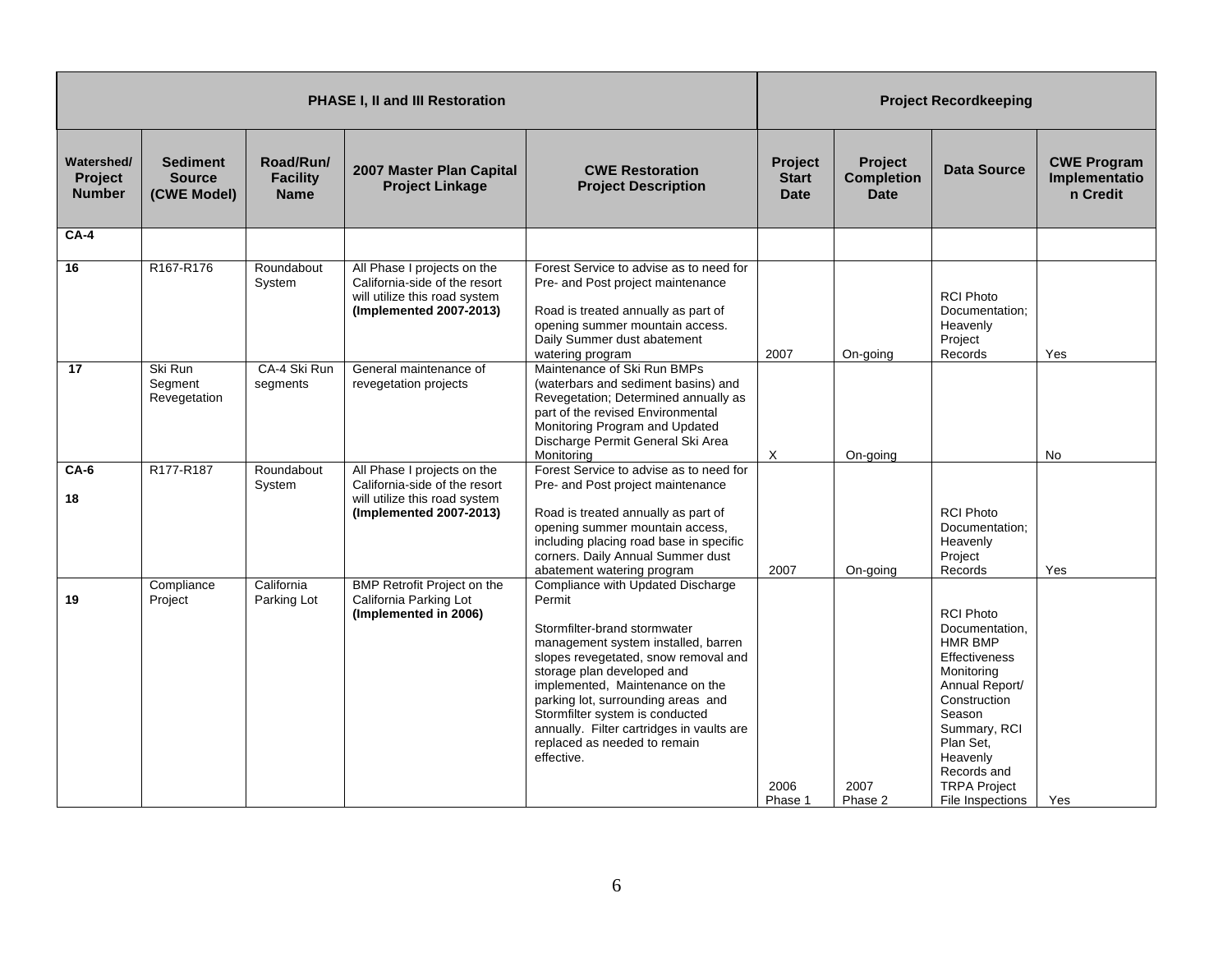|                                               |                                                 |                                             | <b>PHASE I, II and III Restoration</b>                                 |                                                                                                                                                                                                                                                                                                                                                                                                                                                                                                                                                                                                                                                                                                                                                                                                                                                                                                                                                                                                                                                                         |                                        |                                             | <b>Project Recordkeeping</b>                                                                                                                                                  |                                                 |
|-----------------------------------------------|-------------------------------------------------|---------------------------------------------|------------------------------------------------------------------------|-------------------------------------------------------------------------------------------------------------------------------------------------------------------------------------------------------------------------------------------------------------------------------------------------------------------------------------------------------------------------------------------------------------------------------------------------------------------------------------------------------------------------------------------------------------------------------------------------------------------------------------------------------------------------------------------------------------------------------------------------------------------------------------------------------------------------------------------------------------------------------------------------------------------------------------------------------------------------------------------------------------------------------------------------------------------------|----------------------------------------|---------------------------------------------|-------------------------------------------------------------------------------------------------------------------------------------------------------------------------------|-------------------------------------------------|
| Watershed/<br><b>Project</b><br><b>Number</b> | <b>Sediment</b><br><b>Source</b><br>(CWE Model) | Road/Run/<br><b>Facility</b><br><b>Name</b> | 2007 Master Plan Capital<br><b>Project Linkage</b>                     | <b>CWE Restoration</b><br><b>Project Description</b>                                                                                                                                                                                                                                                                                                                                                                                                                                                                                                                                                                                                                                                                                                                                                                                                                                                                                                                                                                                                                    | Project<br><b>Start</b><br><b>Date</b> | Project<br><b>Completion</b><br><b>Date</b> | <b>Data Source</b>                                                                                                                                                            | <b>CWE Program</b><br>Implementatio<br>n Credit |
| 20                                            | Ski Run<br>Segment<br>Revegetation              | CA-6 Ski Run<br>segments                    | General maintenance of<br>revegetation projects                        | Maintenance of Ski Run BMPs<br>(waterbars and sediment basins) and<br>Revegetation; Determined annually as<br>part of the revised Environmental<br>Monitoring Program and Updated<br>Discharge Permit General Ski Area<br>Monitoring<br>World Cup treated in 2010. Poma<br>Run treated annually. Adult Ski School<br>Area treated in 2008 as part of surface<br>lift replacement project. Soil cover on<br>East Bowl & Gunbarrel runs remains<br>effective and do not need further<br>treatment at this time Other erosion<br>hot spots are field-identified and<br>treated. Lower slopes are irrigated<br>annually.<br>Monitoring of effective soil cover and<br>specification of erosion control<br>treatments have evolved over the<br>monitoring period, in consultation with<br>the USFS and Lahontan. The initial<br>focus on soil cover has been<br>broadened to include infiltration<br>potential, slope, and surface<br>roughness. The 2011 CMR put forth<br>this expanded approach, and<br>implementation is under development<br>with the relevant agencies. | 2007                                   | On-going                                    | <b>RCI Photo</b><br>Documentation,<br><b>HMR BMP</b><br>Effectiveness<br>Monitoring<br>Annual Report/<br>Construction<br>Season<br>Summary,<br>Heavenly<br>Project<br>Records | Yes                                             |
| <b>CA-7</b>                                   |                                                 |                                             |                                                                        |                                                                                                                                                                                                                                                                                                                                                                                                                                                                                                                                                                                                                                                                                                                                                                                                                                                                                                                                                                                                                                                                         |                                        |                                             |                                                                                                                                                                               |                                                 |
| 21                                            | R264-R267                                       | Mid-station<br>Road                         | <b>Reconstruct Mid-station</b><br>Access Road<br>(Implemented in 2008) | Phase I Project per design plans in<br>Appendix 2-L<br>Roadway was reconstructed per<br>approved plans. Road is treated<br>annually as part of opening summer<br>mountain access. Daily Summer dust<br>abatement watering program                                                                                                                                                                                                                                                                                                                                                                                                                                                                                                                                                                                                                                                                                                                                                                                                                                       | 2008                                   | On-going                                    | <b>RCI Photo</b><br>Documentation,<br><b>BMP</b><br>Effectiveness<br>Monitoring<br>Annual Report/<br>Construction<br>Season                                                   | Yes                                             |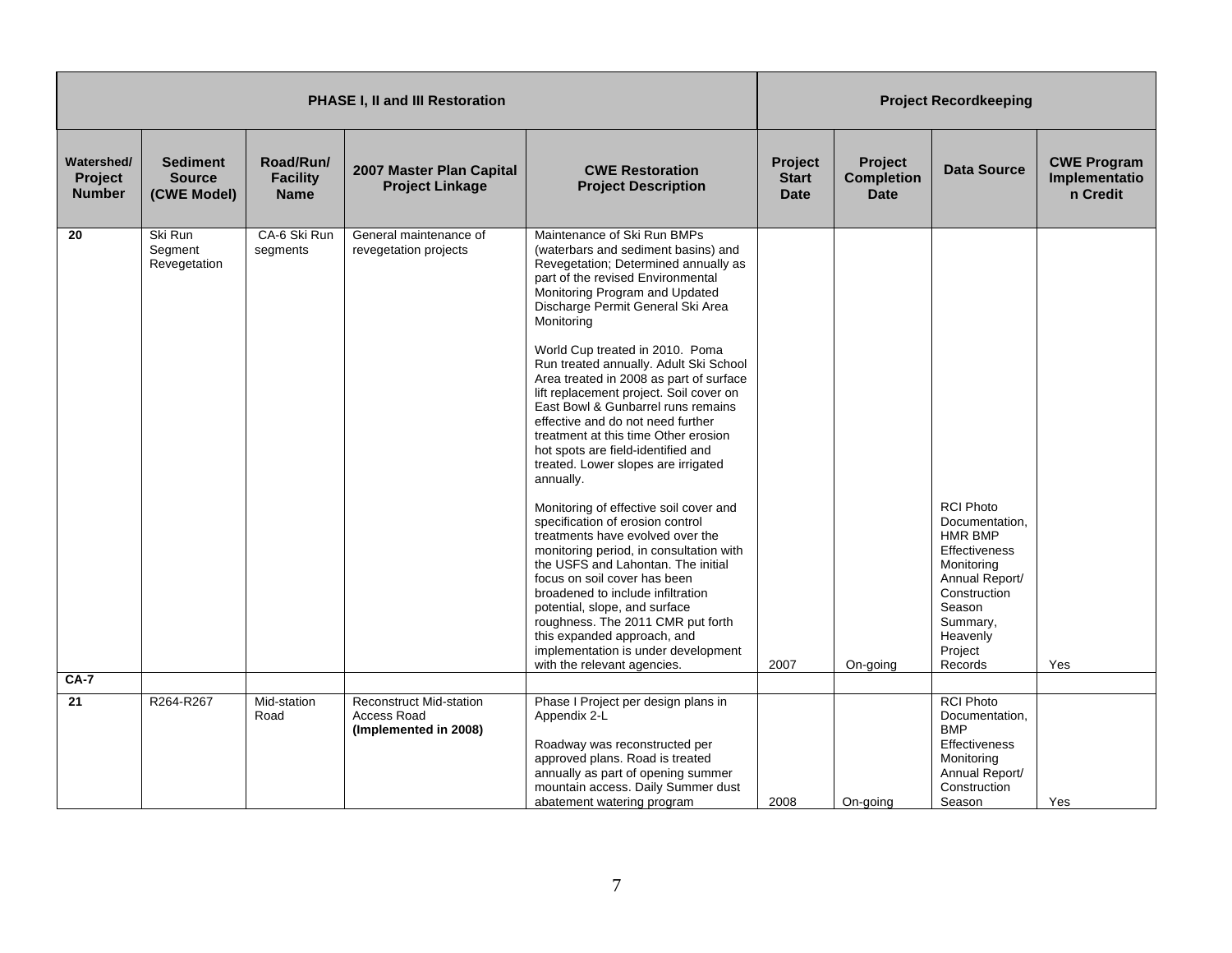|                                               |                                                 |                                             | <b>PHASE I, II and III Restoration</b>             |                                                                                                                                                                                                                                                                                                                                                                                                                                                                                                                                                                                                                                                                                                                                                                                                                                                                                                                                                                                                                                                 |                                               |                                                    | <b>Project Recordkeeping</b>                                                                                                                                                                                                  |                                                 |
|-----------------------------------------------|-------------------------------------------------|---------------------------------------------|----------------------------------------------------|-------------------------------------------------------------------------------------------------------------------------------------------------------------------------------------------------------------------------------------------------------------------------------------------------------------------------------------------------------------------------------------------------------------------------------------------------------------------------------------------------------------------------------------------------------------------------------------------------------------------------------------------------------------------------------------------------------------------------------------------------------------------------------------------------------------------------------------------------------------------------------------------------------------------------------------------------------------------------------------------------------------------------------------------------|-----------------------------------------------|----------------------------------------------------|-------------------------------------------------------------------------------------------------------------------------------------------------------------------------------------------------------------------------------|-------------------------------------------------|
| Watershed/<br><b>Project</b><br><b>Number</b> | <b>Sediment</b><br><b>Source</b><br>(CWE Model) | Road/Run/<br><b>Facility</b><br><b>Name</b> | 2007 Master Plan Capital<br><b>Project Linkage</b> | <b>CWE Restoration</b><br><b>Project Description</b>                                                                                                                                                                                                                                                                                                                                                                                                                                                                                                                                                                                                                                                                                                                                                                                                                                                                                                                                                                                            | <b>Project</b><br><b>Start</b><br><b>Date</b> | <b>Project</b><br><b>Completion</b><br><b>Date</b> | <b>Data Source</b>                                                                                                                                                                                                            | <b>CWE Program</b><br>Implementatio<br>n Credit |
|                                               |                                                 |                                             |                                                    |                                                                                                                                                                                                                                                                                                                                                                                                                                                                                                                                                                                                                                                                                                                                                                                                                                                                                                                                                                                                                                                 |                                               |                                                    | Summary                                                                                                                                                                                                                       |                                                 |
| $NV-1$                                        |                                                 |                                             |                                                    |                                                                                                                                                                                                                                                                                                                                                                                                                                                                                                                                                                                                                                                                                                                                                                                                                                                                                                                                                                                                                                                 |                                               |                                                    |                                                                                                                                                                                                                               |                                                 |
| 22                                            | Ski Run<br>Segment<br>Revegetation              | NV-1 Ski Run<br>segments                    | General maintenance of<br>revegetation projects    | Maintenance of Ski Run BMPs<br>(waterbars and sediment basins) and<br>Revegetation; Determined annually as<br>part of the revised Environmental<br>Monitoring Program Monitoring<br>Erosion hot spots are field-identified<br>and treated. Hot spots identified<br>during 2014 field assessment will be<br>addressed prior to additional capital<br>development in NV-1; Areas include<br>Orion's, Big Dipper and Aries Woods<br>trails. Cross-slope waterbar<br>maintenance needed on Orion's & Big<br>Dipper runs. Road base added to<br>corners in road segments 610-614<br>(Ski Run U1).<br>Monitoring of effective soil cover and<br>specification of erosion control<br>treatments have evolved over the<br>monitoring period, in consultation with<br>the USFS and Lahontan. The initial<br>focus on soil cover has been<br>broadened to include infiltration<br>potential, slope, and surface<br>roughness. The 2011 CMR put forth<br>this expanded approach, and<br>implementation is under development<br>with the relevant agencies. | 2007                                          | On-going                                           | <b>RCI Photo</b><br>Documentation.<br><b>HMR BMP</b><br>Effectiveness<br>Monitoring<br>Annual Report/<br>Construction<br>Season<br>Summary,<br>Heavenly<br>Project<br>Records,<br>Heavenly<br>Mountain<br>Operations<br>Staff | Partial                                         |
| $NV-2+5$                                      |                                                 |                                             |                                                    |                                                                                                                                                                                                                                                                                                                                                                                                                                                                                                                                                                                                                                                                                                                                                                                                                                                                                                                                                                                                                                                 |                                               |                                                    |                                                                                                                                                                                                                               |                                                 |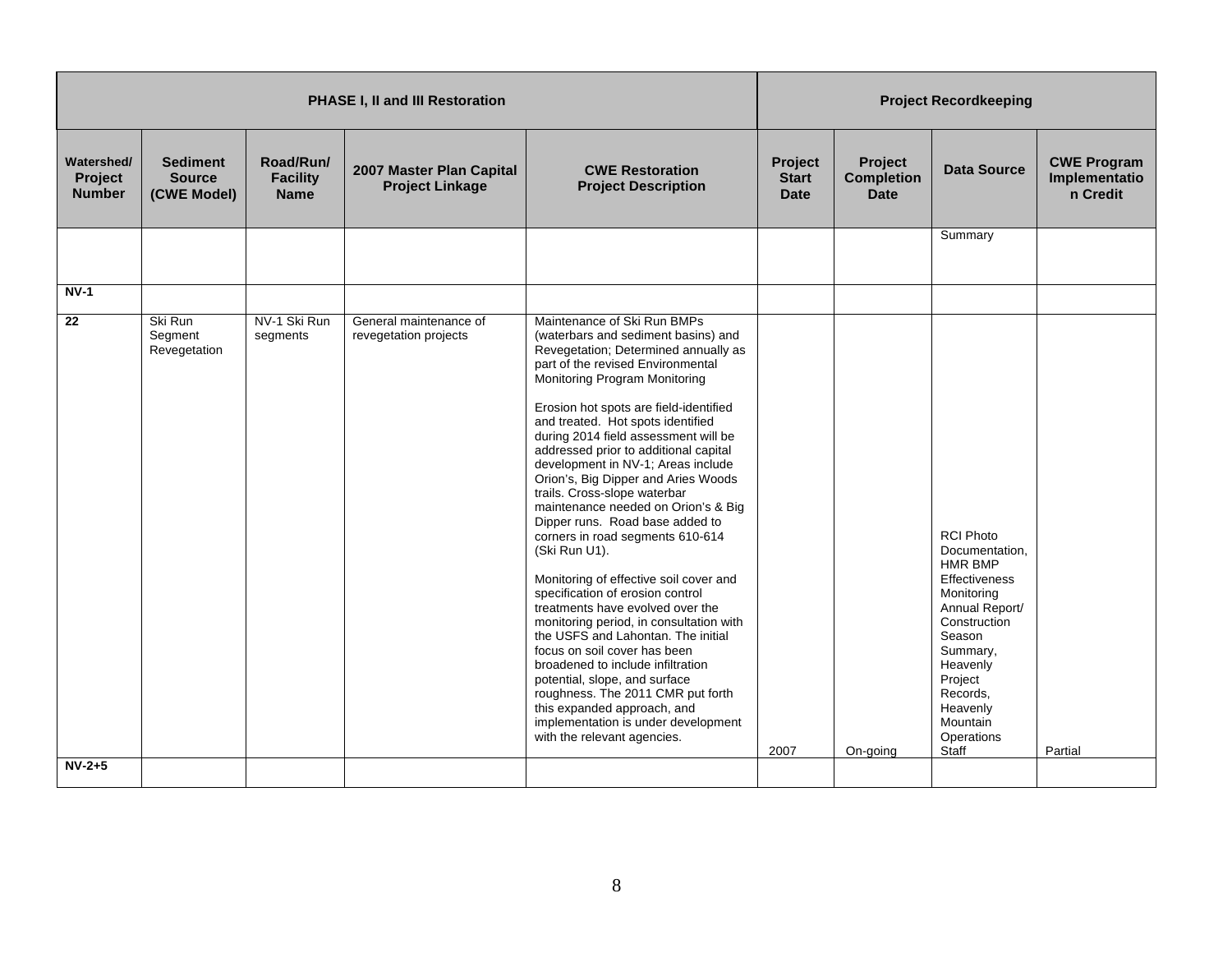|                                        |                                                                                                                               |                                             | PHASE I, II and III Restoration                                                                    |                                                                                                                                                                                                                                                                                                                                                                                                                                                                                                                                                                                                                                                                                                                                         |                                        |                                                    | <b>Project Recordkeeping</b>                |                                                                 |
|----------------------------------------|-------------------------------------------------------------------------------------------------------------------------------|---------------------------------------------|----------------------------------------------------------------------------------------------------|-----------------------------------------------------------------------------------------------------------------------------------------------------------------------------------------------------------------------------------------------------------------------------------------------------------------------------------------------------------------------------------------------------------------------------------------------------------------------------------------------------------------------------------------------------------------------------------------------------------------------------------------------------------------------------------------------------------------------------------------|----------------------------------------|----------------------------------------------------|---------------------------------------------|-----------------------------------------------------------------|
| Watershed/<br>Project<br><b>Number</b> | <b>Sediment</b><br><b>Source</b><br>(CWE Model)                                                                               | Road/Run/<br><b>Facility</b><br><b>Name</b> | 2007 Master Plan Capital<br><b>Project Linkage</b>                                                 | <b>CWE Restoration</b><br><b>Project Description</b>                                                                                                                                                                                                                                                                                                                                                                                                                                                                                                                                                                                                                                                                                    | Project<br><b>Start</b><br><b>Date</b> | <b>Project</b><br><b>Completion</b><br><b>Date</b> | <b>Data Source</b>                          | <b>CWE Program</b><br>Implementatio<br>n Credit                 |
| 23                                     | R580-R581                                                                                                                     | Top of Comet<br><b>Access Road</b>          | Construct W5                                                                                       | Cut slope stabilization; control surface<br>runoff on to Aries run and new W5;<br>maintenance of rolling dips                                                                                                                                                                                                                                                                                                                                                                                                                                                                                                                                                                                                                           | 2007                                   | 2009                                               |                                             | <b>Future Capital</b><br>Project<br>Ongoing Road<br>Maintenance |
| 24                                     | R500-R504<br>(Road<br>segments<br>R500, R501<br>and R504 are<br>in NV-3; Road<br>Segments R<br>502 and R503<br>are in NV-2+5) | Von Schmidt<br>to East Peak                 | Replace/Relocate Lifts S and<br>(Olympic Lift replaced in<br>2007/North Bowl Lift not<br>Replaced) | Forest Service to advise as to need for<br>Pre- and Post project maintenance<br>Road segment 504 was abandoned as<br>part of Olympic lift replacement<br>project. Other road segments were<br>treated as part of lift replacement<br>project. Road is treated annually as<br>part of opening summer mountain<br>access. Daily Summer dust abatement<br>watering program when hiking trails<br>are open. Road Segment 503 to be<br>treated following completion of Big<br>Easy zipline project                                                                                                                                                                                                                                           | 2007                                   | On-going                                           | Heavenly<br>Mountain<br>Operations<br>Staff | Partial                                                         |
| 25                                     | Ski Run<br>Segment<br>Revegetation                                                                                            | NV-2+5 Ski<br>Run segments                  | General maintenance of<br>revegetation projects                                                    | Maintenance of Ski Run BMPs<br>(waterbars and sediment basins) and<br>Revegetation; Determined annually as<br>part of the revised Environmental<br>Monitoring Program Monitoring<br>Former ATV trail on upper Comet Run<br>has been decommissioned; Comet<br>Run and \$100 Saddle area are<br>irrigated annually. Erosion hot spots<br>are field-identified. New trails 14 and<br>15 utilized soil cover treatment<br>prescription, which remains effective.<br>Cross-slope waterbar maintenance<br>needed on Comet and Jack's runs.<br>Monitoring of effective soil cover and<br>specification of erosion control<br>treatments have evolved over the<br>monitoring period, in consultation with<br>the USFS and Lahontan. The initial | 2011                                   | On-going                                           |                                             | Yes                                                             |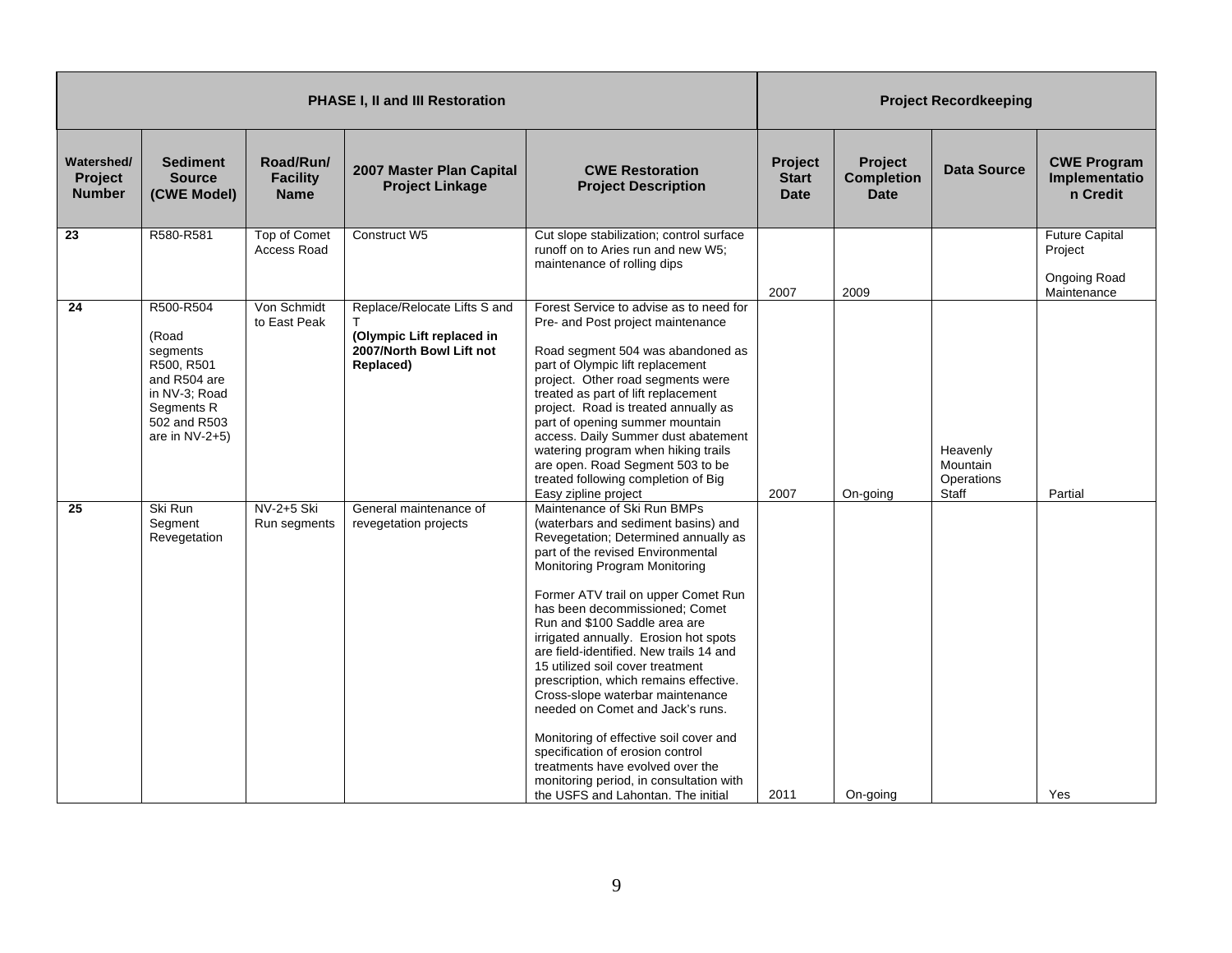|                                        |                                                                             |                                             | <b>PHASE I, II and III Restoration</b>                                                       |                                                                                                                                                                                                                                                                             |                                               |                                                    | <b>Project Recordkeeping</b>                                                                                                                  |                                                                   |
|----------------------------------------|-----------------------------------------------------------------------------|---------------------------------------------|----------------------------------------------------------------------------------------------|-----------------------------------------------------------------------------------------------------------------------------------------------------------------------------------------------------------------------------------------------------------------------------|-----------------------------------------------|----------------------------------------------------|-----------------------------------------------------------------------------------------------------------------------------------------------|-------------------------------------------------------------------|
| Watershed/<br>Project<br><b>Number</b> | <b>Sediment</b><br><b>Source</b><br>(CWE Model)                             | Road/Run/<br><b>Facility</b><br><b>Name</b> | 2007 Master Plan Capital<br><b>Project Linkage</b>                                           | <b>CWE Restoration</b><br><b>Project Description</b>                                                                                                                                                                                                                        | <b>Project</b><br><b>Start</b><br><b>Date</b> | <b>Project</b><br><b>Completion</b><br><b>Date</b> | <b>Data Source</b>                                                                                                                            | <b>CWE Program</b><br>Implementatio<br>n Credit                   |
|                                        |                                                                             |                                             |                                                                                              | focus on soil cover has been<br>broadened to include infiltration<br>potential, slope, and surface<br>roughness. The 2011 CMR put forth<br>this expanded approach, and<br>implementation is under development<br>with the relevant agencies.                                |                                               |                                                    |                                                                                                                                               |                                                                   |
| $NV-3$                                 |                                                                             |                                             |                                                                                              |                                                                                                                                                                                                                                                                             |                                               |                                                    |                                                                                                                                               |                                                                   |
| 26                                     | R531-R540<br>(Road<br>Segments<br>R531-R540 are<br>located in NV-<br>$2+5)$ | Upper<br>Wayhome<br>Road                    | Realign Run 6/ Road<br>Segments R531-540                                                     | Now called Nevada Trail: Restore and<br>revegetate abandoned road segments<br>Existing road still in use and is treated<br>annually as part of opening summer<br>mountain access. Daily Summer dust<br>abatement watering program                                           | $\sim$                                        | $\overline{\phantom{a}}$                           | Heavenly<br>Project<br>Records                                                                                                                | <b>Future Capital</b><br>Project<br>Ongoing Road<br>Maintenance t |
| 27                                     | R633                                                                        | Base of North<br><b>Bowl Chair</b>          | Replace/realign Lift S<br>(Olympic Lift replaced in<br>2007/North Bowl Lift not<br>Replaced) | Restore and revegetate abandoned<br>road segment<br>Road segment 633 was not relocated<br>and remains in use. Road is treated<br>annually as part of opening summer<br>mountain access.                                                                                     | 2007                                          | On-going                                           | <b>RCI Photo</b><br>documentation,<br><b>BMP</b><br>Effectiveness<br>Monitoring<br>Annual Report,<br>Construction<br>Season<br>Summary        | <b>Future Capital</b><br>Project<br>Ongoing Road<br>Maintenance   |
| 28                                     | R630-R632                                                                   | Base of North<br><b>Bowl Chair</b>          | Replace/realign Lift S<br>(Olympic Lift replaced in<br>2007/North Bowl Lift not<br>Replaced) | Road segments to receive pre- and<br>post project maintenance per design<br>plans in Appendix G<br>Road is treated annually as part of<br>opening summer mountain access.<br>Road segment 631 was moved further<br>away from Edgewood Creek and was<br>regraded and armored | 2007                                          | On-going                                           | <b>RCI Photo</b><br>documentation,<br><b>BMP</b><br><b>Effectiveness</b><br>Monitoring<br>Annual Report,<br>Construction<br>Season<br>Summary | <b>Future Capital</b><br>Project<br>Ongoing Road<br>Maintenance   |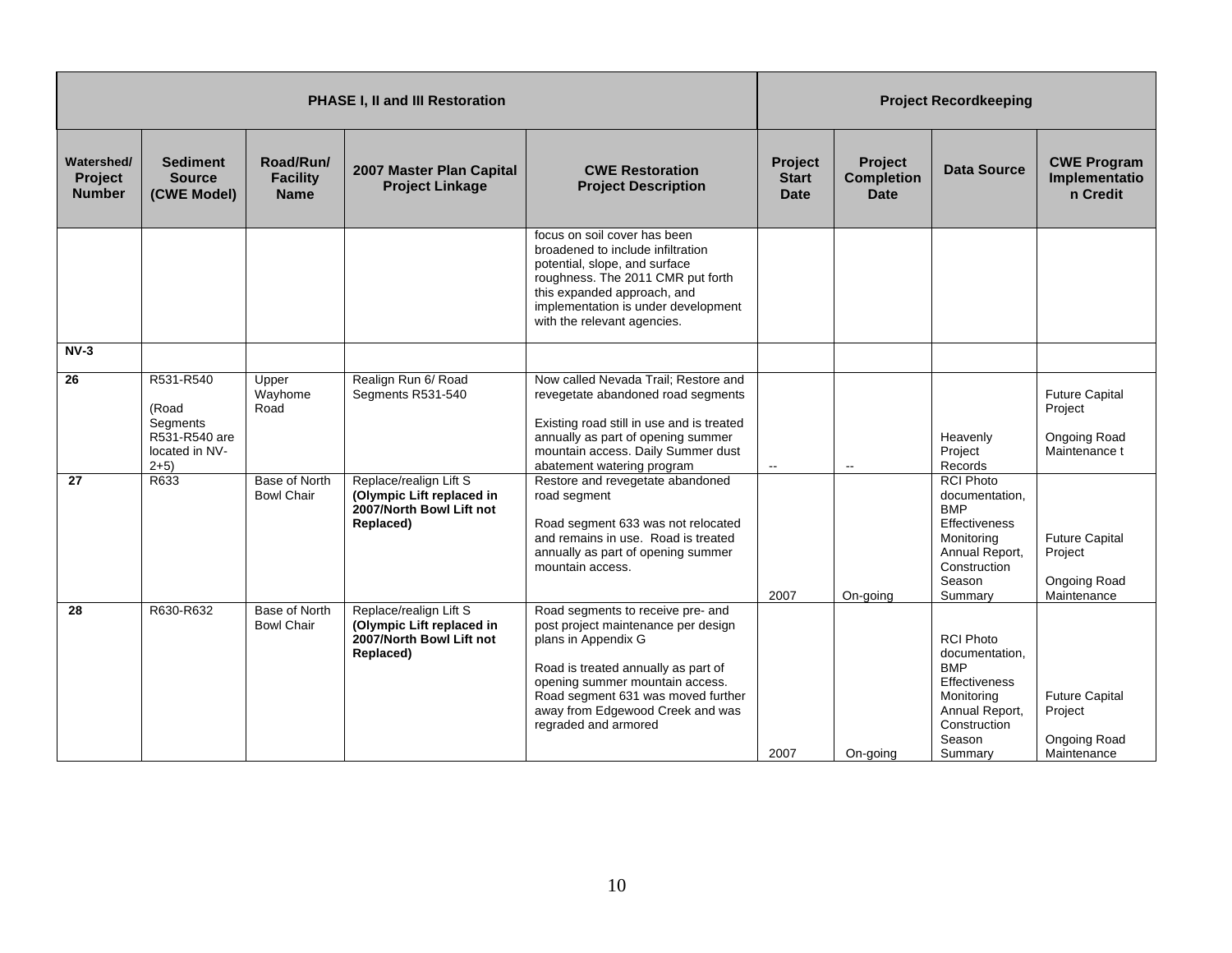|                                               |                                                 |                                                            | <b>PHASE I, II and III Restoration</b>                                                       |                                                                                                                                                                                                                                                                                                                                                                                                                    | <b>Project Recordkeeping</b>                  |                                             |                                                                                                                                               |                                                 |  |
|-----------------------------------------------|-------------------------------------------------|------------------------------------------------------------|----------------------------------------------------------------------------------------------|--------------------------------------------------------------------------------------------------------------------------------------------------------------------------------------------------------------------------------------------------------------------------------------------------------------------------------------------------------------------------------------------------------------------|-----------------------------------------------|---------------------------------------------|-----------------------------------------------------------------------------------------------------------------------------------------------|-------------------------------------------------|--|
| Watershed/<br><b>Project</b><br><b>Number</b> | <b>Sediment</b><br><b>Source</b><br>(CWE Model) | Road/Run/<br><b>Facility</b><br><b>Name</b>                | 2007 Master Plan Capital<br><b>Project Linkage</b>                                           | <b>CWE Restoration</b><br><b>Project Description</b>                                                                                                                                                                                                                                                                                                                                                               | <b>Project</b><br><b>Start</b><br><b>Date</b> | Project<br><b>Completion</b><br><b>Date</b> | Data Source                                                                                                                                   | <b>CWE Program</b><br>Implementatio<br>n Credit |  |
| 29                                            | R521-R523                                       | Top of North<br><b>Bowl Chair</b><br>Access<br>Road/Pepi's | Replace/realign Lift S<br>(Olympic Lift replaced in<br>2007/North Bowl Lift not<br>Replaced) | Road segments to received<br>maintenance upon<br>replacement/realignment of Lift S per<br>design plans in Appendix 2-G<br>Road is treated annually as part of<br>opening summer mountain access.<br>Daily Summer dust abatement<br>watering program. Rock slope<br>protection added to cut slope above<br>road along Road segment 522 in 2014                                                                      | 2007                                          | On-going                                    | Heavenly<br>Mountain<br>Operations<br>Staff                                                                                                   | Yes<br>On-going Road<br>Maintenance             |  |
| 30                                            | R571-R573A                                      | Olympic Base<br>to Tower 18                                | Remove Lift T<br>(Olympic Lift replaced in<br>2007)                                          | Decommission road segments upon<br>removal/relocation of lift<br>Road to base of Olympic lift treated as<br>part of lift replacement project. Road<br>Segments 573 and 573A were<br>decommissioned as part of project.<br>Road decommissioning included soil<br>loosening, amendments, seed, mulch                                                                                                                 | 2007                                          | 2009                                        | <b>RCI Photo</b><br>documentation,<br><b>BMP</b><br><b>Effectiveness</b><br>Monitoring<br>Annual Report,<br>Construction<br>Season<br>Summary | Yes<br>On-going Road<br>Maintenance             |  |
| 31                                            | R506-R513                                       | Alternate<br>Route to East<br>Peak                         | <b>Construct Runs S8</b><br>(Implemented in 2007)                                            | These segment are decommissioned;<br>maintenance and revegetation                                                                                                                                                                                                                                                                                                                                                  |                                               |                                             |                                                                                                                                               |                                                 |  |
| 32                                            | Olympic1-5                                      | Run S1                                                     | Construct S9<br>(Implemented in 2007)                                                        | Maintenance of Ski Run BMPs<br>(waterbars and sediment basins) and<br>Revegetation; Determined annually as<br>part of the revised Environmental<br>Monitoring Program and Updated<br>Discharge Permit General Ski Area<br>Monitoring<br>Run segments adjacent to lift<br>terminals were treated as part of<br>Olympic Express lift replacement<br>project. Run S1 is irrigated annually to<br>maintain soil cover. | X<br>2009                                     | On-going<br>On-going                        | <b>RCI Photo</b><br>documentation,<br>Heavenly<br>Mountain<br>Operations<br>Staff                                                             | No<br>Yes<br>On-going Ski Run<br>Maintenance    |  |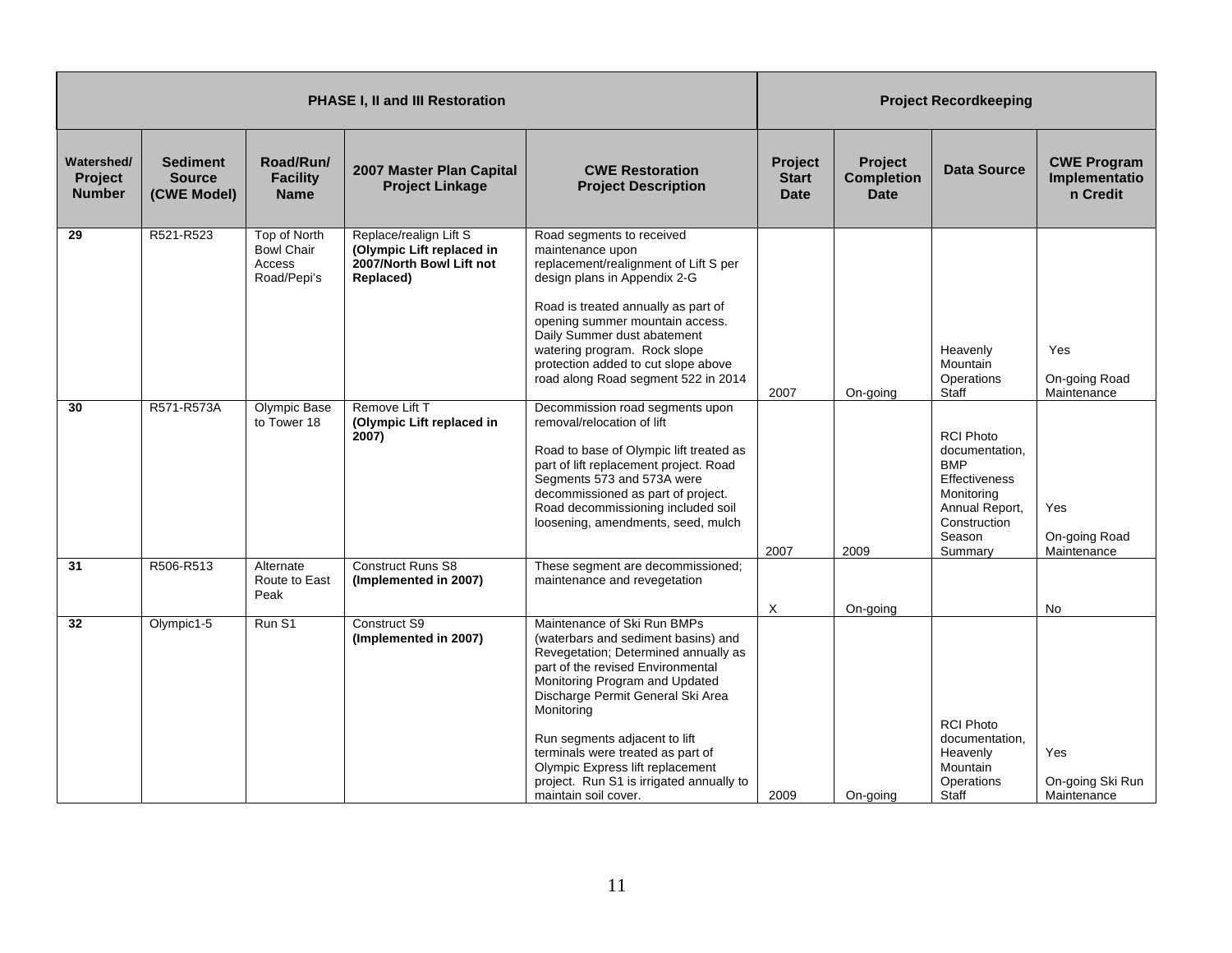|                                               |                                                 |                                             | PHASE I, II and III Restoration                    |                                                                                                                                                                                                                                                                                                                                                                                                                                                                                                                                                                                                                                                                                                                                                                                                                                     |                                        |                                             | <b>Project Recordkeeping</b>                                                                                                                                                           |                                                 |
|-----------------------------------------------|-------------------------------------------------|---------------------------------------------|----------------------------------------------------|-------------------------------------------------------------------------------------------------------------------------------------------------------------------------------------------------------------------------------------------------------------------------------------------------------------------------------------------------------------------------------------------------------------------------------------------------------------------------------------------------------------------------------------------------------------------------------------------------------------------------------------------------------------------------------------------------------------------------------------------------------------------------------------------------------------------------------------|----------------------------------------|---------------------------------------------|----------------------------------------------------------------------------------------------------------------------------------------------------------------------------------------|-------------------------------------------------|
| Watershed/<br><b>Project</b><br><b>Number</b> | <b>Sediment</b><br><b>Source</b><br>(CWE Model) | Road/Run/<br><b>Facility</b><br><b>Name</b> | 2007 Master Plan Capital<br><b>Project Linkage</b> | <b>CWE Restoration</b><br><b>Project Description</b>                                                                                                                                                                                                                                                                                                                                                                                                                                                                                                                                                                                                                                                                                                                                                                                | Project<br><b>Start</b><br><b>Date</b> | Project<br><b>Completion</b><br><b>Date</b> | <b>Data Source</b>                                                                                                                                                                     | <b>CWE Program</b><br>Implementatio<br>n Credit |
| 33                                            | N/LNBOWL1-4                                     | Run S3                                      | Construct S10<br>(Implemented in 2007)             | Monitoring of effective soil cover and<br>specification of erosion control<br>treatments have evolved over the<br>monitoring period, in consultation with<br>the USFS and Lahontan. The initial<br>focus on soil cover has been<br>broadened to include infiltration<br>potential, slope, and surface<br>roughness. The 2011 CMR put forth<br>this expanded approach, and<br>implementation is under development<br>with the relevant agencies.<br>Maintenance of Ski Run BMPs<br>(waterbars and sediment basins) and<br>Revegetation; Determined annually as<br>part of the revised Environmental<br>Monitoring Program and Updated<br>Discharge Permit General Ski Area<br>Monitoring<br>Edgewood Creek SEZ restoration<br>project completed in 2006. Effective<br>soil cover in non-SEZ sections of ski<br>run remains effective | 2006                                   | 2007                                        | <b>RCI Photo</b><br>Documentation                                                                                                                                                      | Yes                                             |
| 34                                            | Ski Run<br>Segment<br>Revegetation              | NV-3 Ski Run<br>segments                    | General maintenance of<br>revegetation projects    | Maintenance of Ski Run BMPs<br>(waterbars and sediment basins) and<br>Revegetation; Determined annually as<br>part of the revised Environmental<br>Monitoring Program and Updated<br>Discharge Permit General Ski Area<br>Monitoring<br>Run Q1 revegetated as part of SEZ<br>restoration project in Edgewood Bowl.<br>Trail X1 revegetated with "Full Hogan<br>prescription" as part of Boulder Magic<br>Carpet removal. Olympic Run is<br>irrigated annually.<br>Monitoring of effective soil cover and                                                                                                                                                                                                                                                                                                                            | 2006                                   | 2010                                        | <b>RCI Photo</b><br>Documentation,<br><b>BMP</b><br>Effectiveness<br>Monitoring<br>Annual Report,<br>Construction<br>Season<br>Summary,<br>Heavenly<br>Mountain<br>Operations<br>Staff | Yes                                             |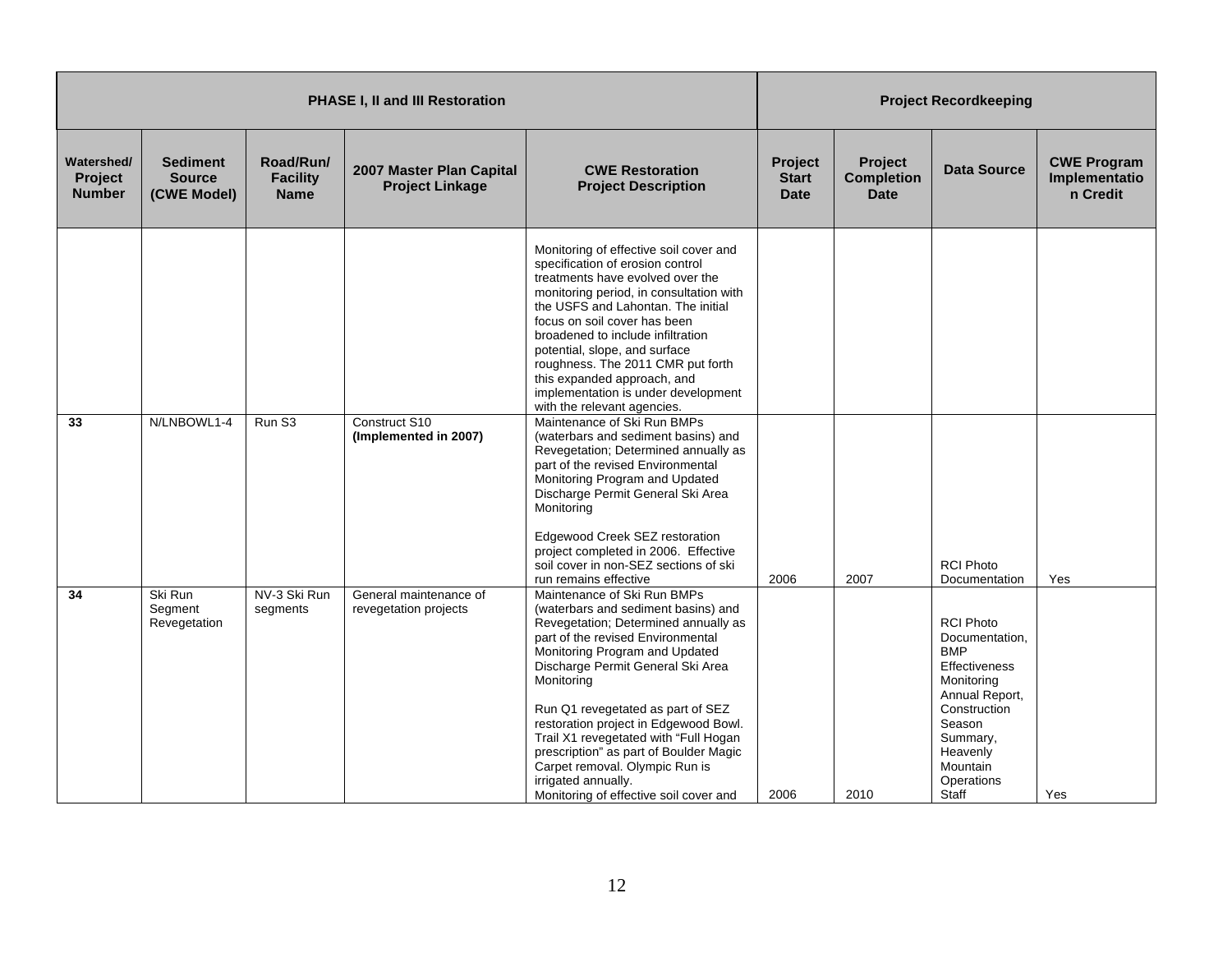|                                               | <b>PHASE I, II and III Restoration</b>          |                                             |                                                    |                                                                                                                                                                                                                                                                                                                                                                                                                                                                                                                                                                             |                                        | <b>Project Recordkeeping</b>                |                                             |                                                 |  |
|-----------------------------------------------|-------------------------------------------------|---------------------------------------------|----------------------------------------------------|-----------------------------------------------------------------------------------------------------------------------------------------------------------------------------------------------------------------------------------------------------------------------------------------------------------------------------------------------------------------------------------------------------------------------------------------------------------------------------------------------------------------------------------------------------------------------------|----------------------------------------|---------------------------------------------|---------------------------------------------|-------------------------------------------------|--|
| Watershed/<br><b>Project</b><br><b>Number</b> | <b>Sediment</b><br><b>Source</b><br>(CWE Model) | Road/Run/<br><b>Facility</b><br><b>Name</b> | 2007 Master Plan Capital<br><b>Project Linkage</b> | <b>CWE Restoration</b><br><b>Project Description</b>                                                                                                                                                                                                                                                                                                                                                                                                                                                                                                                        | Project<br><b>Start</b><br><b>Date</b> | Project<br><b>Completion</b><br><b>Date</b> | <b>Data Source</b>                          | <b>CWE Program</b><br>Implementatio<br>n Credit |  |
|                                               |                                                 |                                             |                                                    | specification of erosion control<br>treatments have evolved over the<br>monitoring period, in consultation with<br>the USFS and Lahontan. The initial<br>focus on soil cover has been<br>broadened to include infiltration<br>potential, slope, and surface<br>roughness. The 2011 CMR put forth<br>this expanded approach, and<br>implementation is under development<br>with the relevant agencies. Ski run<br>segment known as the Olympic<br>Downhill Traverse needs<br>maintenance.                                                                                    |                                        |                                             |                                             |                                                 |  |
| $NV-4$                                        |                                                 |                                             |                                                    |                                                                                                                                                                                                                                                                                                                                                                                                                                                                                                                                                                             |                                        |                                             |                                             |                                                 |  |
| $\overline{35}$                               | <b>BMP Retrofit</b><br>Project                  |                                             | Stagecoach Parking Lot                             | Full BMPs are needed at this facility to<br>decrease the ERA of NV-4 to below<br>the allowable TOC                                                                                                                                                                                                                                                                                                                                                                                                                                                                          | $\sim$                                 |                                             |                                             | <b>Future Capital</b><br>Project                |  |
| 36                                            | Ski Run<br>Segment<br>Revegetation              | NV-4 Ski Run<br>segments                    | General maintenance of<br>revegetation projects    | Maintenance of Ski Run BMPs<br>(waterbars and sediment basins) and<br>Revegetation; Determined annually as<br>part of the revised Environmental<br>Monitoring Program Monitoring<br>The Tahoe Rim Trail was relocated<br>and the existing trail segment was<br>decommissioned by the Tahoe Rim<br>Trail Association (TRTA). TRTA has<br>agreed to re-decommission it in 2014<br>due to continued use by hikers. Lower<br>Stagecoach Trail has a small number<br>of specific areas lacking effective<br>cover to be retreated. It is the only ski<br>trail in the watershed. | 2012                                   | On-going                                    | Heavenly<br>Mountain<br>Operations<br>Staff | Partial                                         |  |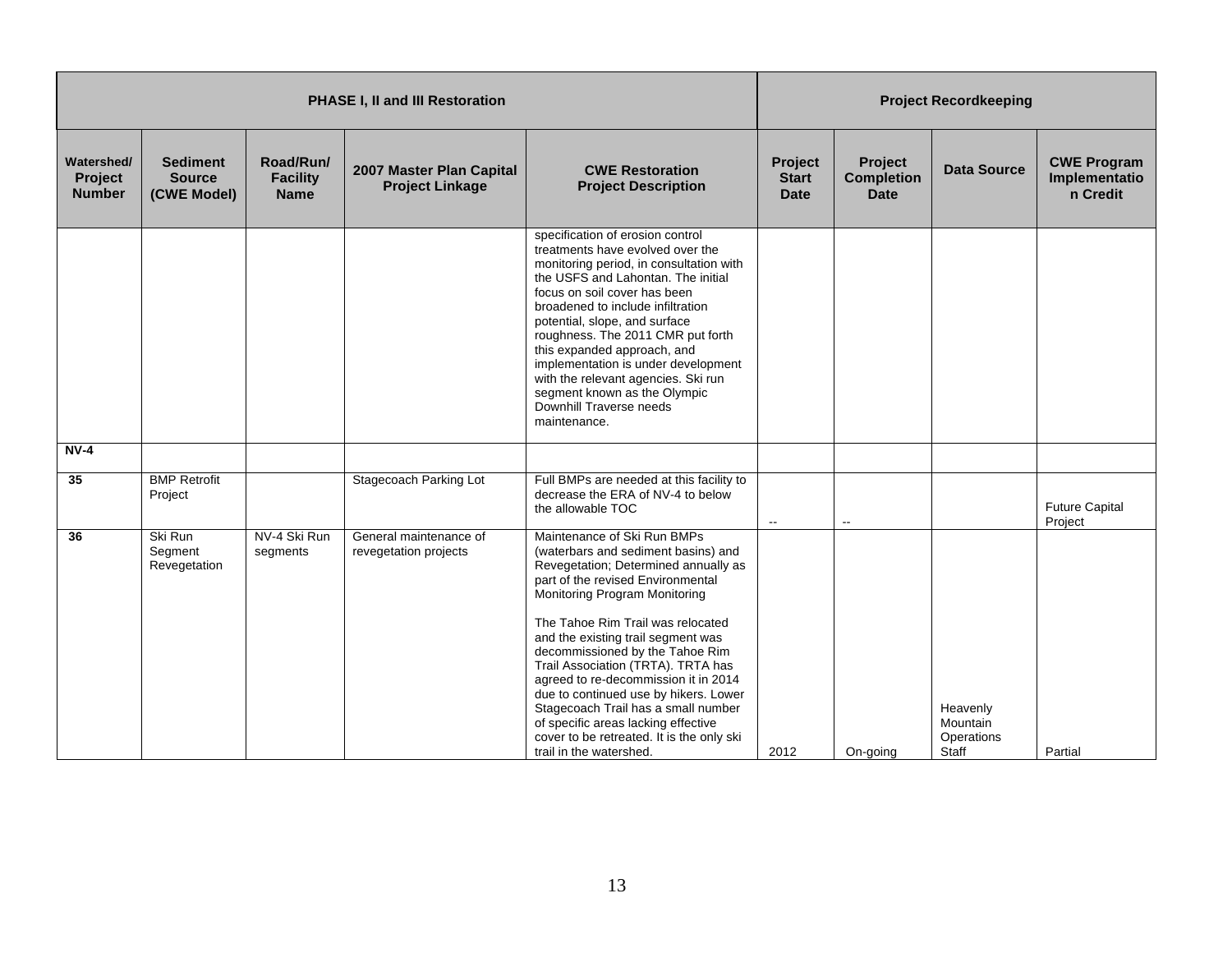|                                               |                                                                                 |                                             | <b>PHASE I, II and III Restoration</b>                                    |                                                                                                                                                                                                                                                                                                           | <b>Project Recordkeeping</b>           |                                                    |                                                                                                                                                                                               |                                                 |
|-----------------------------------------------|---------------------------------------------------------------------------------|---------------------------------------------|---------------------------------------------------------------------------|-----------------------------------------------------------------------------------------------------------------------------------------------------------------------------------------------------------------------------------------------------------------------------------------------------------|----------------------------------------|----------------------------------------------------|-----------------------------------------------------------------------------------------------------------------------------------------------------------------------------------------------|-------------------------------------------------|
| Watershed/<br><b>Project</b><br><b>Number</b> | <b>Sediment</b><br><b>Source</b><br>(CWE Model)                                 | Road/Run/<br><b>Facility</b><br><b>Name</b> | 2007 Master Plan Capital<br><b>Project Linkage</b>                        | <b>CWE Restoration</b><br><b>Project Description</b>                                                                                                                                                                                                                                                      | Project<br><b>Start</b><br><b>Date</b> | <b>Project</b><br><b>Completion</b><br><b>Date</b> | <b>Data Source</b>                                                                                                                                                                            | <b>CWE Program</b><br>Implementatio<br>n Credit |
| <b>NV-4A</b><br>37                            | R557-R562<br>(Road<br>Segments<br>R557-R562 are<br>located in NV-4<br>and NV-5) | Nevada Trail<br>(was<br>Wayhome)            | Phase I Projects will utilize<br>these road segments                      | Forest Service to advise as to need for<br>Pre- and Post project maintenance<br>Road is treated annually as part of<br>opening summer mountain access.<br>Daily Summer dust abatement<br>watering program                                                                                                 | 2007                                   | On-going                                           | Heavenly<br>Project<br>Records                                                                                                                                                                | Yes<br>On-going Road<br>Maintenance             |
| 38                                            | Ski Run<br>Segment<br>Revegetation                                              | NV-4a Ski<br>Run segments                   | General maintenance of<br>revegetation projects                           | Maintenance of Ski Run BMPs<br>(waterbars and sediment basins) and<br>Revegetation; Determined annually as<br>part of the revised Environmental<br>Monitoring Program Monitoring<br>Perimeter Run treated with wood chips<br>in 2011 as part of implementing Trail<br>U <sub>3</sub>                      | 2011                                   | 2011                                               | <b>RCI Photo</b><br>documentation,<br><b>BMP</b><br><b>Effectiveness</b><br>Monitoring<br>Annual Report,<br>Construction<br>Season<br>Summary,<br>Heavenly<br>Mountain<br>Operations<br>Staff | Yes                                             |
| $NV-5$<br>39                                  | R545-R550                                                                       | Nevada Trail<br>(was<br>Wayhome)            | Phase I Projects will utilize<br>these road segments<br>(Not Implemented) | Forest Service to advise as to need for<br>Pre- and Post project maintenance<br>Existing road still in use and is treated<br>annually as part of opening summer<br>mountain access. Daily Summer dust<br>abatement watering program                                                                       | 2007                                   | On-going                                           |                                                                                                                                                                                               | Yes                                             |
| 40                                            | Ski Run<br>Segment<br>Revegetation                                              | NV-5 Ski Run<br>segments                    | General maintenance of<br>revegetation projects                           | Maintenance of Ski Run BMPs<br>(waterbars and sediment basins) and<br>Revegetation; Determined annually as<br>part of the revised Environmental<br>Monitoring Program Monitoring<br>Upper Stagecoach Trail is extremely<br>well-vegetated with effective cover.<br>Additional maintenance or treatment is | 2008                                   | 2009                                               | <b>RCI Photo</b><br>documentation,<br><b>BMP</b><br><b>Effectiveness</b><br>Monitoring<br>Annual Report,<br>Construction<br>Season<br>Summary.                                                | Yes                                             |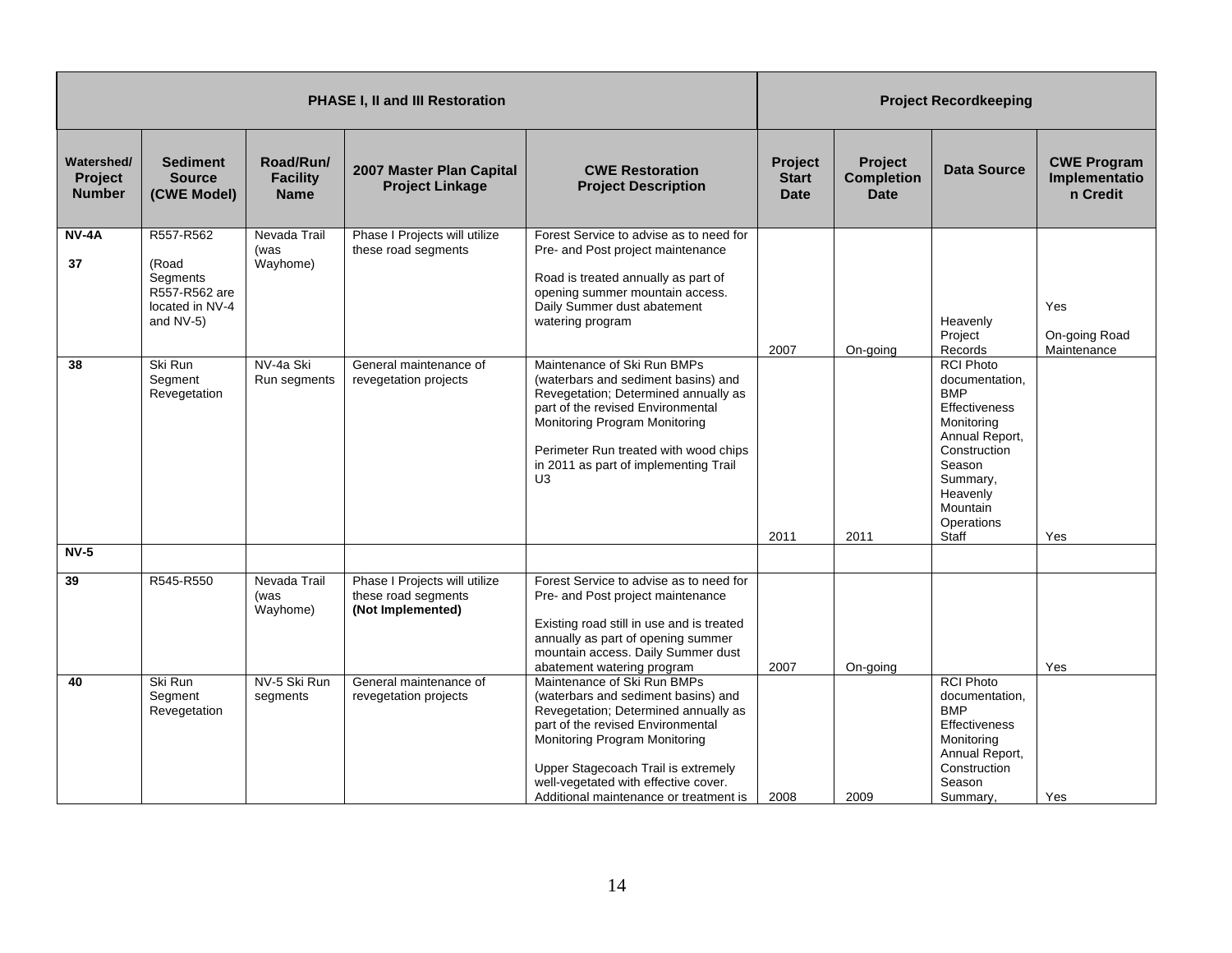|                                        | <b>PHASE I, II and III Restoration</b>          |                                             |                                                    |                                                                                                                                                                                                                                                                                                                                                                                                                                                |                                        |                                             | <b>Project Recordkeeping</b>                                                                                                                                                                  |                                                 |
|----------------------------------------|-------------------------------------------------|---------------------------------------------|----------------------------------------------------|------------------------------------------------------------------------------------------------------------------------------------------------------------------------------------------------------------------------------------------------------------------------------------------------------------------------------------------------------------------------------------------------------------------------------------------------|----------------------------------------|---------------------------------------------|-----------------------------------------------------------------------------------------------------------------------------------------------------------------------------------------------|-------------------------------------------------|
| Watershed/<br>Project<br><b>Number</b> | <b>Sediment</b><br><b>Source</b><br>(CWE Model) | Road/Run/<br><b>Facility</b><br><b>Name</b> | 2007 Master Plan Capital<br><b>Project Linkage</b> | <b>CWE Restoration</b><br><b>Project Description</b>                                                                                                                                                                                                                                                                                                                                                                                           | Project<br><b>Start</b><br><b>Date</b> | Project<br><b>Completion</b><br><b>Date</b> | <b>Data Source</b>                                                                                                                                                                            | <b>CWE Program</b><br>Implementatio<br>n Credit |
|                                        |                                                 |                                             |                                                    | not necessary. Revegetation and<br>wood chips using the "Full Hogan"<br>prescription were added to several<br>segments of the existing Stagecoach<br>trail as part of a snowmaking<br>improvements project resulting in<br>effective cover.                                                                                                                                                                                                    |                                        |                                             | Heavenly<br>Mountain<br>Operations<br>Staff                                                                                                                                                   |                                                 |
|                                        |                                                 |                                             |                                                    | Monitoring of effective soil cover and<br>specification of erosion control<br>treatments have evolved over the<br>monitoring period, in consultation with<br>the USFS and Lahontan. The initial<br>focus on soil cover has been<br>broadened to include infiltration<br>potential, slope, and surface<br>roughness. The 2011 CMR put forth<br>this expanded approach, and<br>implementation is under development<br>with the relevant agencies |                                        |                                             |                                                                                                                                                                                               |                                                 |
| <b>PHASE II</b>                        |                                                 |                                             |                                                    |                                                                                                                                                                                                                                                                                                                                                                                                                                                |                                        |                                             |                                                                                                                                                                                               |                                                 |
| $CA-1$                                 |                                                 |                                             |                                                    |                                                                                                                                                                                                                                                                                                                                                                                                                                                |                                        |                                             |                                                                                                                                                                                               |                                                 |
| 41                                     | Patsy1-6                                        | Run E1                                      | Replace Lift E                                     | Maintenance of Ski Run BMPs<br>(waterbars and sediment basins) and<br>Revegetation; Determined annually as<br>part of the revised Environmental<br>Monitoring Program and Updated<br>Discharge Permit General Ski Area<br>Monitoring<br>General run maintenance last<br>completed in 2006                                                                                                                                                      | 2006                                   | 2006                                        | <b>RCI Photo</b><br>documentation,<br><b>BMP</b><br><b>Effectiveness</b><br>Monitoring<br>Annual Report,<br>Construction<br>Season<br>Summary,<br>Heavenly<br>Mountain<br>Operations<br>Staff | <b>Future Capital</b><br>Project                |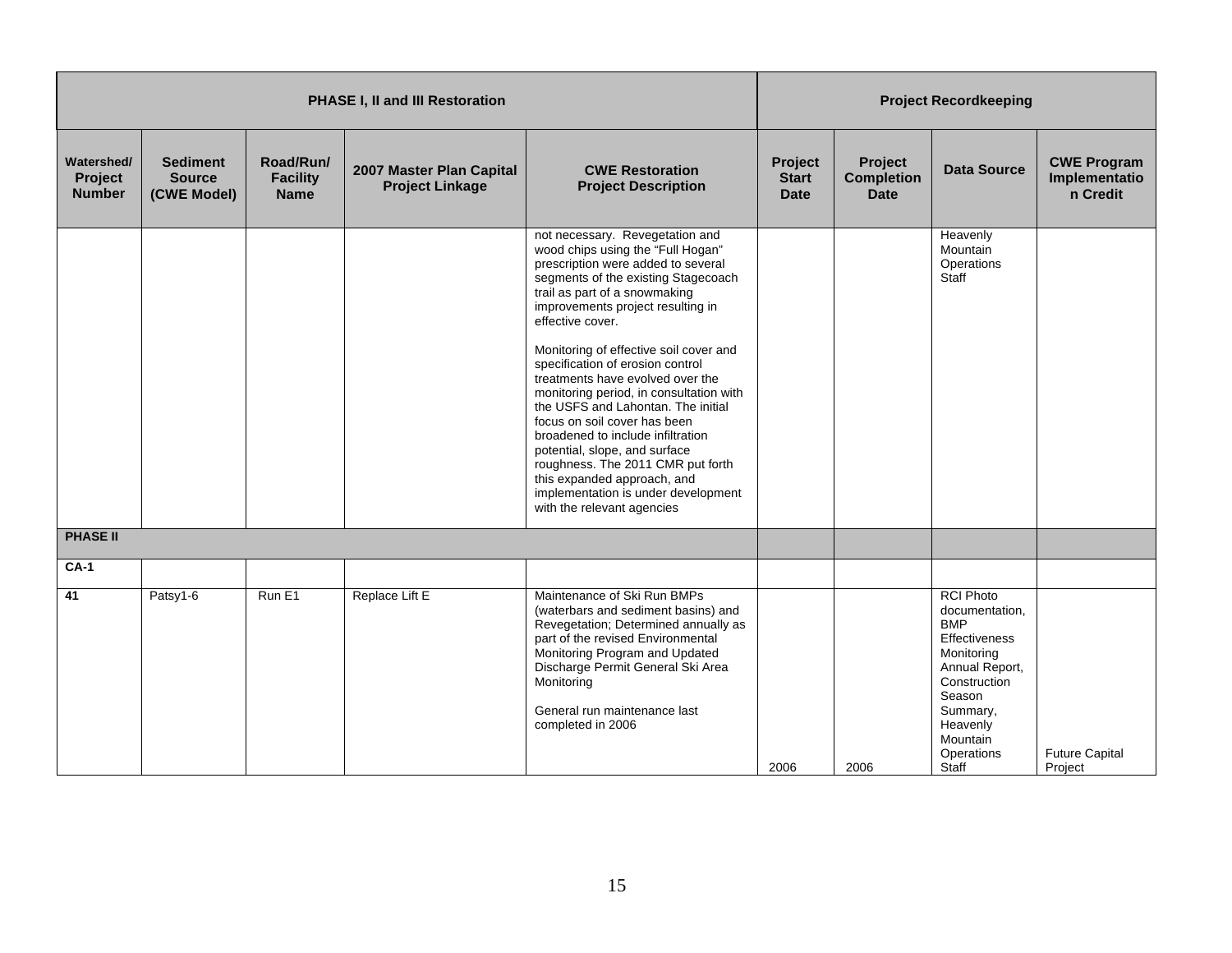|                                        |                                                                         |                                             | PHASE I, II and III Restoration                                   | <b>Project Recordkeeping</b>                                                                                                                                                                                                                               |                                        |                                             |                                                                                                                                                                                               |                                                 |
|----------------------------------------|-------------------------------------------------------------------------|---------------------------------------------|-------------------------------------------------------------------|------------------------------------------------------------------------------------------------------------------------------------------------------------------------------------------------------------------------------------------------------------|----------------------------------------|---------------------------------------------|-----------------------------------------------------------------------------------------------------------------------------------------------------------------------------------------------|-------------------------------------------------|
| Watershed/<br>Project<br><b>Number</b> | <b>Sediment</b><br><b>Source</b><br>(CWE Model)                         | Road/Run/<br><b>Facility</b><br><b>Name</b> | 2007 Master Plan Capital<br><b>Project Linkage</b>                | <b>CWE Restoration</b><br><b>Project Description</b>                                                                                                                                                                                                       | Project<br><b>Start</b><br><b>Date</b> | Project<br><b>Completion</b><br><b>Date</b> | <b>Data Source</b>                                                                                                                                                                            | <b>CWE Program</b><br>Implementatio<br>n Credit |
| 42                                     | R148-149                                                                | Groove/Upper<br>Shop Road                   | Remove Lift F                                                     | Forest Service to advise as to need for<br>Pre- and Post project maintenance<br>General road maintenance completed<br>in 2008                                                                                                                              | 2008                                   | 2008                                        | <b>RCI Photo</b><br>documentation,<br><b>BMP</b><br>Effectiveness<br>Monitoring<br>Annual Report,<br>Construction<br>Season<br>Summary,<br>Heavenly<br>Mountain<br>Operations<br>Staff        | <b>Future Capital</b><br>Project                |
| 43                                     | R528-R530<br>(Road<br>Segments<br>R228-R530<br>located in NV-<br>$2+5)$ | Lift HH                                     | <b>Construct Lift HH</b><br>(Lift at Von Schmits - Built<br>2009) | Forest Service to advise as to need for<br>Pre- and Post project maintenance<br>(road in summer, transport lift in<br>winter)<br>Road is treated annually as part of<br>opening summer mountain access.<br>Daily Summer dust abatement<br>watering program | 2009                                   | On-going                                    | <b>RCI Photo</b><br>Documentation,<br><b>BMP</b><br><b>Effectiveness</b><br>Monitoring<br>Annual Report,<br>Construction<br>Season<br>Summary,<br>Heavenly<br>Mountain<br>Operations<br>Staff | Yes<br>On-going Road<br>Maintenance             |
| 44                                     | Bettys6-9                                                               | Run H <sub>6</sub>                          | <b>Construct Run</b><br>H12/Snowmaking                            | Maintenance of Ski Run BMPs<br>(waterbars and sediment basins) and<br>Revegetation; Determined annually as<br>part of the revised Environmental<br>Monitoring Program and Updated<br>Discharge Permit General Ski Area<br>Monitoring                       | $\overline{\phantom{a}}$               | $\overline{\phantom{a}}$                    |                                                                                                                                                                                               | <b>Future Capital</b><br>Project                |
| 45                                     | Ridge1-5                                                                | Run 3                                       | Construct Run<br>H13/Snowmaking                                   | Maintenance of Ski Run BMPs<br>(waterbars and sediment basins) and<br>Revegetation; Determined annually as<br>part of the revised Environmental<br>Monitoring Program and Updated<br>Discharge Permit General Ski Area<br>Monitoring                       | $\overline{\phantom{a}}$               |                                             |                                                                                                                                                                                               | <b>Future Capital</b><br>Project                |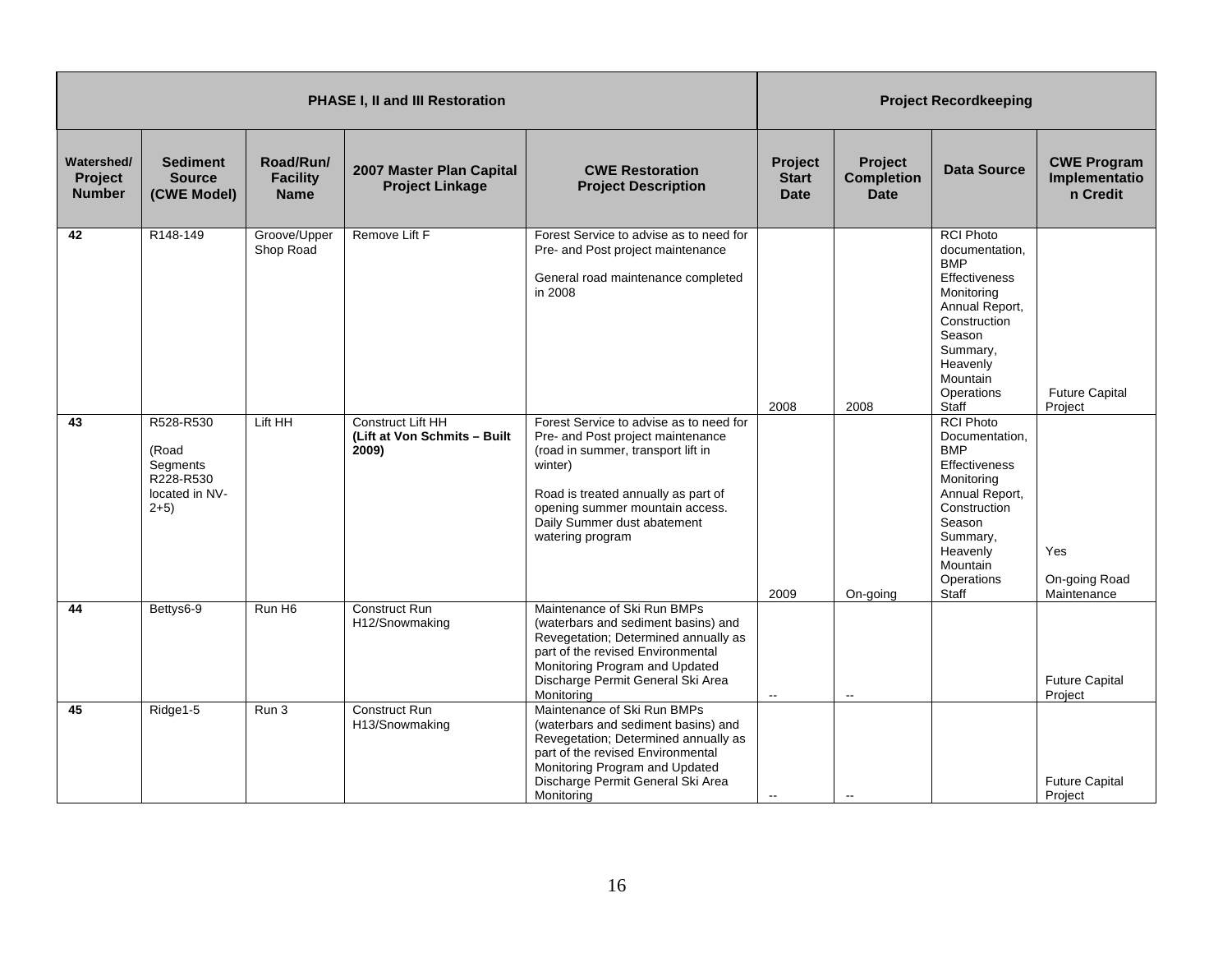|                                               |                                                 |                                             | <b>PHASE I, II and III Restoration</b>             |                                                                                                                                                                                                                                      | <b>Project Recordkeeping</b>           |                                             |                    |                                                 |
|-----------------------------------------------|-------------------------------------------------|---------------------------------------------|----------------------------------------------------|--------------------------------------------------------------------------------------------------------------------------------------------------------------------------------------------------------------------------------------|----------------------------------------|---------------------------------------------|--------------------|-------------------------------------------------|
| Watershed/<br><b>Project</b><br><b>Number</b> | <b>Sediment</b><br><b>Source</b><br>(CWE Model) | Road/Run/<br><b>Facility</b><br><b>Name</b> | 2007 Master Plan Capital<br><b>Project Linkage</b> | <b>CWE Restoration</b><br><b>Project Description</b>                                                                                                                                                                                 | Project<br><b>Start</b><br><b>Date</b> | Project<br><b>Completion</b><br><b>Date</b> | <b>Data Source</b> | <b>CWE Program</b><br>Implementatio<br>n Credit |
| 46                                            | Groove1-5                                       | Run E <sub>2</sub>                          | E2 Snowmaking                                      | Maintenance of Ski Run BMPs<br>(waterbars and sediment basins) and<br>Revegetation; Determined annually as<br>part of the revised Environmental<br>Monitoring Program and Updated<br>Discharge Permit General Ski Area<br>Monitorina | $\overline{\phantom{a}}$               | $\sim$ $\sim$                               |                    | <b>Future Capital</b><br>Project                |
| 47                                            | Watrfall1                                       | Run G4                                      | G4 Snowmaking                                      | Maintenance of Ski Run BMPs<br>(waterbars and sediment basins) and<br>Revegetation; Determined annually as<br>part of the revised Environmental<br>Monitoring Program and Updated<br>Discharge Permit General Ski Area<br>Monitoring | $\sim$                                 | $\overline{\phantom{a}}$                    |                    | <b>Future Capital</b><br>Project                |
| 48                                            | PwdrblRn1-7                                     | Run G8                                      | G8 Snowmaking                                      | Maintenance of Ski Run BMPs<br>(waterbars and sediment basins) and<br>Revegetation; Determined annually as<br>part of the revised Environmental<br>Monitoring Program and Updated<br>Discharge Permit General Ski Area<br>Monitoring | $\sim$                                 | $\overline{a}$                              |                    | <b>Future Capital</b><br>Project                |
| 49                                            | PowdrBwl1-4                                     | Run G8                                      | G9 Snowmaking                                      | Maintenance of Ski Run BMPs<br>(waterbars and sediment basins) and<br>Revegetation; Determined annually as<br>part of the revised Environmental<br>Monitoring Program and Updated<br>Discharge Permit General Ski Area<br>Monitoring | $\overline{\phantom{a}}$               | $\overline{\phantom{a}}$                    |                    | <b>Future Capital</b><br>Project                |
| 50                                            | Bettys1-5                                       | Run H <sub>5</sub>                          | H5 Snowmaking (below<br>ground)                    | Maintenance of Ski Run BMPs<br>(waterbars and sediment basins) and<br>Revegetation; Determined annually as<br>part of the revised Environmental<br>Monitoring Program and Updated<br>Discharge Permit General Ski Area<br>Monitoring | $\overline{\phantom{a}}$               |                                             |                    | <b>Future Capital</b><br>Project                |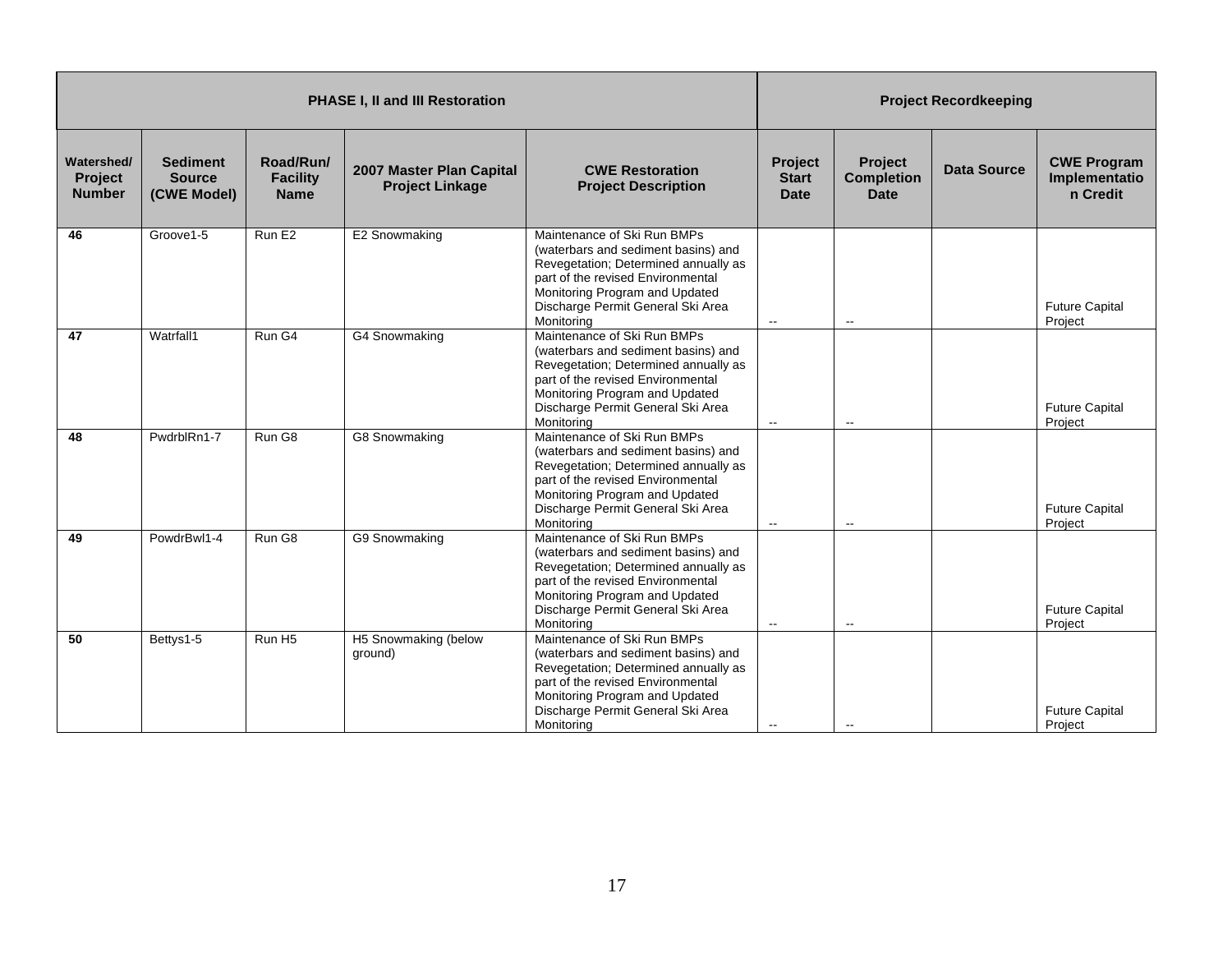|                                        |                                                 |                                                  | PHASE I, II and III Restoration                        |                                                                                                                                                                                                                                      | <b>Project Recordkeeping</b>           |                                                    |                                                                                 |                                                 |
|----------------------------------------|-------------------------------------------------|--------------------------------------------------|--------------------------------------------------------|--------------------------------------------------------------------------------------------------------------------------------------------------------------------------------------------------------------------------------------|----------------------------------------|----------------------------------------------------|---------------------------------------------------------------------------------|-------------------------------------------------|
| Watershed/<br>Project<br><b>Number</b> | <b>Sediment</b><br><b>Source</b><br>(CWE Model) | Road/Run/<br><b>Facility</b><br><b>Name</b>      | 2007 Master Plan Capital<br><b>Project Linkage</b>     | <b>CWE Restoration</b><br><b>Project Description</b>                                                                                                                                                                                 | Project<br><b>Start</b><br><b>Date</b> | <b>Project</b><br><b>Completion</b><br><b>Date</b> | <b>Data Source</b>                                                              | <b>CWE Program</b><br>Implementatio<br>n Credit |
| 51                                     | ElleSwng1-3                                     | Run I2                                           | <b>I2 Snowmaking</b>                                   | Maintenance of Ski Run BMPs<br>(waterbars and sediment basins) and<br>Revegetation; Determined annually as<br>part of the revised Environmental<br>Monitoring Program and Updated<br>Discharge Permit General Ski Area<br>Monitoring | $\sim$                                 | $\mathbf{L}$                                       |                                                                                 | <b>Future Capital</b><br>Project                |
| $\overline{\phantom{a}}$               | No Project                                      | No Project                                       | GG2 Snowmaking                                         |                                                                                                                                                                                                                                      | $\overline{\phantom{a}}$               | $\overline{\phantom{a}}$                           |                                                                                 | No Project<br>required                          |
| 52                                     | FORTY9ER1-4                                     | Run GG5                                          | <b>GG5 Snowmaking</b>                                  | Maintenance of Ski Run BMPs<br>(waterbars and sediment basins) and<br>Revegetation; Determined annually as<br>part of the revised Environmental<br>Monitoring Program and Updated<br>Discharge Permit General Ski Area<br>Monitoring | $\overline{\phantom{a}}$               | $\overline{\phantom{a}}$                           |                                                                                 | <b>Future Capital</b><br>Project                |
| 53                                     | In-ground<br>Halfpipe                           | Run H11                                          | Construct along Run H11                                | Maintenance of Ski Run BMPs<br>(waterbars and sediment basins) and<br>Revegetation; Determined annually as<br>part of the revised Environmental<br>Monitoring Program and Updated<br>Discharge Permit General Ski Area<br>Monitoring | $\sim$                                 | $\mathbf{L}$                                       |                                                                                 | <b>Future Capital</b><br>Project                |
|                                        | No Project                                      | No Project                                       | HH2 Snowmaking                                         |                                                                                                                                                                                                                                      | $\sim$                                 | $\mathbf{u}$                                       |                                                                                 | No Project<br>required                          |
|                                        | No Project                                      | No Project                                       | HH3 Snowmaking                                         |                                                                                                                                                                                                                                      | $\sim$                                 | $\overline{\phantom{a}}$                           |                                                                                 | No Project<br>required                          |
| 54<br>(Same as<br>#9)                  | R155-R156                                       | Vehicle<br>Maintenance<br>Shop at Top<br>of Tram | Remodel and Expand Facility<br>(Implemented 2006-2008) | May require pre- and post project road<br>work per review by Forest Service;<br>rock-lined drainages are difficult to<br>clean out due to the design<br>implemented, but maintenance is                                              | 2007                                   | On-going                                           | <b>RCI Photo</b><br>Documentation:<br><b>BMP</b><br>Effectiveness<br>Monitoring | Yes<br>On-going Road<br>Maintenance             |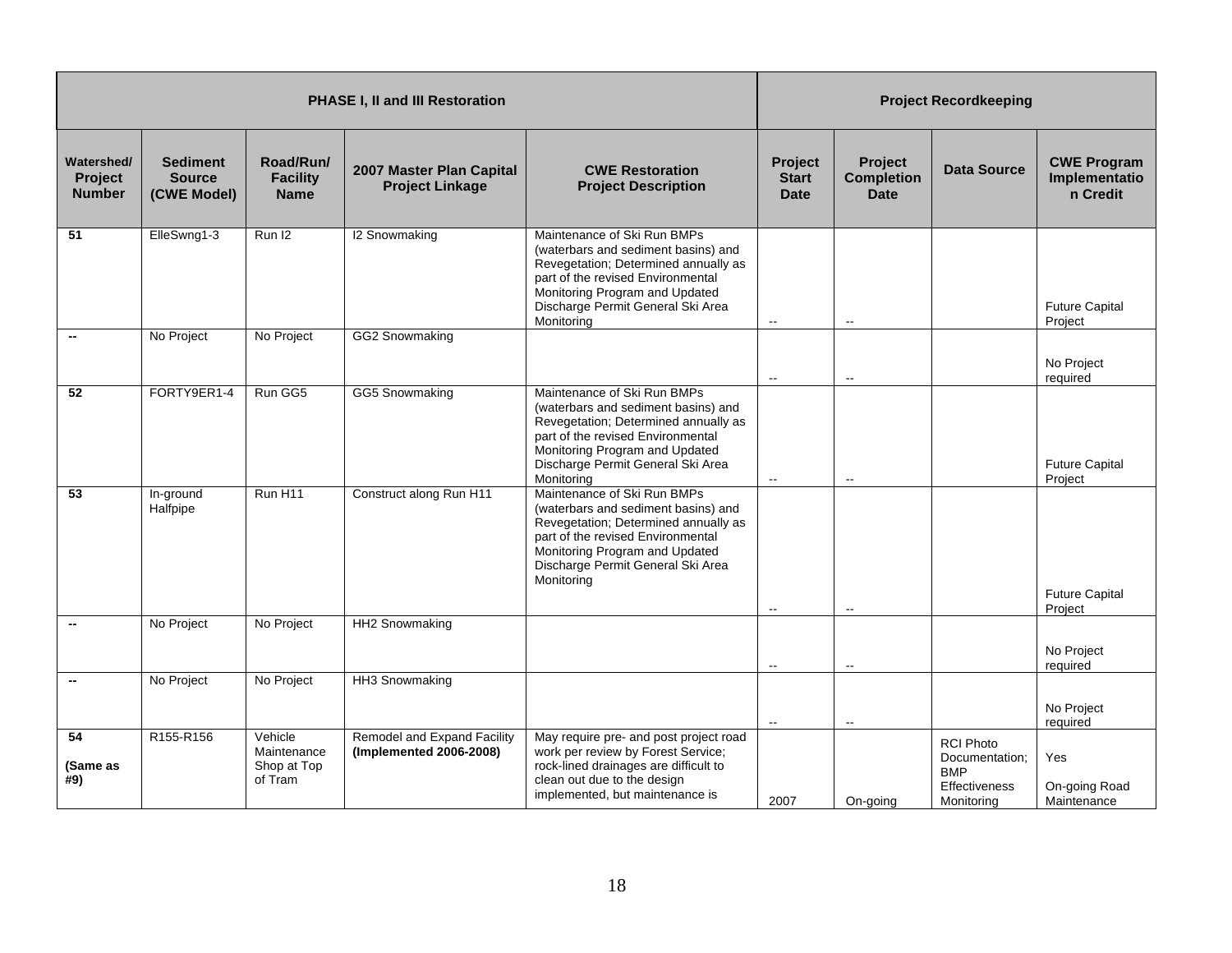|                                               |                                                 |                                             | <b>PHASE I, II and III Restoration</b>                                           |                                                                                                                                                                                                                                                                                                                       | <b>Project Recordkeeping</b>           |                                                    |                                                                                                                                                                                        |                                                 |
|-----------------------------------------------|-------------------------------------------------|---------------------------------------------|----------------------------------------------------------------------------------|-----------------------------------------------------------------------------------------------------------------------------------------------------------------------------------------------------------------------------------------------------------------------------------------------------------------------|----------------------------------------|----------------------------------------------------|----------------------------------------------------------------------------------------------------------------------------------------------------------------------------------------|-------------------------------------------------|
| Watershed/<br><b>Project</b><br><b>Number</b> | <b>Sediment</b><br><b>Source</b><br>(CWE Model) | Road/Run/<br><b>Facility</b><br><b>Name</b> | 2007 Master Plan Capital<br><b>Project Linkage</b>                               | <b>CWE Restoration</b><br><b>Project Description</b>                                                                                                                                                                                                                                                                  | Project<br><b>Start</b><br><b>Date</b> | <b>Project</b><br><b>Completion</b><br><b>Date</b> | <b>Data Source</b>                                                                                                                                                                     | <b>CWE Program</b><br>Implementatio<br>n Credit |
|                                               |                                                 |                                             |                                                                                  | necessary; maintenance of<br>revegetation of cut and fill slopes;<br>waterbar/rolling dip repairs<br>Road improvements implemented per<br>project design plans. Existing road is<br>partially paved and maintained<br>annually as part of summer road<br>maintenance. Road base added to<br>switch back corner (2013) |                                        |                                                    | Annual Report;<br>Construction<br>Season<br>Summary; RCI<br>Plan Set;<br>Heavenly<br>Project<br>Records                                                                                |                                                 |
| 55                                            | R250-R256                                       | Von Schmidt<br>Road/Run                     | 10 Snowmaking                                                                    | Forest Service to advise as to need for<br>Pre- and Post project maintenance                                                                                                                                                                                                                                          | $\mathbf{H}$                           | $\overline{a}$                                     |                                                                                                                                                                                        | <b>Future Capital</b><br>Project                |
| 56                                            | General<br>Revegetation/L<br>andscaping         | General<br>Revegetation/<br>Landscaping     | <b>Construct Top of Gondola</b><br>Lodge<br>(Implemented<br>2010/Tamarack Lodge) | Landscaping Plan                                                                                                                                                                                                                                                                                                      | 2007                                   | On-going                                           | <b>RCI Photo</b><br>documentation,<br><b>BMP</b><br>Effectiveness<br>Monitoring<br>Annual Report,<br>Construction<br>Season<br>Summary,<br>Heavenly<br>Mountain<br>Operations<br>Staff | Yes                                             |
| 57                                            | R127-R136                                       | California<br>Breakover/Hel<br>Iwinkle's    | Construct Top of Gondola<br>Lodge<br>(Implemented<br>2010/Tamarack Lodge)        | Forest Service to advise as to need for<br>Pre- and Post project maintenance<br>In 2010, RCI designed and we<br>implemented a road drainage<br>improvement project for the upper<br>road section near the top of Cal Trail<br>Breakover Road base to nearly the<br>entire length of roadway most recently<br>in 2013  | 2010                                   | 2013                                               | <b>RCI Photo</b><br>documentation,<br><b>BMP</b><br>Effectiveness<br>Monitoring<br>Annual Report,<br>Construction<br>Season<br>Summary,<br>Heavenly<br>Mountain<br>Operations<br>Staff | Yes                                             |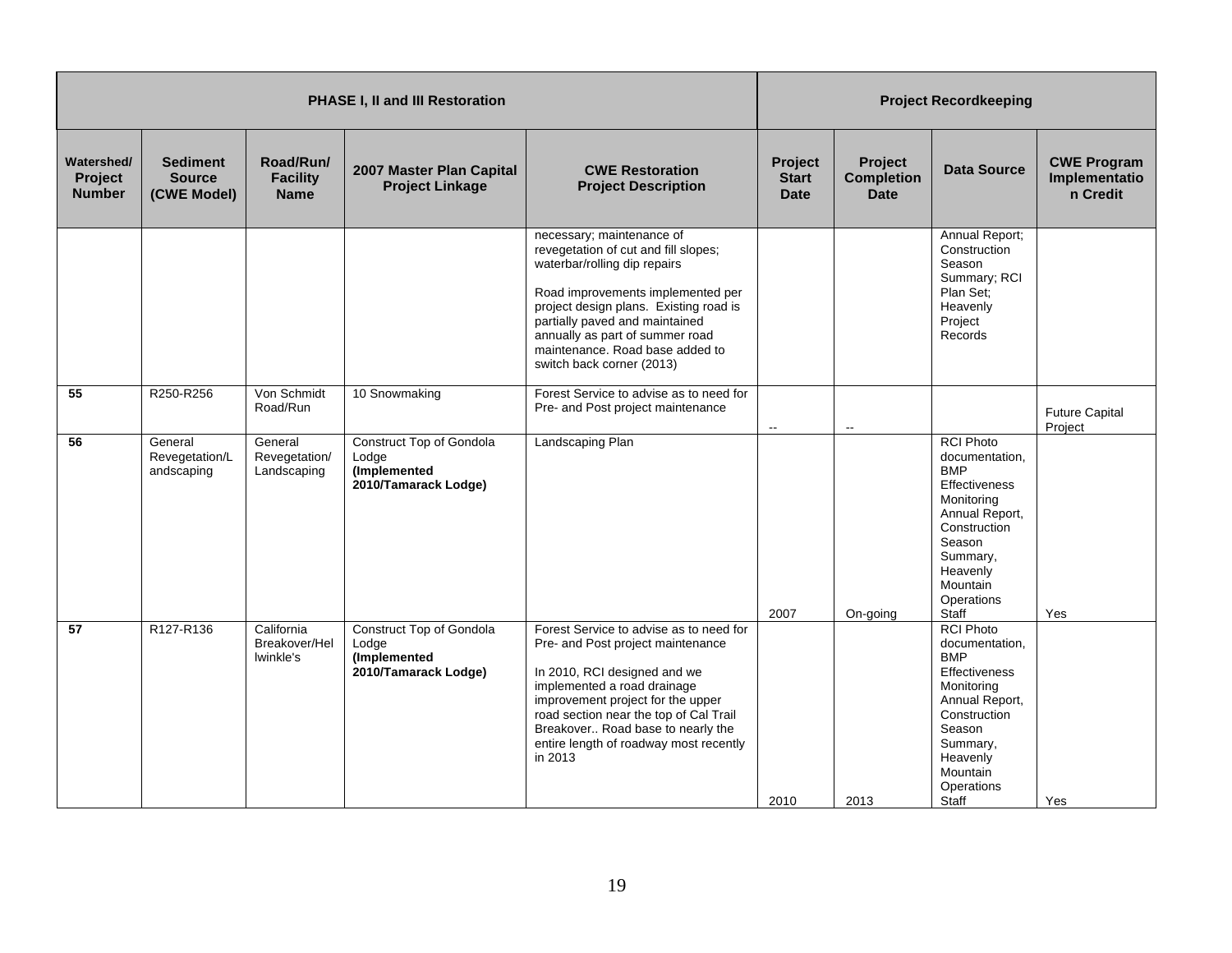|                                        |                                                 |                                             | <b>PHASE I, II and III Restoration</b>                      |                                                                                                                                                                                                                                      | <b>Project Recordkeeping</b>           |                                             |                                                                                                                                                                                        |                                                 |
|----------------------------------------|-------------------------------------------------|---------------------------------------------|-------------------------------------------------------------|--------------------------------------------------------------------------------------------------------------------------------------------------------------------------------------------------------------------------------------|----------------------------------------|---------------------------------------------|----------------------------------------------------------------------------------------------------------------------------------------------------------------------------------------|-------------------------------------------------|
| Watershed/<br>Project<br><b>Number</b> | <b>Sediment</b><br><b>Source</b><br>(CWE Model) | Road/Run/<br><b>Facility</b><br><b>Name</b> | 2007 Master Plan Capital<br><b>Project Linkage</b>          | <b>CWE Restoration</b><br><b>Project Description</b>                                                                                                                                                                                 | Project<br><b>Start</b><br><b>Date</b> | Project<br><b>Completion</b><br><b>Date</b> | <b>Data Source</b>                                                                                                                                                                     | <b>CWE Program</b><br>Implementatio<br>n Credit |
| 58                                     | General<br>Revegetation/L<br>andscaping         | General<br>Revegetation/<br>Landscaping     | Expand Tubing at Top of<br>Gondola<br>(Implemented in 2009) | Landscaping Plan                                                                                                                                                                                                                     | 2007                                   | On-going                                    | <b>RCI Photo</b><br>documentation,<br><b>BMP</b><br>Effectiveness<br>Monitoring<br>Annual Report,<br>Construction<br>Season<br>Summary,<br>Heavenly<br>Mountain<br>Operations<br>Staff | Yes                                             |
| $\overline{59}$                        | Ski Run<br>Segment<br>Revegetation              | CA-1 Ski Run<br>segments                    | General maintenance of<br>revegetation projects             | Maintenance of Ski Run BMPs<br>(waterbars and sediment basins) and<br>Revegetation; Determined annually as<br>part of the revised Environmental<br>Monitoring Program and Updated<br>Discharge Permit General Ski Area<br>Monitoring | On-going                               | On-going                                    | <b>RCI Photo</b><br>documentation,<br><b>BMP</b><br>Effectiveness<br>Monitoring<br>Annual Report,<br>Construction<br>Season<br>Summary,<br>Heavenly<br>Mountain<br>Operations<br>Staff | Yes<br>On-going Ski Run<br>Maintenance          |
| $CA-4$                                 |                                                 |                                             |                                                             |                                                                                                                                                                                                                                      |                                        |                                             |                                                                                                                                                                                        |                                                 |
| 60                                     | Communication<br>site Access<br>Road            | Communicatio<br>n site Access<br>Road       | Angel's Roost<br>(Implemented in 2011)                      | Forest Service to advise as to need for<br>Pre- and Post project maintenance<br>Access road decommissioned (soil<br>loosening, amendments, seed, mulch)                                                                              | 2012                                   | 2012                                        | <b>RCI Photo</b><br>documentation,<br><b>BMP</b><br><b>Effectiveness</b><br>Monitoring<br>Annual Report,<br>Construction<br>Season<br>Summary                                          | Yes                                             |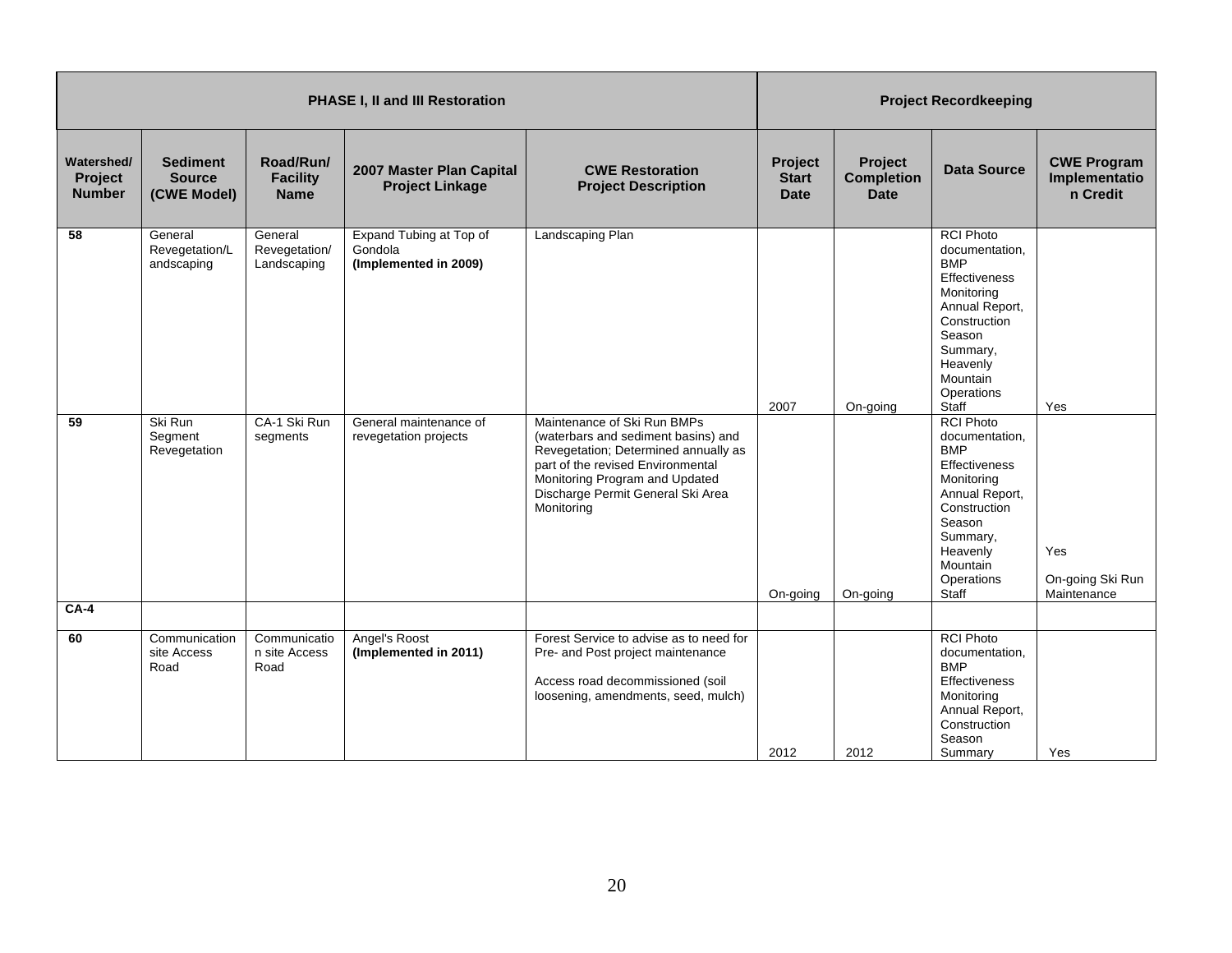|                                        |                                                 |                                             | PHASE I, II and III Restoration                    |                                                                                                                                                                                                                                      |                                        |                                                    | <b>Project Recordkeeping</b>                                                                                                                                                                  |                                                 |
|----------------------------------------|-------------------------------------------------|---------------------------------------------|----------------------------------------------------|--------------------------------------------------------------------------------------------------------------------------------------------------------------------------------------------------------------------------------------|----------------------------------------|----------------------------------------------------|-----------------------------------------------------------------------------------------------------------------------------------------------------------------------------------------------|-------------------------------------------------|
| Watershed/<br>Project<br><b>Number</b> | <b>Sediment</b><br><b>Source</b><br>(CWE Model) | Road/Run/<br><b>Facility</b><br><b>Name</b> | 2007 Master Plan Capital<br><b>Project Linkage</b> | <b>CWE Restoration</b><br><b>Project Description</b>                                                                                                                                                                                 | Project<br><b>Start</b><br><b>Date</b> | <b>Project</b><br><b>Completion</b><br><b>Date</b> | <b>Data Source</b>                                                                                                                                                                            | <b>CWE Program</b><br>Implementatio<br>n Credit |
| 61                                     | Ski Run<br>Segment<br>Revegetation              | CA-4 Ski Run<br>segments                    | General maintenance of<br>revegetation projects    | Maintenance of Ski Run BMPs<br>(waterbars and sediment basins) and<br>Revegetation; Determined annually as<br>part of the revised Environmental<br>Monitoring Program and Updated<br>Discharge Permit General Ski Area<br>Monitoring | On-going                               | On-going                                           | <b>RCI Photo</b><br>documentation,<br><b>BMP</b><br><b>Effectiveness</b><br>Monitoring<br>Annual Report,<br>Construction<br>Season<br>Summary,<br>Heavenly<br>Mountain<br>Operations<br>Staff | On-going Ski Run<br>Maintenance                 |
| $CA-6$                                 |                                                 |                                             |                                                    |                                                                                                                                                                                                                                      |                                        |                                                    |                                                                                                                                                                                               |                                                 |
| 62                                     | Ski Run<br>Segment<br>Revegetation              | CA-6 Ski Run<br>segments                    | General maintenance of<br>revegetation projects    | Maintenance of Ski Run BMPs<br>(waterbars and sediment basins) and<br>Revegetation; Determined annually as<br>part of the revised Environmental<br>Monitoring Program and Updated<br>Discharge Permit General Ski Area<br>Monitoring | $\sim$                                 | $\overline{\phantom{a}}$                           |                                                                                                                                                                                               | On-going Ski Run<br>Maintenance                 |
| 63                                     | Site Clean up                                   |                                             | Relocate Lower Shop off-site                       |                                                                                                                                                                                                                                      | $\sim$                                 | $\overline{\phantom{a}}$                           |                                                                                                                                                                                               | <b>Future Capital</b><br>Project                |
| $CA-7$                                 | No Project                                      |                                             |                                                    |                                                                                                                                                                                                                                      | $\overline{\phantom{a}}$               | $\overline{\phantom{a}}$                           |                                                                                                                                                                                               | No Project<br>required                          |
| $NV-1$                                 |                                                 |                                             |                                                    |                                                                                                                                                                                                                                      |                                        |                                                    |                                                                                                                                                                                               |                                                 |
| 64                                     | BIGDIP1-4                                       | Run V4                                      | Construct V11<br>(Implemented 2011)                | Maintenance of Ski Run BMPs<br>(waterbars and sediment basins) and<br>Revegetation; Determined annually as<br>part of the revised Environmental<br>Monitoring Program                                                                | $\times$                               | X                                                  |                                                                                                                                                                                               | No                                              |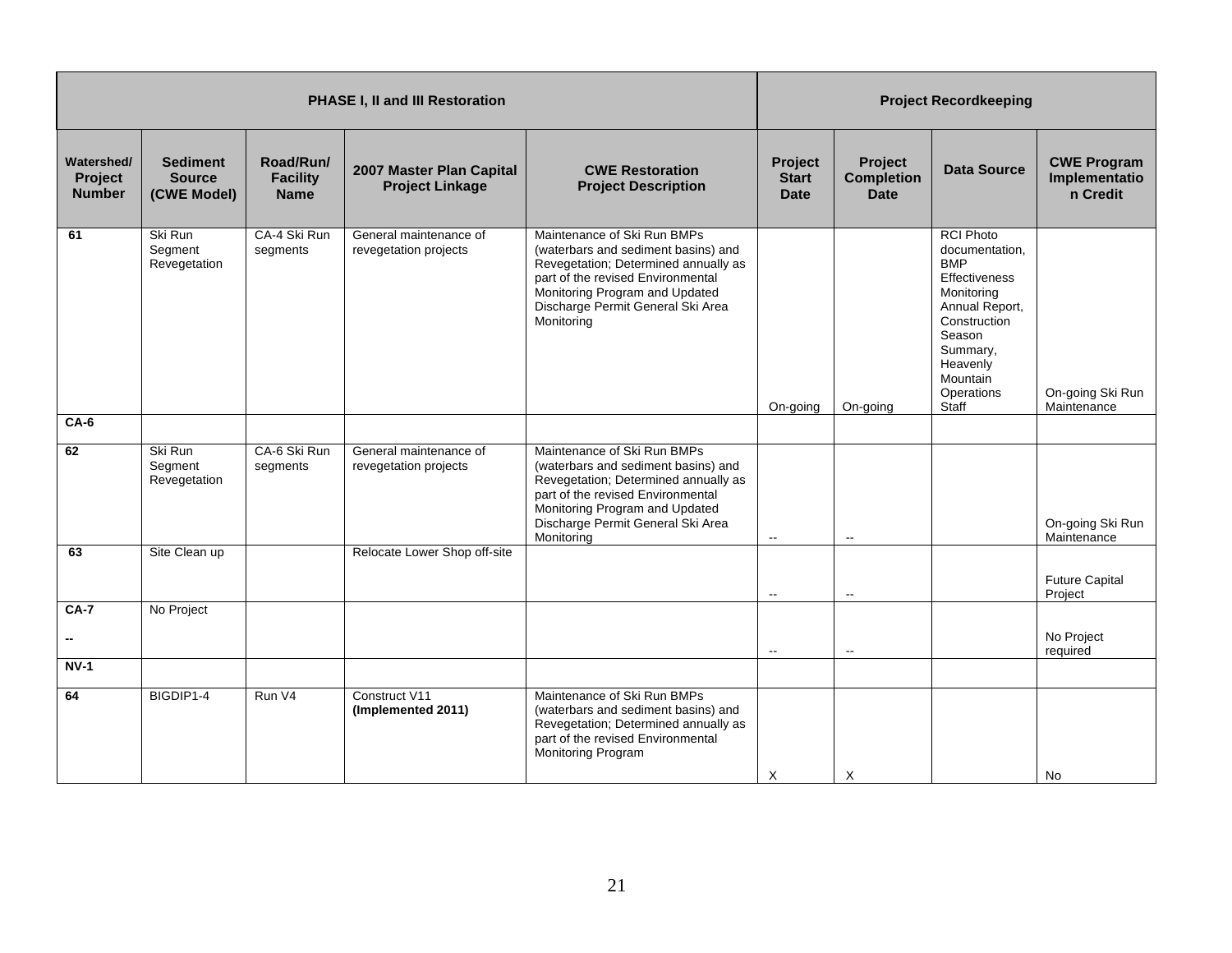|                                        |                                                 |                                             | PHASE I, II and III Restoration                          |                                                                                                                                                                                                                                                   |                                               |                                                    | <b>Project Recordkeeping</b> |                                                 |
|----------------------------------------|-------------------------------------------------|---------------------------------------------|----------------------------------------------------------|---------------------------------------------------------------------------------------------------------------------------------------------------------------------------------------------------------------------------------------------------|-----------------------------------------------|----------------------------------------------------|------------------------------|-------------------------------------------------|
| Watershed/<br>Project<br><b>Number</b> | <b>Sediment</b><br><b>Source</b><br>(CWE Model) | Road/Run/<br><b>Facility</b><br><b>Name</b> | 2007 Master Plan Capital<br><b>Project Linkage</b>       | <b>CWE Restoration</b><br><b>Project Description</b>                                                                                                                                                                                              | <b>Project</b><br><b>Start</b><br><b>Date</b> | <b>Project</b><br><b>Completion</b><br><b>Date</b> | <b>Data Source</b>           | <b>CWE Program</b><br>Implementatio<br>n Credit |
| 65                                     | Ski Run<br>Segment<br>Revegetation              | NV-1 Ski Run<br>segments                    | General maintenance of<br>revegetation projects          | Maintenance of Ski Run BMPs<br>(waterbars and sediment basins) and<br>Revegetation; Determined annually as<br>part of the revised Environmental<br>Monitoring Program and Updated<br>Discharge Permit General Ski Area<br>Monitoring              | On-going                                      | On-going                                           |                              | On-going Ski Run<br>Maintenance                 |
| $NV-2+5$                               |                                                 |                                             |                                                          |                                                                                                                                                                                                                                                   |                                               |                                                    |                              |                                                 |
| 66                                     | <b>R620A</b>                                    | <b>R620A</b>                                | Replace Lift U                                           | Maintenance of BMPs (waterbars) and<br>Run Revegetation                                                                                                                                                                                           | $\sim$                                        | $\mathbf{u}$                                       |                              | <b>Future Capital</b><br>Project                |
| 67                                     | R531-R539                                       | Upper<br>Wayhome (Ski<br>Run 6)             | Phase I Project to realign Ski<br>Run 6                  | Now called Nevada Trail; Phase I<br>project to realign this road/ski run<br>segment; abandoned road segment<br>will be decommission and revegetated<br>in accordance with Forest Service<br>standards and guidelines for<br>decommissioned roads; | $\sim$                                        | $\overline{\phantom{a}}$                           |                              | <b>Future Capital</b><br>Project                |
| $\overline{\phantom{a}}$               | No Project                                      | No Project                                  | <b>Construct Run</b><br>U4/Snowmaking                    |                                                                                                                                                                                                                                                   | 2011                                          | 2011                                               |                              | No Project<br>Required                          |
| 68                                     | ORIONS 9-11                                     | Run V9                                      | Construct Run<br>V12/Snowmaking<br>(Implemented in 2007) | Maintenance of Ski Run BMPs<br>(waterbars and sediment basins) and<br>Revegetation; Determined annually as<br>part of the revised Environmental<br>Monitoring Program and Updated<br>Discharge Permit General Ski Area<br>Monitoring              | X                                             | X                                                  |                              | <b>No</b>                                       |
|                                        | No Project                                      | No Project                                  | Construct Run<br>14/Snowmaking<br>(Implemented in 2010)  |                                                                                                                                                                                                                                                   | $\overline{\phantom{a}}$                      | $\overline{\phantom{a}}$                           |                              | No Project<br>Required                          |
|                                        | No Project                                      | No Project                                  | Construct Run<br>15/Snowmaking<br>(Implemented in 2010)  |                                                                                                                                                                                                                                                   |                                               |                                                    |                              | No Project<br>Required                          |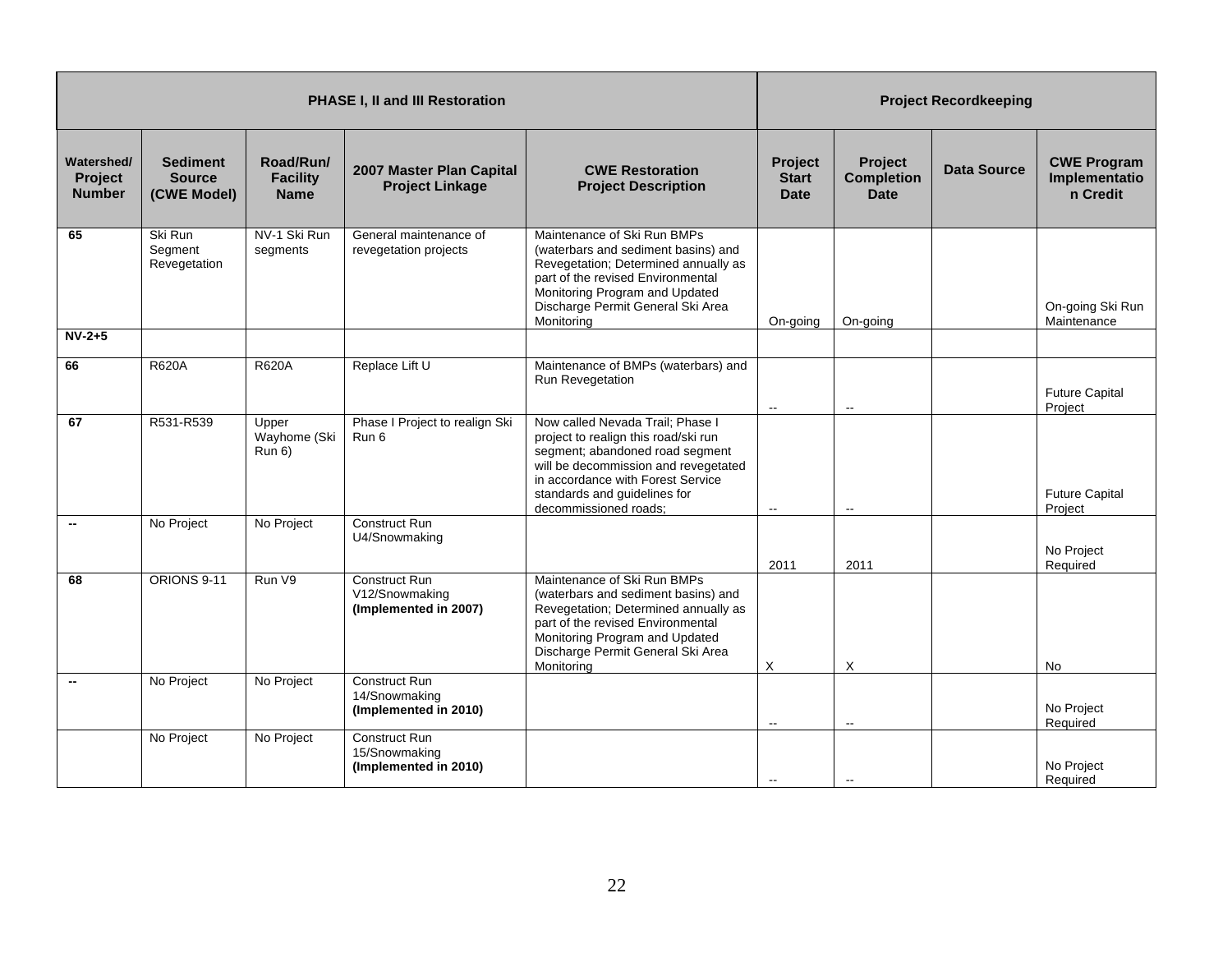|                                        |                                                 |                                                        | <b>PHASE I, II and III Restoration</b>             |                                                                                                                                                                                                                                      |                                               |                                                    | <b>Project Recordkeeping</b> |                                                 |
|----------------------------------------|-------------------------------------------------|--------------------------------------------------------|----------------------------------------------------|--------------------------------------------------------------------------------------------------------------------------------------------------------------------------------------------------------------------------------------|-----------------------------------------------|----------------------------------------------------|------------------------------|-------------------------------------------------|
| Watershed/<br>Project<br><b>Number</b> | <b>Sediment</b><br><b>Source</b><br>(CWE Model) | Road/Run/<br><b>Facility</b><br><b>Name</b>            | 2007 Master Plan Capital<br><b>Project Linkage</b> | <b>CWE Restoration</b><br><b>Project Description</b>                                                                                                                                                                                 | <b>Project</b><br><b>Start</b><br>Date        | <b>Project</b><br><b>Completion</b><br><b>Date</b> | <b>Data Source</b>           | <b>CWE Program</b><br>Implementatio<br>n Credit |
| 69                                     | PERIMIR5-9                                      | Run U1                                                 | Snowmaking U1                                      | Maintenance of Ski Run BMPs<br>(waterbars and sediment basins) and<br>Revegetation; Determined annually as<br>part of the revised Environmental<br>Monitoring Program and Updated<br>Discharge Permit General Ski Area<br>Monitoring | $\mathbf{L}$                                  | $\overline{\phantom{a}}$                           |                              | <b>Future Capital</b><br>Project                |
| 70                                     | R649-R655                                       | Lower<br>Galaxy/Stump<br><b>Piles</b>                  | Snowmaking U2                                      | Forest Service to advise as to need for<br>Pre- and Post project maintenance                                                                                                                                                         | $\overline{\phantom{a}}$                      | $\overline{\phantom{a}}$                           |                              | <b>Future Capital</b><br>Project                |
| 71                                     | R584-R585                                       | Knob Trail                                             | Snowmaking V3                                      | Forest Service to advise as to need for<br>Pre- and Post project maintenance                                                                                                                                                         | $\mathord{\hspace{1pt}\text{--}\hspace{1pt}}$ | $\overline{\phantom{a}}$                           |                              | <b>Future Capital</b><br>Project                |
| 72                                     | R609                                            | Lower Dipper<br>Return                                 | Snowmaking V5                                      | Forest Service to advise as to need for<br>Pre- and Post project maintenance                                                                                                                                                         | $\sim$                                        | $\sim$                                             |                              | <b>Future Capital</b><br>Project                |
| 73                                     | $Jack1-3$                                       | Run W <sub>2</sub>                                     | Snowmaking W2                                      | Maintenance of Ski Run BMPs<br>(waterbars and sediment basins) and<br>Revegetation; Determined annually as<br>part of the revised Environmental<br>Monitoring Program and Updated<br>Discharge Permit General Ski Area<br>Monitoring | $\overline{\phantom{a}}$                      | $\overline{a}$                                     |                              | <b>Future Capital</b><br>Project                |
| 74                                     | Ski Run<br>Segment<br>Revegetation              | NV-2+5 Ski<br>Run segments                             | General maintenance of<br>revegetation projects    | Maintenance of Ski Run BMPs<br>(waterbars and sediment basins) and<br>Revegetation; Determined annually as<br>part of the revised Environmental<br>Monitoring Program and Updated<br>Discharge Permit General Ski Area<br>Monitoring | On-going                                      | On-going                                           |                              | <b>Future Capital</b><br>Project                |
| $NV-3$                                 |                                                 |                                                        |                                                    |                                                                                                                                                                                                                                      |                                               |                                                    |                              |                                                 |
| 75                                     | R631-R632 and<br><b>NB Access</b><br>Road       | Base of North<br>Bowl/Boulder<br>and NB<br>Access Road | Replace Lift Q                                     | Forest Service to advise as to need for<br>Pre- and Post project maintenance                                                                                                                                                         | $\overline{\phantom{a}}$                      | $\overline{a}$                                     |                              | <b>Future Capital</b><br>Project                |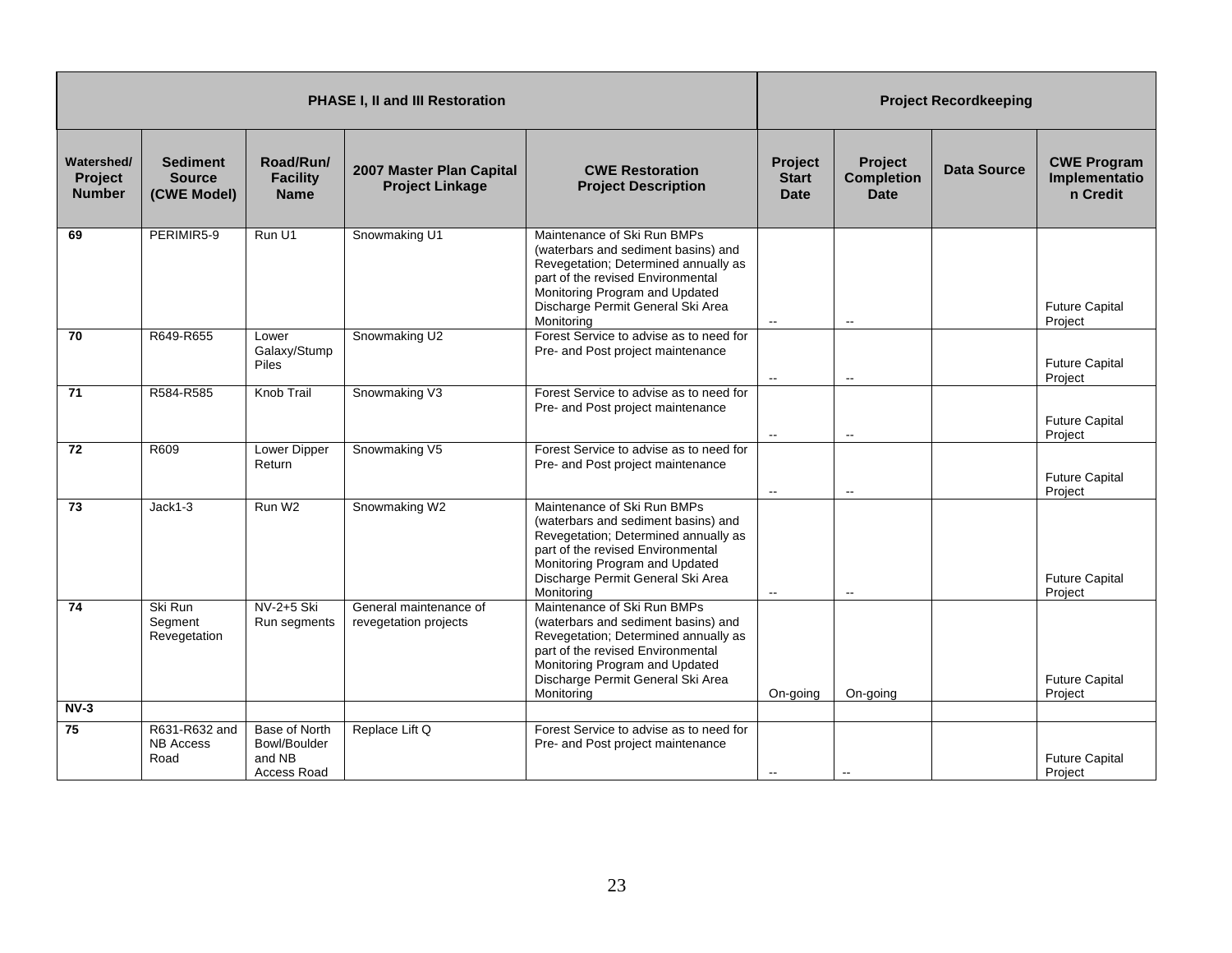| <b>PHASE I, II and III Restoration</b>        |                                                 |                                             |                                                    |                                                                                                                                                                                                                                      | <b>Project Recordkeeping</b>           |                                             |                    |                                                                                           |
|-----------------------------------------------|-------------------------------------------------|---------------------------------------------|----------------------------------------------------|--------------------------------------------------------------------------------------------------------------------------------------------------------------------------------------------------------------------------------------|----------------------------------------|---------------------------------------------|--------------------|-------------------------------------------------------------------------------------------|
| Watershed/<br><b>Project</b><br><b>Number</b> | <b>Sediment</b><br><b>Source</b><br>(CWE Model) | Road/Run/<br><b>Facility</b><br><b>Name</b> | 2007 Master Plan Capital<br><b>Project Linkage</b> | <b>CWE Restoration</b><br><b>Project Description</b>                                                                                                                                                                                 | Project<br><b>Start</b><br><b>Date</b> | Project<br><b>Completion</b><br><b>Date</b> | <b>Data Source</b> | <b>CWE Program</b><br>Implementatio<br>n Credit                                           |
| 76                                            | OLYMPIC4-9                                      | Run S1                                      | Snowmaking S1                                      | Maintenance of Ski Run BMPs<br>(waterbars and sediment basins) and<br>Revegetation; Determined annually as<br>part of the revised Environmental<br>Monitoring Program and Updated<br>Discharge Permit General Ski Area<br>Monitorina | Ξ.                                     | $\overline{\phantom{a}}$                    |                    | <b>Future Capital</b><br>Project                                                          |
|                                               | No Project                                      | No Project                                  | Snowmaking S2                                      | Maintenance of Ski Run BMPs<br>(waterbars and sediment basins) and<br>Revegetation; Determined annually as<br>part of the revised Environmental<br>Monitoring Program and Updated<br>Discharge Permit General Ski Area<br>Monitoring | $\overline{\phantom{a}}$               | $\overline{\phantom{a}}$                    |                    | No Project<br>Required                                                                    |
|                                               | No Project                                      | No Project                                  | Snowmaking S3                                      | Maintenance of Ski Run BMPs<br>(waterbars and sediment basins) and<br>Revegetation; Determined annually as<br>part of the revised Environmental<br>Monitoring Program and Updated<br>Discharge Permit General Ski Area<br>Monitoring |                                        | $\overline{\phantom{a}}$                    |                    | No Project<br>Required                                                                    |
| 77                                            | R519-R522                                       | Pepi's                                      | Snowmaking S4                                      | Forest Service to advise as to need for<br>Pre- and Post project maintenance                                                                                                                                                         | $\mathbf{H}$                           | $\mathbf{L}$                                |                    | <b>Future Capital</b><br>Project                                                          |
| 78                                            | R599-606A                                       | Old NV Fuel<br>Island                       | Snowmaking S6                                      | Forest Service to advise as to need for<br>Pre- and Post project maintenance                                                                                                                                                         | $\sim$                                 | $\sim$                                      |                    | <b>Future Capital</b><br>Project                                                          |
| 79                                            | R599-606A                                       | Old NV Fuel<br>Island                       | Snowmaking S7                                      | Forest Service to advise as to need for<br>Pre- and Post project maintenance                                                                                                                                                         | $\sim$                                 | $\mathbf{L}$                                |                    | Capital Project not<br>implemented/CW<br><b>E</b> Restoration<br>Project not<br>triggered |
| 80                                            | Ski Run<br>Segment<br>Revegetation              | NV-3 Ski Run<br>segments                    | General maintenance of<br>revegetation projects    | Maintenance of Ski Run BMPs<br>(waterbars and sediment basins) and<br>Revegetation; Determined annually as<br>part of the revised Environmental<br>Monitoring Program and Updated<br>Discharge Permit General Ski Area               | On-going                               | On-going                                    |                    | On-going Ski Run<br>Maintenance                                                           |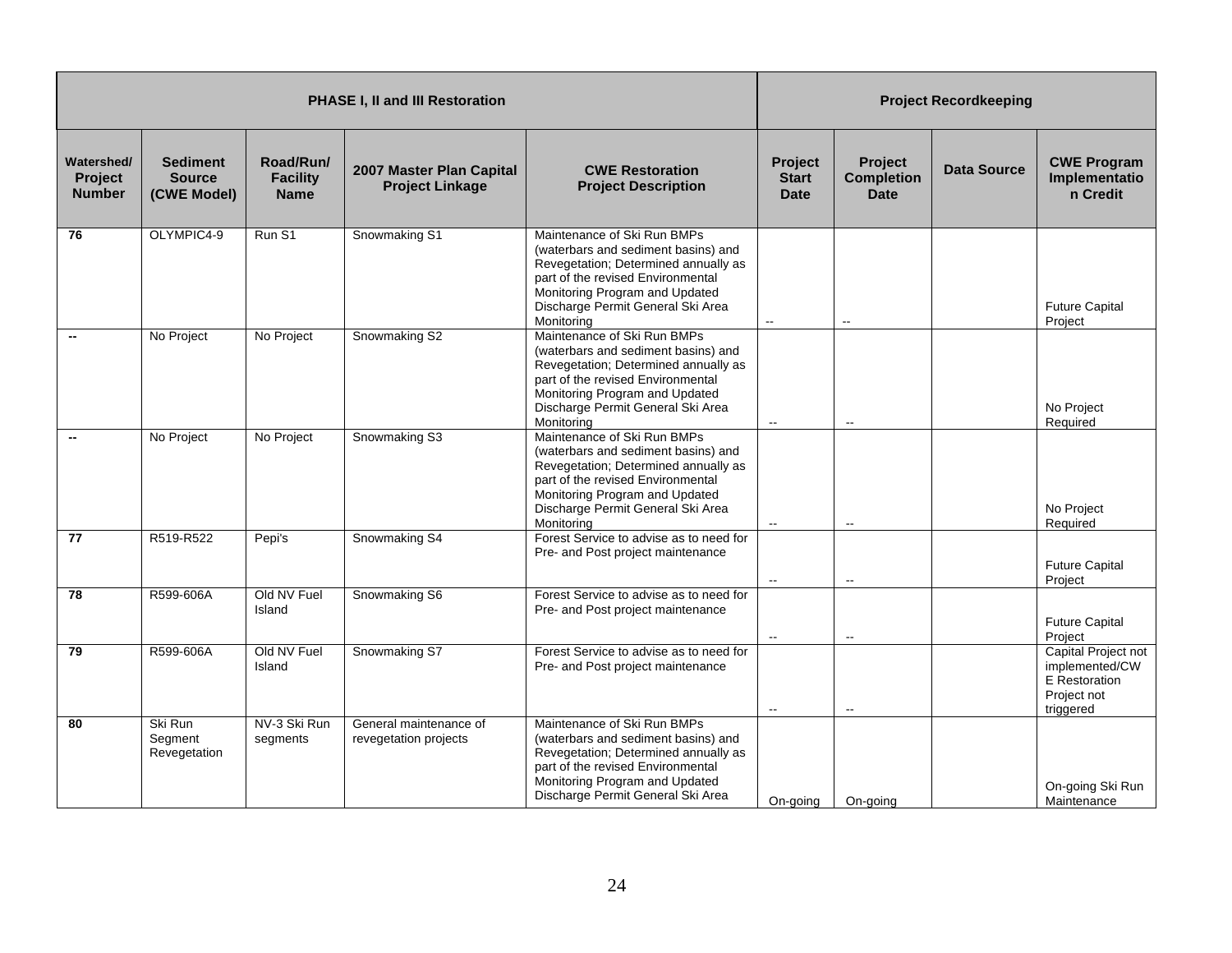| <b>PHASE I, II and III Restoration</b> |                                                 |                                             |                                                         |                                                                                                                                                                                                                                      | <b>Project Recordkeeping</b>           |                                             |                    |                                                                                    |
|----------------------------------------|-------------------------------------------------|---------------------------------------------|---------------------------------------------------------|--------------------------------------------------------------------------------------------------------------------------------------------------------------------------------------------------------------------------------------|----------------------------------------|---------------------------------------------|--------------------|------------------------------------------------------------------------------------|
| Watershed/<br>Project<br><b>Number</b> | <b>Sediment</b><br><b>Source</b><br>(CWE Model) | Road/Run/<br><b>Facility</b><br><b>Name</b> | 2007 Master Plan Capital<br><b>Project Linkage</b>      | <b>CWE Restoration</b><br><b>Project Description</b>                                                                                                                                                                                 | Project<br><b>Start</b><br><b>Date</b> | Project<br><b>Completion</b><br><b>Date</b> | <b>Data Source</b> | <b>CWE Program</b><br>Implementatio<br>n Credit                                    |
|                                        |                                                 |                                             |                                                         | Monitoring                                                                                                                                                                                                                           |                                        |                                             |                    |                                                                                    |
| $NV-4$                                 |                                                 |                                             |                                                         |                                                                                                                                                                                                                                      |                                        |                                             |                    |                                                                                    |
| 81                                     | R560-R563                                       | Middle<br>Wayhome/Ne<br>vada Trail          | R2 Snowmaking                                           | Forest Service to advise as to need for<br>Pre- and Post project maintenance                                                                                                                                                         | $\sim$                                 | $\overline{\phantom{a}}$                    |                    | Capital Project not<br>implemented/CW<br>E Restoration<br>Project not<br>triggered |
| 82                                     | <b>BMP Retrofit</b><br>Project                  | <b>BMP Retrofit</b><br>Project              | Stagecoach Deck and<br>Parking Lot                      | <b>BMP Parking Lot and Revegetate</b><br>Areas Disturbed by Deck Expansion                                                                                                                                                           | $\mathbf{H}$                           | $\overline{\phantom{a}}$                    |                    | <b>Future Capital</b><br>Project                                                   |
| 83                                     | Ski Run<br>Segment<br>Revegetation              | NV-4 Ski Run<br>segments                    | General maintenance of<br>revegetation projects         | Maintenance of Ski Run BMPs<br>(waterbars and sediment basins) and<br>Revegetation; Determined annually as<br>part of the revised Environmental<br>Monitoring Program and Updated<br>Discharge Permit General Ski Area<br>Monitoring | On-going                               | On-going                                    |                    | On-going Ski Run<br>Maintenance                                                    |
| <b>NV-4A</b>                           |                                                 |                                             |                                                         |                                                                                                                                                                                                                                      |                                        |                                             |                    |                                                                                    |
| 84                                     | PERIMTR5-9                                      | Run U1                                      | Construct Run<br>U3/Snowmaking<br>(Implemented in 2010) | Maintenance of Ski Run BMPs<br>(waterbars and sediment basins) and<br>Revegetation; Determined annually as<br>part of the revised Environmental<br>Monitoring Program and Updated<br>Discharge Permit General Ski Area<br>Monitoring | X                                      | X                                           |                    | No                                                                                 |
| 85                                     | Ski Run<br>Segment<br>Revegetation              | NV-4A Ski<br>Run segments                   | General maintenance of<br>revegetation projects         | Maintenance of Ski Run BMPs<br>(waterbars and sediment basins) and<br>Revegetation; Determined annually as<br>part of the revised Environmental<br>Monitoring Program and Updated<br>Discharge Permit General Ski Area<br>Monitoring | On-going                               | On-going                                    |                    | On-going Ski Run<br>Maintenance                                                    |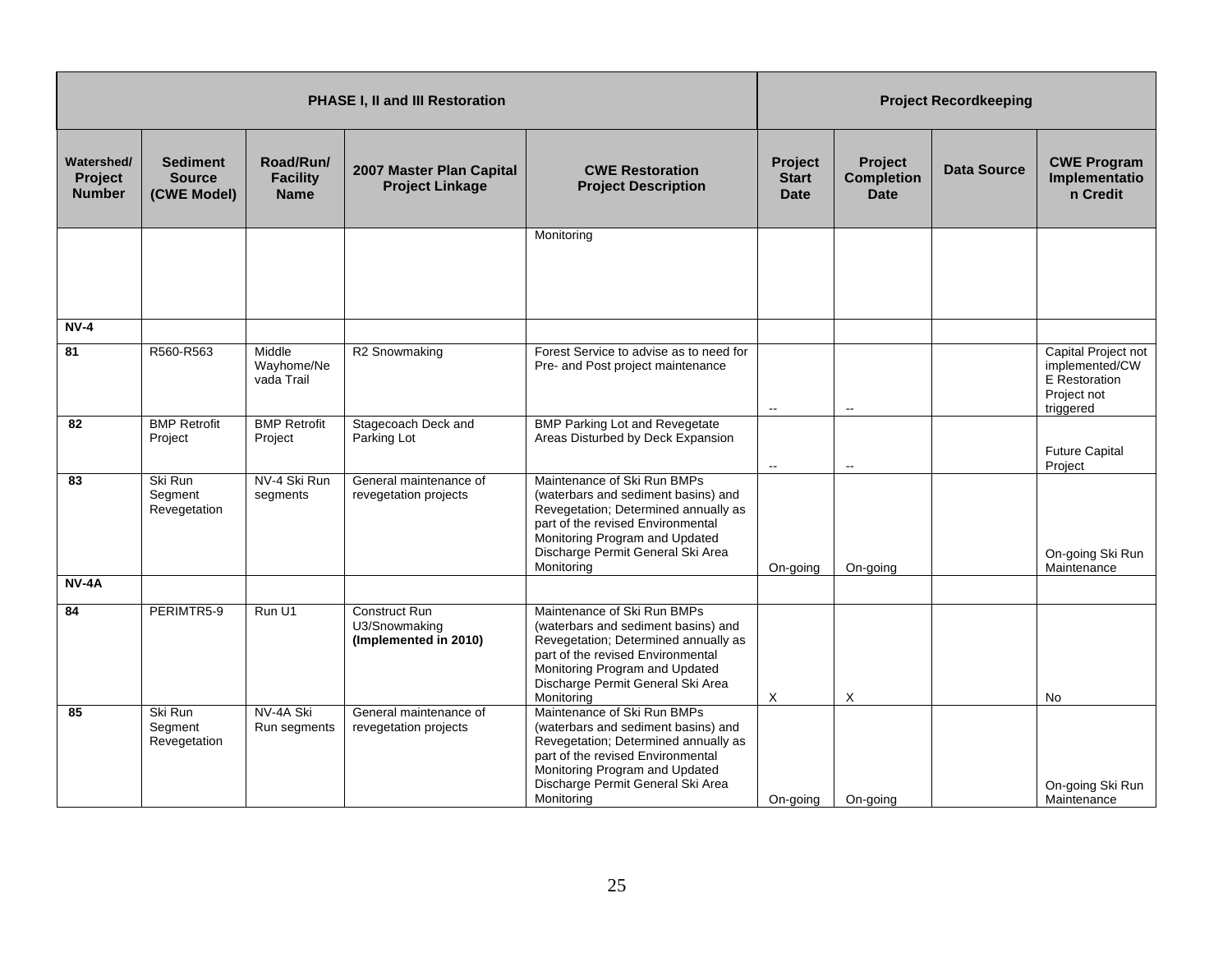|                                               | <b>PHASE I, II and III Restoration</b>          |                                             |                                                                  |                                                                                                                                                                                                                                                                                                                                                                                                                                                                                                                                                                      |                                        | <b>Project Recordkeeping</b>                |                                                                                                                                        |                                                 |  |
|-----------------------------------------------|-------------------------------------------------|---------------------------------------------|------------------------------------------------------------------|----------------------------------------------------------------------------------------------------------------------------------------------------------------------------------------------------------------------------------------------------------------------------------------------------------------------------------------------------------------------------------------------------------------------------------------------------------------------------------------------------------------------------------------------------------------------|----------------------------------------|---------------------------------------------|----------------------------------------------------------------------------------------------------------------------------------------|-------------------------------------------------|--|
| Watershed/<br><b>Project</b><br><b>Number</b> | <b>Sediment</b><br><b>Source</b><br>(CWE Model) | Road/Run/<br><b>Facility</b><br><b>Name</b> | 2007 Master Plan Capital<br><b>Project Linkage</b>               | <b>CWE Restoration</b><br><b>Project Description</b>                                                                                                                                                                                                                                                                                                                                                                                                                                                                                                                 | Project<br><b>Start</b><br><b>Date</b> | Project<br><b>Completion</b><br><b>Date</b> | <b>Data Source</b>                                                                                                                     | <b>CWE Program</b><br>Implementatio<br>n Credit |  |
| $NV-5$                                        |                                                 |                                             |                                                                  |                                                                                                                                                                                                                                                                                                                                                                                                                                                                                                                                                                      |                                        |                                             |                                                                                                                                        |                                                 |  |
| 86                                            | R566-R570                                       | Access to<br>Olympic<br>Downhill            | Construct Run R3                                                 | Forest Service to advise as to need for<br>Pre- and Post project maintenance                                                                                                                                                                                                                                                                                                                                                                                                                                                                                         | $\overline{\phantom{a}}$               | $\mathbf{L}$                                |                                                                                                                                        | <b>Future Capital</b><br>Project                |  |
| 87                                            | R662-R664                                       | George's                                    | Construct Run R4                                                 | Forest Service to advise as to need for<br>Pre- and Post project maintenance                                                                                                                                                                                                                                                                                                                                                                                                                                                                                         | $\sim$                                 | $\overline{\phantom{a}}$                    |                                                                                                                                        | <b>Future Capital</b><br>Project                |  |
| 88                                            | R545-R548                                       | Lower<br>Wayhome/Ne<br>vada Trail           | Construct Run 16                                                 | Forest Service to advise as to need for<br>Pre- and Post project maintenance                                                                                                                                                                                                                                                                                                                                                                                                                                                                                         | $\overline{\phantom{a}}$               | $\overline{\phantom{a}}$                    |                                                                                                                                        | <b>Future Capital</b><br>Project                |  |
| $\overline{\phantom{a}}$                      | No Project                                      | No Project                                  | Construct Run 18                                                 |                                                                                                                                                                                                                                                                                                                                                                                                                                                                                                                                                                      | $\sim$                                 | $\overline{\phantom{a}}$                    |                                                                                                                                        | No Project<br>Required                          |  |
| 89<br>90                                      | UPRSTG1-4<br>Ski Run<br>Segment<br>Revegetation | Run R1<br>NV-5 Ski Run<br>segments          | R1 Snowmaking<br>General maintenance of<br>revegetation projects | Maintenance of Ski Run BMPs<br>(waterbars and sediment basins) and<br>Revegetation; Determined annually as<br>part of the revised Environmental<br>Monitoring Program Monitoring<br>Snowmaking corridor treated in 2008<br>and 2009 and remains effective. The<br>remaining area of Upper Stagecoach<br>Trail is well-vegetated with effective<br>cover. Additional maintenance or<br>treatment is not necessary.<br>Maintenance of Ski Run BMPs<br>(waterbars and sediment basins) and<br>Revegetation; Determined annually as<br>part of the revised Environmental | 2008                                   | 2009                                        | <b>RCI Photo</b><br>documentation,<br><b>BMP</b><br>Effectiveness<br>Monitoring<br>Annual Report,<br>Construction<br>Season<br>Summary | Yes                                             |  |
| <b>PHASE III</b>                              |                                                 |                                             |                                                                  | Monitoring Program and Updated<br>Discharge Permit General Ski Area<br>Monitoring                                                                                                                                                                                                                                                                                                                                                                                                                                                                                    | On-going                               | On-going                                    |                                                                                                                                        | On-going Ski Run<br>Maintenance                 |  |
|                                               |                                                 |                                             |                                                                  |                                                                                                                                                                                                                                                                                                                                                                                                                                                                                                                                                                      |                                        |                                             |                                                                                                                                        |                                                 |  |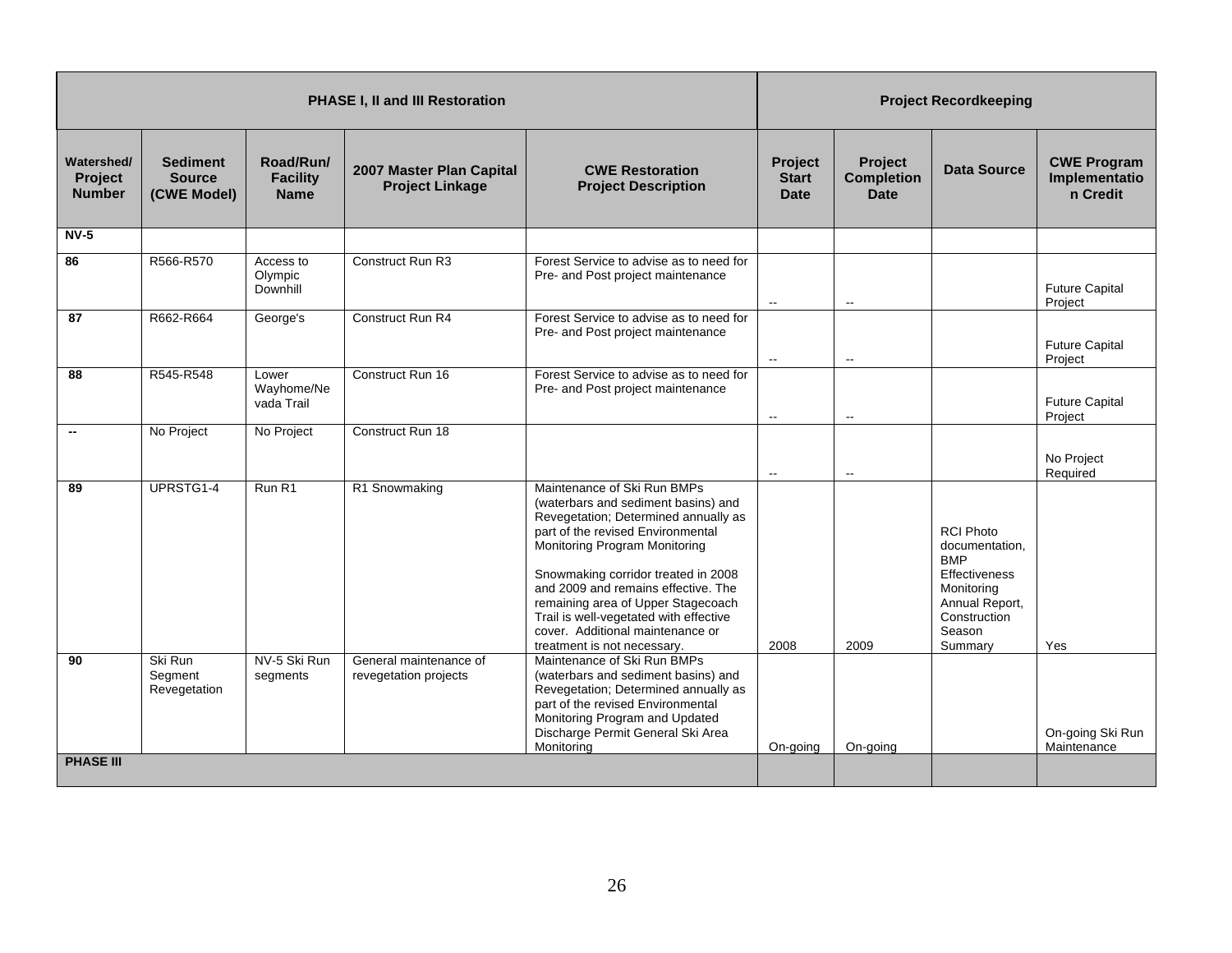| <b>PHASE I, II and III Restoration</b>        |                                                 |                                                       |                                                              |                                                                                                                                                                                                                                                                                                                                                                                                                                                                            | <b>Project Recordkeeping</b>                  |                                                    |                                                                                                                                               |                                                 |
|-----------------------------------------------|-------------------------------------------------|-------------------------------------------------------|--------------------------------------------------------------|----------------------------------------------------------------------------------------------------------------------------------------------------------------------------------------------------------------------------------------------------------------------------------------------------------------------------------------------------------------------------------------------------------------------------------------------------------------------------|-----------------------------------------------|----------------------------------------------------|-----------------------------------------------------------------------------------------------------------------------------------------------|-------------------------------------------------|
| Watershed/<br><b>Project</b><br><b>Number</b> | <b>Sediment</b><br><b>Source</b><br>(CWE Model) | Road/Run/<br><b>Facility</b><br><b>Name</b>           | 2007 Master Plan Capital<br><b>Project Linkage</b>           | <b>CWE Restoration</b><br><b>Project Description</b>                                                                                                                                                                                                                                                                                                                                                                                                                       | <b>Project</b><br><b>Start</b><br><b>Date</b> | <b>Project</b><br><b>Completion</b><br><b>Date</b> | <b>Data Source</b>                                                                                                                            | <b>CWE Program</b><br>Implementatio<br>n Credit |
| $CA-1$                                        |                                                 |                                                       |                                                              |                                                                                                                                                                                                                                                                                                                                                                                                                                                                            |                                               |                                                    |                                                                                                                                               |                                                 |
| 91                                            | Upmombo1-2;<br>MOMBOMED1-<br>5                  | Mombo (Run<br>G6) and<br>Mombo<br>Meadows<br>(Run G5) | Extend Lift A                                                | Maintenance of Ski Run BMPs<br>(waterbars and sediment basins) and<br>Revegetation; Determined annually as<br>part of the revised Environmental<br>Monitoring Program and Updated<br>Discharge Permit General Ski Area<br>Monitoring                                                                                                                                                                                                                                       | $\overline{\phantom{a}}$                      | $\mathbb{L}^{\mathbb{L}}$                          |                                                                                                                                               | <b>Future Capital</b><br>Project                |
| 92                                            | R268                                            | J Lift Access<br>Road                                 | Construct Lift J                                             | Forest Service to advise as to need for<br>Pre- and Post project maintenance                                                                                                                                                                                                                                                                                                                                                                                               | $\mathord{\hspace{1pt}\text{--}\hspace{1pt}}$ | $\overline{\phantom{a}}$                           |                                                                                                                                               | <b>Future Capital</b><br>Project                |
| 93                                            | R159, R159A,<br>R160;<br>PIONRPMA1-2            | Pioneer Water<br>Tank<br>Road/Pioneer<br>Poma         | Replace Lift N<br>(Implemented in 2008)                      | Road Maintenance; Maintenance of<br>Ski Run BMPs (waterbars and<br>sediment basins) and Revegetation;<br>Determined annually as part of the<br>revised Environmental Monitoring<br>Program and Updated Discharge<br>Permit General Ski Area Monitoring<br>Lift replaced in 2008. Road to old<br>water tank was decommissioned and<br>fully recontoured in 2011. Also, ski run<br>along Pioneer Poma got full<br>restoration treatment in 2013 (all water<br>bars removed). | 2018                                          | 2013                                               | <b>RCI Photo</b><br>Documentation,<br><b>BMP</b><br><b>Effectiveness</b><br>Monitoring<br>Annual Report,<br>Construction<br>Season<br>Summary | Yes                                             |
| 94                                            | R76-R80                                         | <b>Creek Station</b>                                  | Patsy's Hut/Snow Beach<br>Expansion<br>(Implemented in 2010) | Road Maintenance; Maintenance of<br>BMPs (waterbars and sediment<br>basins) and Revegetation of lift areas;<br>Forest Service to advise as to need for<br>Pre- and Post project maintenance<br>Road is treated annually as part of<br>opening summer mountain access<br>Daily Summer dust abatement<br>watering program. Umbrella Bar was<br>relocated in 2010. Road segments<br>76-80 were treated in 2010 and 2011.                                                      | 2010                                          | On-going                                           | <b>RCI Photo</b><br>Documentation.<br><b>BMP</b><br>Effectiveness<br>Monitoring<br>Annual Report,<br>Construction<br>Season<br>Summary        | Yes                                             |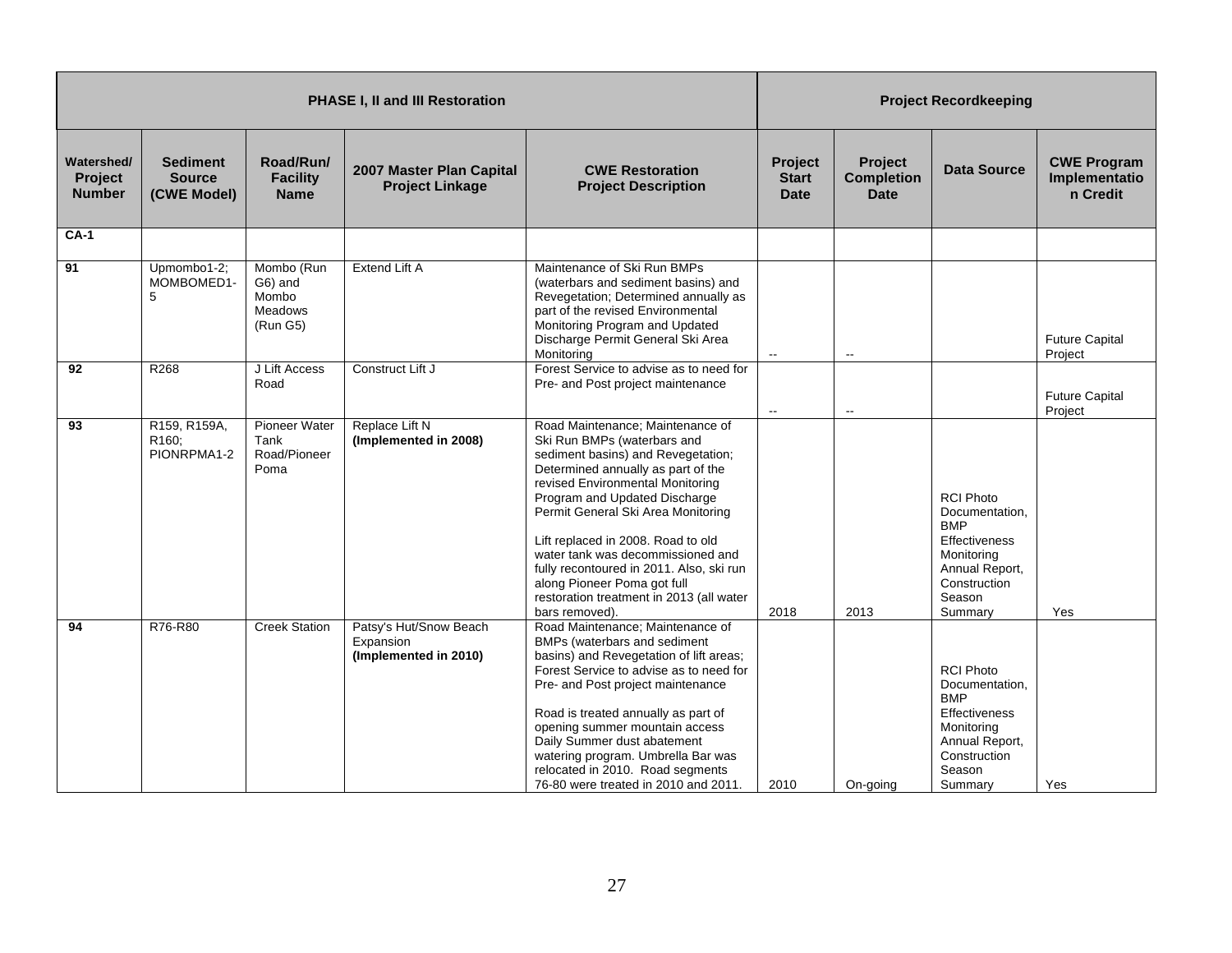| <b>PHASE I, II and III Restoration</b> |                                                 |                                             |                                                    |                                                                                                                                                                                                                                                        |                                               | <b>Project Recordkeeping</b>                       |                    |                                                 |  |
|----------------------------------------|-------------------------------------------------|---------------------------------------------|----------------------------------------------------|--------------------------------------------------------------------------------------------------------------------------------------------------------------------------------------------------------------------------------------------------------|-----------------------------------------------|----------------------------------------------------|--------------------|-------------------------------------------------|--|
| Watershed/<br>Project<br><b>Number</b> | <b>Sediment</b><br><b>Source</b><br>(CWE Model) | Road/Run/<br><b>Facility</b><br><b>Name</b> | 2007 Master Plan Capital<br><b>Project Linkage</b> | <b>CWE Restoration</b><br><b>Project Description</b>                                                                                                                                                                                                   | <b>Project</b><br><b>Start</b><br><b>Date</b> | <b>Project</b><br><b>Completion</b><br><b>Date</b> | <b>Data Source</b> | <b>CWE Program</b><br>Implementatio<br>n Credit |  |
| 95                                     | R90-R94/15-4-6                                  | <b>Sky Meadows</b><br>East/Run I1           | Replace Lift I                                     | Road Maintenance; Maintenance of<br>Ski Run BMPs (waterbars and<br>sediment basins) and Revegetation;<br>Determined annually as part of the<br>revised Environmental Monitoring<br>Program and Updated Discharge<br>Permit General Ski Area Monitoring | $\mathbf{L}$                                  | $\overline{\phantom{a}}$                           |                    | <b>Future Capital</b><br>Project                |  |
| 96                                     | Ski Run<br>Segment<br>Revegetation              | CA-1 Ski Run<br>segments                    | General maintenance of<br>revegetation projects    | Maintenance of Ski Run BMPs<br>(waterbars and sediment basins) and<br>Revegetation; Determined annually as<br>part of the revised Environmental<br>Monitoring Program and Updated<br>Discharge Permit General Ski Area<br>Monitoring                   | On-going                                      | On-going                                           |                    | On-going Ski Run<br>Maintenance                 |  |
| $CA-4$                                 |                                                 |                                             |                                                    |                                                                                                                                                                                                                                                        |                                               |                                                    |                    |                                                 |  |
| 97                                     | Ski Run<br>Segment<br>Revegetation              | CA-4 Ski Run<br>segments                    | General maintenance of<br>revegetation projects    | Maintenance of Ski Run BMPs<br>(waterbars and sediment basins) and<br>Revegetation; Determined annually as<br>part of the revised Environmental<br>Monitoring Program and Updated<br>Discharge Permit General Ski Area<br>Monitoring                   | On-going                                      | On-going                                           |                    | On-going Ski Run<br>Maintenance                 |  |
| $CA-6$                                 | No Project                                      |                                             | <b>Relocate Snowmaking</b><br><b>Building</b>      |                                                                                                                                                                                                                                                        | $\sim$                                        | $\overline{\phantom{a}}$                           |                    | No Project<br>Required                          |  |
| 98                                     | LrGnbrl1-3                                      | Run B <sub>2</sub>                          | Replace California Lodge                           | Maintenance of Ski Run BMPs<br>(waterbars and sediment basins) and<br>Revegetation; Determined annually as<br>part of the revised Environmental<br>Monitoring Program and Updated<br>Discharge Permit General Ski Area<br>Monitoring                   |                                               |                                                    |                    | <b>Future Capital</b><br>Project                |  |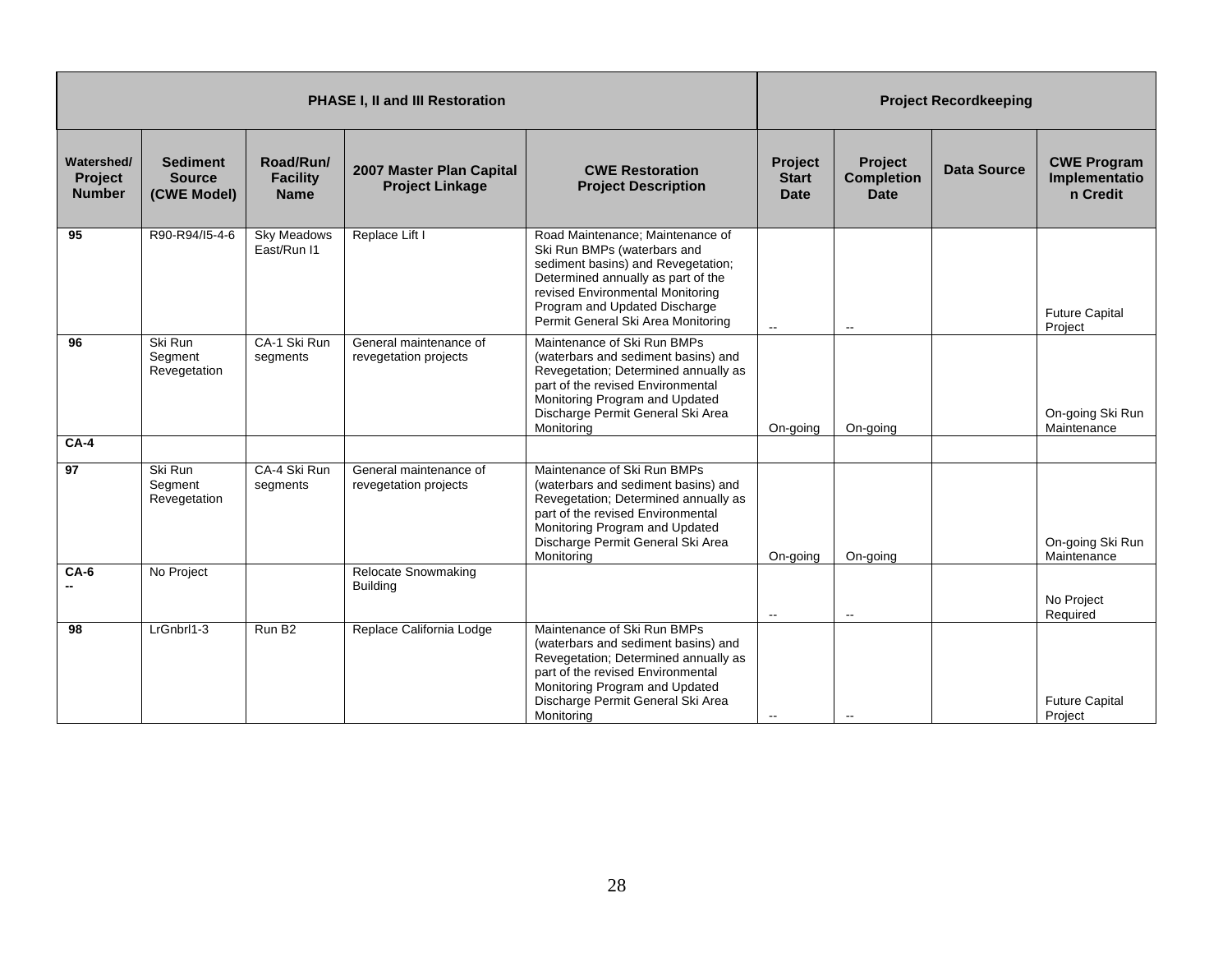|                                               | <b>PHASE I, II and III Restoration</b>          |                                             |                                                    |                                                                                                                                                                                                                                      |                                               | <b>Project Recordkeeping</b>                |                    |                                                 |  |
|-----------------------------------------------|-------------------------------------------------|---------------------------------------------|----------------------------------------------------|--------------------------------------------------------------------------------------------------------------------------------------------------------------------------------------------------------------------------------------|-----------------------------------------------|---------------------------------------------|--------------------|-------------------------------------------------|--|
| Watershed/<br><b>Project</b><br><b>Number</b> | <b>Sediment</b><br><b>Source</b><br>(CWE Model) | Road/Run/<br><b>Facility</b><br><b>Name</b> | 2007 Master Plan Capital<br><b>Project Linkage</b> | <b>CWE Restoration</b><br><b>Project Description</b>                                                                                                                                                                                 | <b>Project</b><br><b>Start</b><br><b>Date</b> | Project<br><b>Completion</b><br><b>Date</b> | <b>Data Source</b> | <b>CWE Program</b><br>Implementatio<br>n Credit |  |
| 99                                            | Ebowl1-5                                        | Run B1                                      | Replace Lift A                                     | Maintenance of Ski Run BMPs<br>(waterbars and sediment basins) and<br>Revegetation; Determined annually as<br>part of the revised Environmental<br>Monitoring Program and Updated<br>Discharge Permit General Ski Area<br>Monitoring | $\sim$                                        | $\overline{a}$                              |                    | <b>Future Capital</b><br>Project                |  |
| 100                                           | CA Parking Lot                                  |                                             | Kid's Camp at CA Base<br>(Implemented 2008)        | Maintenance of Parking Lot BMPs                                                                                                                                                                                                      |                                               |                                             |                    |                                                 |  |
| 101                                           | WbolPom1-5                                      | Runs K1 and<br>K <sub>2</sub>               | Replace Lift K                                     | Maintenance of Ski Run BMPs<br>(waterbars and sediment basins) and<br>Revegetation; Determined annually as<br>part of the revised Environmental<br>Monitoring Program and Updated<br>Discharge Permit General Ski Area<br>Monitoring | On-going<br>$\sim$                            | On-going<br>$\overline{\phantom{a}}$        |                    | Yes<br><b>Future Capital</b><br>Project         |  |
| 102                                           | WbolPom1-5                                      | Runs K1 and<br>K <sub>2</sub>               | Replace Lift L                                     | Maintenance of Ski Run BMPs<br>(waterbars and sediment basins) and<br>Revegetation; Determined annually as<br>part of the revised Environmental<br>Monitoring Program and Updated<br>Discharge Permit General Ski Area<br>Monitoring | $\sim$                                        | $\overline{\phantom{a}}$                    |                    | <b>Future Capital</b><br>Project                |  |
| 103                                           | WbolPom1-5                                      | Runs K1 and<br>K <sub>2</sub>               | Replace Lift M                                     | Maintenance of Ski Run BMPs<br>(waterbars and sediment basins) and<br>Revegetation; Determined annually as<br>part of the revised Environmental<br>Monitoring Program and Updated<br>Discharge Permit General Ski Area<br>Monitoring | $\mathbf{L}$                                  | $\mathbf{L}$                                |                    | <b>Future Capital</b><br>Project                |  |
| 104                                           | Ski Run<br>Segment<br>Revegetation              | CA-6 Ski Run<br>segments                    | General maintenance of<br>revegetation projects    | Maintenance of Ski Run BMPs<br>(waterbars and sediment basins) and<br>Revegetation; Determined annually as<br>part of the revised Environmental<br>Monitoring Program and Updated<br>Discharge Permit General Ski Area<br>Monitoring | On-going                                      | On-going                                    |                    | On-going Ski Run<br>Maintenance                 |  |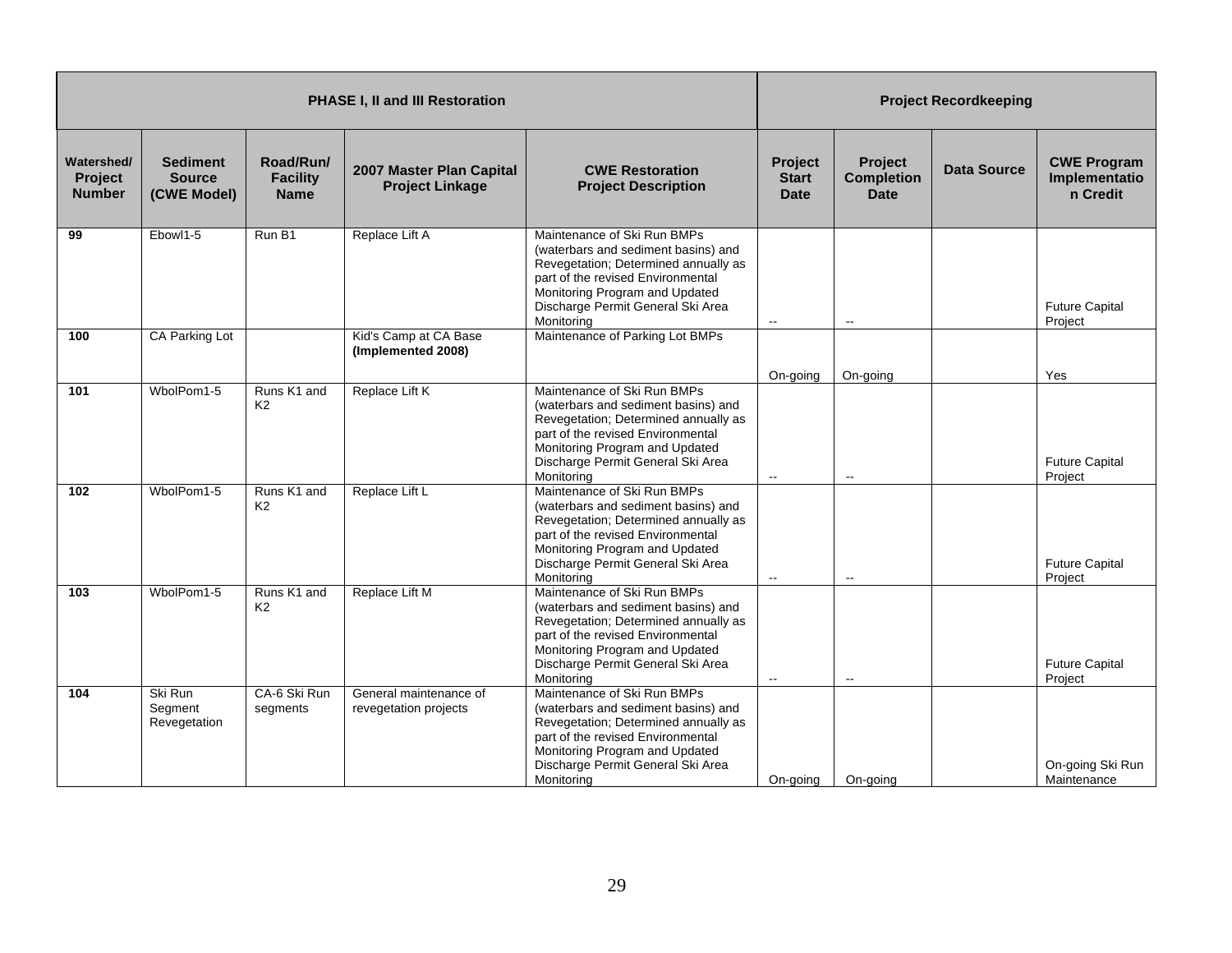|                                               | <b>PHASE I, II and III Restoration</b>          |                                                                             |                                                                          |                                                                                                                                                                                                                                      |                                               | <b>Project Recordkeeping</b>                |                    |                                                 |  |
|-----------------------------------------------|-------------------------------------------------|-----------------------------------------------------------------------------|--------------------------------------------------------------------------|--------------------------------------------------------------------------------------------------------------------------------------------------------------------------------------------------------------------------------------|-----------------------------------------------|---------------------------------------------|--------------------|-------------------------------------------------|--|
| Watershed/<br><b>Project</b><br><b>Number</b> | <b>Sediment</b><br><b>Source</b><br>(CWE Model) | Road/Run/<br><b>Facility</b><br><b>Name</b>                                 | 2007 Master Plan Capital<br><b>Project Linkage</b>                       | <b>CWE Restoration</b><br><b>Project Description</b>                                                                                                                                                                                 | <b>Project</b><br><b>Start</b><br><b>Date</b> | Project<br><b>Completion</b><br><b>Date</b> | <b>Data Source</b> | <b>CWE Program</b><br>Implementatio<br>n Credit |  |
| <b>CA-7</b>                                   |                                                 |                                                                             |                                                                          |                                                                                                                                                                                                                                      |                                               |                                             |                    |                                                 |  |
| 105                                           | R264-R267                                       | Analyze<br>effects of<br>change in use<br>from<br>emergency to<br>transport | <b>Construct Mid-station</b><br>Restaurant                               | Forest Service to advise as to need for<br>Pre- and Post project maintenance                                                                                                                                                         | $\sim$                                        | $\mathbf{L}$                                |                    | <b>Future Capital</b><br>Project                |  |
| $NV-1$                                        |                                                 |                                                                             |                                                                          |                                                                                                                                                                                                                                      |                                               |                                             |                    |                                                 |  |
| 106                                           | R272-275                                        | <b>Sand Dunes</b><br><b>Access Road</b>                                     | <b>Construct Sand Dunes</b><br>Restaurant/Lodge/Access<br>Road           | Forest Service to advise as to need for<br>Pre- and Post project maintenance                                                                                                                                                         | $\overline{\phantom{a}}$                      | $\overline{\phantom{a}}$                    |                    | <b>Future Capital</b><br>Project                |  |
| 107                                           | R594-R596                                       | Orion's Road                                                                | <b>Construction Sand Dunes</b><br><b>Restaurant Lodge/Access</b><br>Road | Segments to be decommissioned<br>upon completion of Sand Dunes<br><b>Access Road</b>                                                                                                                                                 | $\sim$                                        | $\overline{\phantom{a}}$                    |                    | <b>Future Capital</b><br>Project                |  |
| 108                                           | R622-R627                                       | Mott Canyon<br>Base                                                         | Replace/Relocate Lift DD                                                 | Pre-project creek crossing<br>enhancement/Post-project road<br>maintenance; Forest Service to advise<br>as to need for Pre- and Post project<br>maintenance                                                                          | $\mathord{\hspace{1pt}\text{--}\hspace{1pt}}$ | $\mathbf{L}$                                |                    | <b>Future Capital</b><br>Project                |  |
| 109                                           | R616-617                                        | Mott Canyon<br>Top                                                          | Replace/Relocate Lift DD                                                 | Decommission road segments upon<br>removal/relocation of lift                                                                                                                                                                        | $\sim$                                        | $\overline{\phantom{a}}$                    |                    | <b>Future Capital</b><br>Project                |  |
| 110                                           | Ski Run<br>Segment<br>Revegetation              | NV-1 Ski Run<br>segments                                                    | General maintenance of<br>revegetation projects                          | Maintenance of Ski Run BMPs<br>(waterbars and sediment basins) and<br>Revegetation; Determined annually as<br>part of the revised Environmental<br>Monitoring Program and Updated<br>Discharge Permit General Ski Area<br>Monitoring | On-going                                      | On-going                                    |                    | On-going Ski Run<br>Maintenance                 |  |
| $NV-2+5$                                      |                                                 |                                                                             |                                                                          |                                                                                                                                                                                                                                      |                                               |                                             |                    |                                                 |  |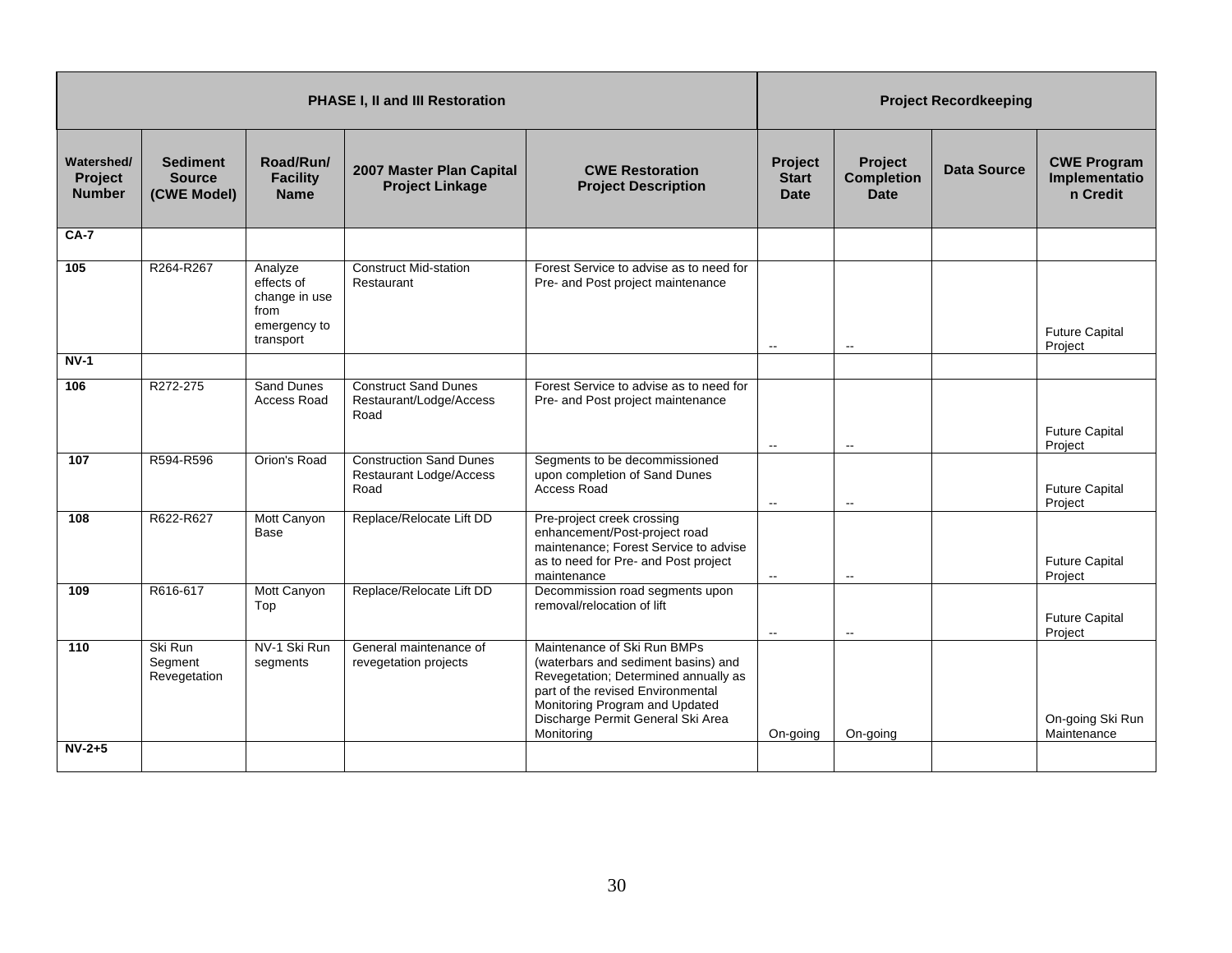|                                               | <b>PHASE I, II and III Restoration</b>          |                                             |                                                                      |                                                                                                                                                                                                                                      |                                               | <b>Project Recordkeeping</b>                |                    |                                                 |  |
|-----------------------------------------------|-------------------------------------------------|---------------------------------------------|----------------------------------------------------------------------|--------------------------------------------------------------------------------------------------------------------------------------------------------------------------------------------------------------------------------------|-----------------------------------------------|---------------------------------------------|--------------------|-------------------------------------------------|--|
| Watershed/<br><b>Project</b><br><b>Number</b> | <b>Sediment</b><br><b>Source</b><br>(CWE Model) | Road/Run/<br><b>Facility</b><br><b>Name</b> | 2007 Master Plan Capital<br><b>Project Linkage</b>                   | <b>CWE Restoration</b><br><b>Project Description</b>                                                                                                                                                                                 | <b>Project</b><br><b>Start</b><br><b>Date</b> | <b>Project</b><br><b>Completion</b><br>Date | <b>Data Source</b> | <b>CWE Program</b><br>Implementatio<br>n Credit |  |
| 111                                           | Ski Run<br>Segment<br>Revegetation              | NV-2+5 Ski<br>Run segments                  | General maintenance of<br>revegetation projects                      | Maintenance of Ski Run BMPs<br>(waterbars and sediment basins) and<br>Revegetation; Determined annually as<br>part of the revised Environmental<br>Monitoring Program and Updated<br>Discharge Permit General Ski Area<br>Monitoring | On-going                                      | On-going                                    |                    | On-going Ski Run<br>Maintenance                 |  |
| $NV-3$                                        |                                                 |                                             |                                                                      |                                                                                                                                                                                                                                      |                                               |                                             |                    |                                                 |  |
| 112                                           | R250-R250A;<br>R500-R504                        | Von Schmidt's<br>To East Peak               | <b>Expand East Peak</b><br>Maintenance                               | Forest Service to advise as to need for<br>Pre- and Post project maintenance                                                                                                                                                         | $\mathbf{H}$                                  | $\overline{a}$                              |                    | <b>Future Capital</b><br>Project                |  |
| 113                                           | Edgewood<br>Bowl<br>Maintenance                 | Edgewood<br>Bowl<br>Maintenance             | <b>Construct Boulder Base Area</b><br>and Skiers Services Building   | Maintenance of SEZ Project                                                                                                                                                                                                           | 2011                                          | 2011                                        |                    | <b>Future Capital</b><br>Project                |  |
| 114                                           | Edgewood<br>Bowl<br>Maintenance                 | Edgewood<br>Bowl<br>Maintenance             | <b>Expand Deck at Existing</b><br>Lodge                              | Maintenance of SEZ Project                                                                                                                                                                                                           | 2012                                          | 2012                                        |                    | <b>Future Capital</b><br>Project                |  |
| 115                                           | Ski Run<br>Segment<br>Revegetation              | NV-3 Ski Run<br>segments                    | General maintenance of<br>revegetation projects<br>- No Records Kept | Maintenance of Ski Run BMPs<br>(waterbars and sediment basins) and<br>Revegetation; Determined annually as<br>part of the revised Environmental<br>Monitoring Program and Updated<br>Discharge Permit General Ski Area<br>Monitoring | On-going                                      | On-going                                    |                    | On-going Ski Run<br>Maintenance                 |  |
| $NV-4$                                        |                                                 |                                             |                                                                      |                                                                                                                                                                                                                                      |                                               |                                             |                    |                                                 |  |
| 116                                           | Ski Run<br>Segment<br>Revegetation              | NV-4 Ski Run<br>segments                    | General maintenance of<br>revegetation projects                      | Maintenance of Ski Run BMPs<br>(waterbars and sediment basins) and<br>Revegetation; Determined annually as<br>part of the revised Environmental<br>Monitoring Program and Updated<br>Discharge Permit General Ski Area<br>Monitoring | On-going                                      | On-going                                    |                    | On-going Ski Run<br>Maintenance                 |  |
| <b>NV-4A</b>                                  |                                                 |                                             |                                                                      |                                                                                                                                                                                                                                      |                                               |                                             |                    |                                                 |  |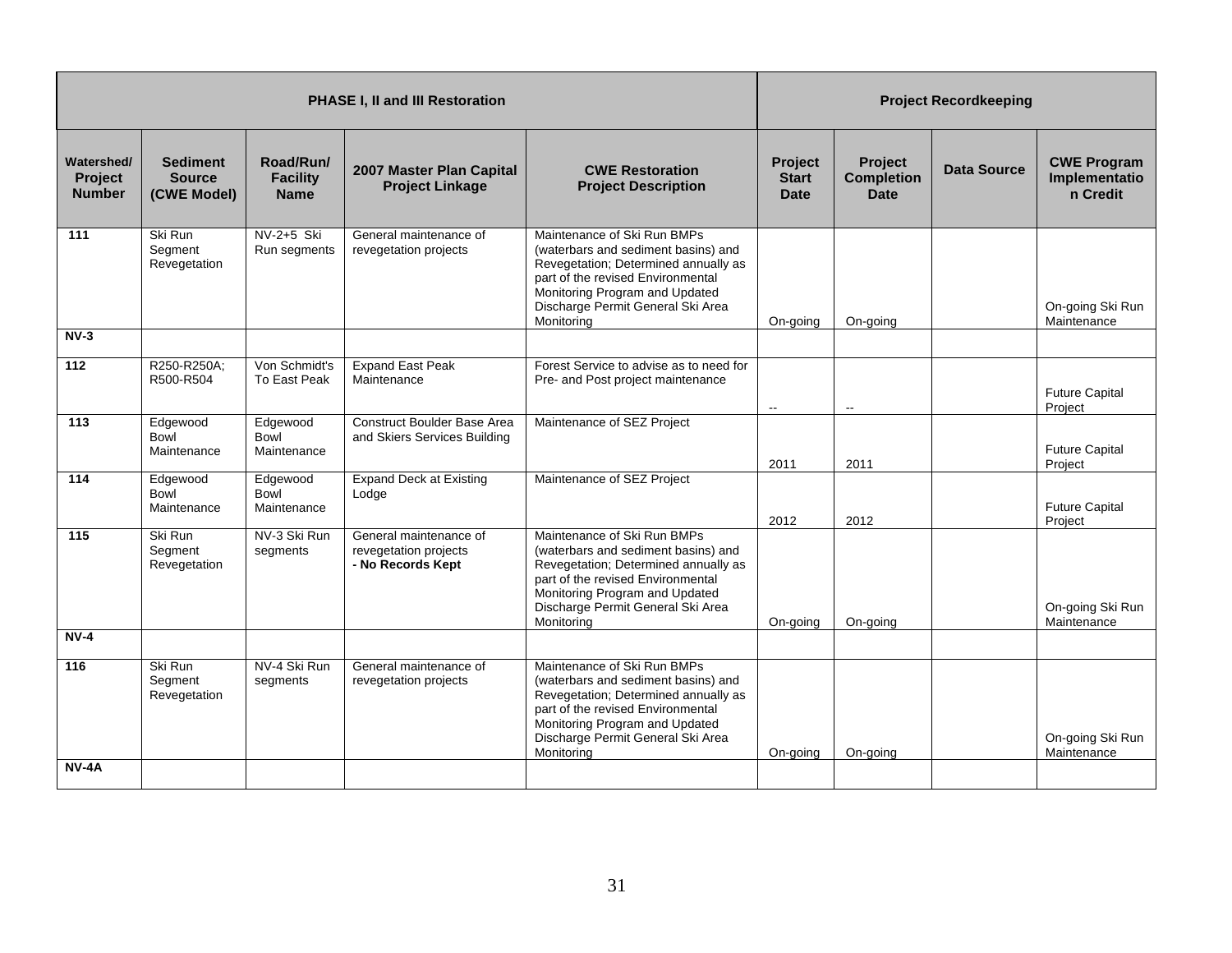| PHASE I, II and III Restoration        |                                                 |                                             |                                                    |                                                                                                             |                                        | <b>Project Recordkeeping</b>                |                                                                                                                                        |                                                 |  |
|----------------------------------------|-------------------------------------------------|---------------------------------------------|----------------------------------------------------|-------------------------------------------------------------------------------------------------------------|----------------------------------------|---------------------------------------------|----------------------------------------------------------------------------------------------------------------------------------------|-------------------------------------------------|--|
| Watershed/<br>Project<br><b>Number</b> | <b>Sediment</b><br><b>Source</b><br>(CWE Model) | Road/Run/<br><b>Facility</b><br><b>Name</b> | 2007 Master Plan Capital<br><b>Project Linkage</b> | <b>CWE Restoration</b><br><b>Project Description</b>                                                        | Project<br><b>Start</b><br><b>Date</b> | Project<br><b>Completion</b><br><b>Date</b> | <b>Data Source</b>                                                                                                                     | <b>CWE Program</b><br>Implementatio<br>n Credit |  |
| 117                                    | U <sub>3</sub>                                  | Ski Run U3                                  | Construct U3/Snowmaking<br>(Implemented in 2010)   | Adapted and Approved ESRHRP<br>Prescriptions<br>Ski Run U3 (Outlaw Trail)<br>implemented without snowmaking | 2010                                   | 2011                                        | <b>RCI Photo</b><br>Documentation.<br><b>BMP</b><br>Effectiveness<br>Monitoring<br>Annual Report,<br>Construction<br>Season<br>Summary | Yes                                             |  |
| 118                                    | $\overline{U4}$                                 | Ski Run U4                                  | <b>Construct U4/Snowmaking</b>                     | Adapted and Approved ESRHRP<br>Prescriptions                                                                | $\overline{\phantom{a}}$               | $\overline{\phantom{a}}$                    |                                                                                                                                        | <b>Future Capital</b><br>Project                |  |
| $NV-5$                                 |                                                 |                                             |                                                    |                                                                                                             |                                        |                                             |                                                                                                                                        |                                                 |  |
| 119                                    | $Z1-1,2,3$                                      | Run Z1                                      | Construct Z1/Snowmaking                            | Adapted and Approved ESRHRP<br>Prescriptions                                                                | $\sim$                                 | $\sim$                                      |                                                                                                                                        | <b>Future Capital</b><br>Project                |  |
| 120                                    | $Z2-1,2,3$                                      | Run Z <sub>2</sub>                          | Construct Z2/Snowmaking                            | Adapted and Approved ESRHRP<br>Prescriptions                                                                | $\sim$                                 | $\overline{\phantom{a}}$                    |                                                                                                                                        | <b>Future Capital</b><br>Project                |  |
| 121                                    | $Z3-1,2,3$                                      | Run Z <sub>3</sub>                          | Construct Z3/Snowmaking                            | Adapted and Approved ESRHRP<br>Prescriptions                                                                | $\sim$                                 | $\overline{\phantom{a}}$                    |                                                                                                                                        | <b>Future Capital</b><br>Project                |  |
| 122                                    | $Z4-1,2,3,4$                                    | Run Z4                                      | Construct Z4/Snowmaking                            | Adapted and Approved ESRHRP<br>Prescriptions                                                                | $\sim$                                 | $\overline{\phantom{a}}$                    |                                                                                                                                        | <b>Future Capital</b><br>Project                |  |
| 123                                    | $Z5-1$                                          | Run Z <sub>5</sub>                          | Construct Z5/Snowmaking                            | Adapted and Approved ESRHRP<br>Prescriptions                                                                | $\overline{\phantom{a}}$               | $\overline{\phantom{a}}$                    |                                                                                                                                        | <b>Future Capital</b><br>Project                |  |
| 124                                    | $Z7-1,2,3$                                      | Run Z7                                      | Construct Z7/Snowmaking                            | Adapted and Approved ESRHRP<br>Prescriptions                                                                | $\overline{\phantom{a}}$               |                                             |                                                                                                                                        | <b>Future Capital</b><br>Project                |  |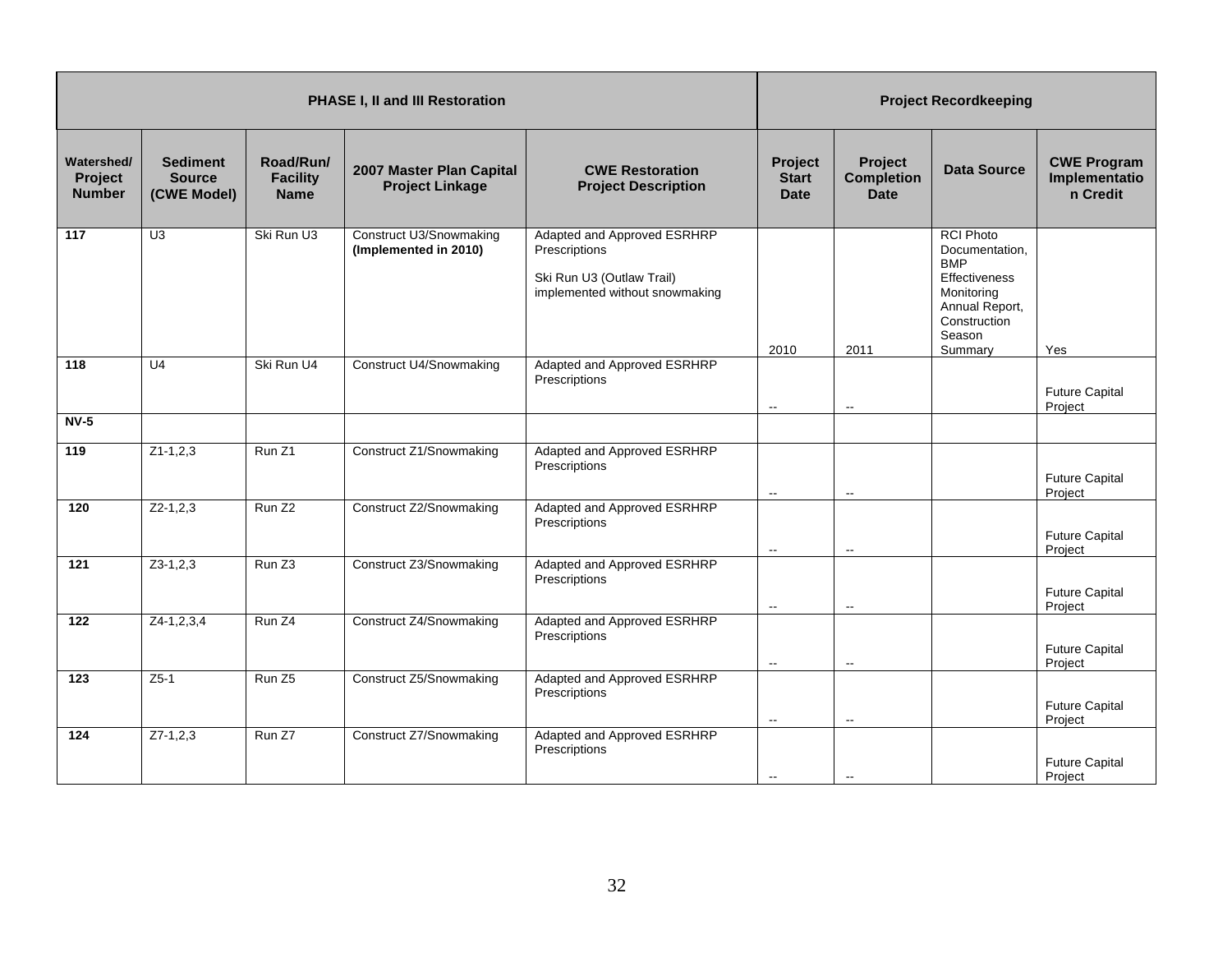|                                               | <b>PHASE I, II and III Restoration</b>          |                                             |                                                    |                                                                                                                                                                                                                                      |                                        | <b>Project Recordkeeping</b>                       |             |                                                 |  |
|-----------------------------------------------|-------------------------------------------------|---------------------------------------------|----------------------------------------------------|--------------------------------------------------------------------------------------------------------------------------------------------------------------------------------------------------------------------------------------|----------------------------------------|----------------------------------------------------|-------------|-------------------------------------------------|--|
| Watershed/<br><b>Project</b><br><b>Number</b> | <b>Sediment</b><br><b>Source</b><br>(CWE Model) | Road/Run/<br><b>Facility</b><br><b>Name</b> | 2007 Master Plan Capital<br><b>Project Linkage</b> | <b>CWE Restoration</b><br><b>Project Description</b>                                                                                                                                                                                 | Project<br><b>Start</b><br><b>Date</b> | <b>Project</b><br><b>Completion</b><br><b>Date</b> | Data Source | <b>CWE Program</b><br>Implementatio<br>n Credit |  |
| 125                                           | Ski Run<br>Segment<br>Revegetation              | NV-5 Ski Run<br>segments                    | General maintenance of<br>revegetation projects    | Maintenance of Ski Run BMPs<br>(waterbars and sediment basins) and<br>Revegetation; Determined annually as<br>part of the revised Environmental<br>Monitoring Program and Updated<br>Discharge Permit General Ski Area<br>Monitorina | On-going                               | On-going                                           |             | On-going Ski Run<br>Maintenance                 |  |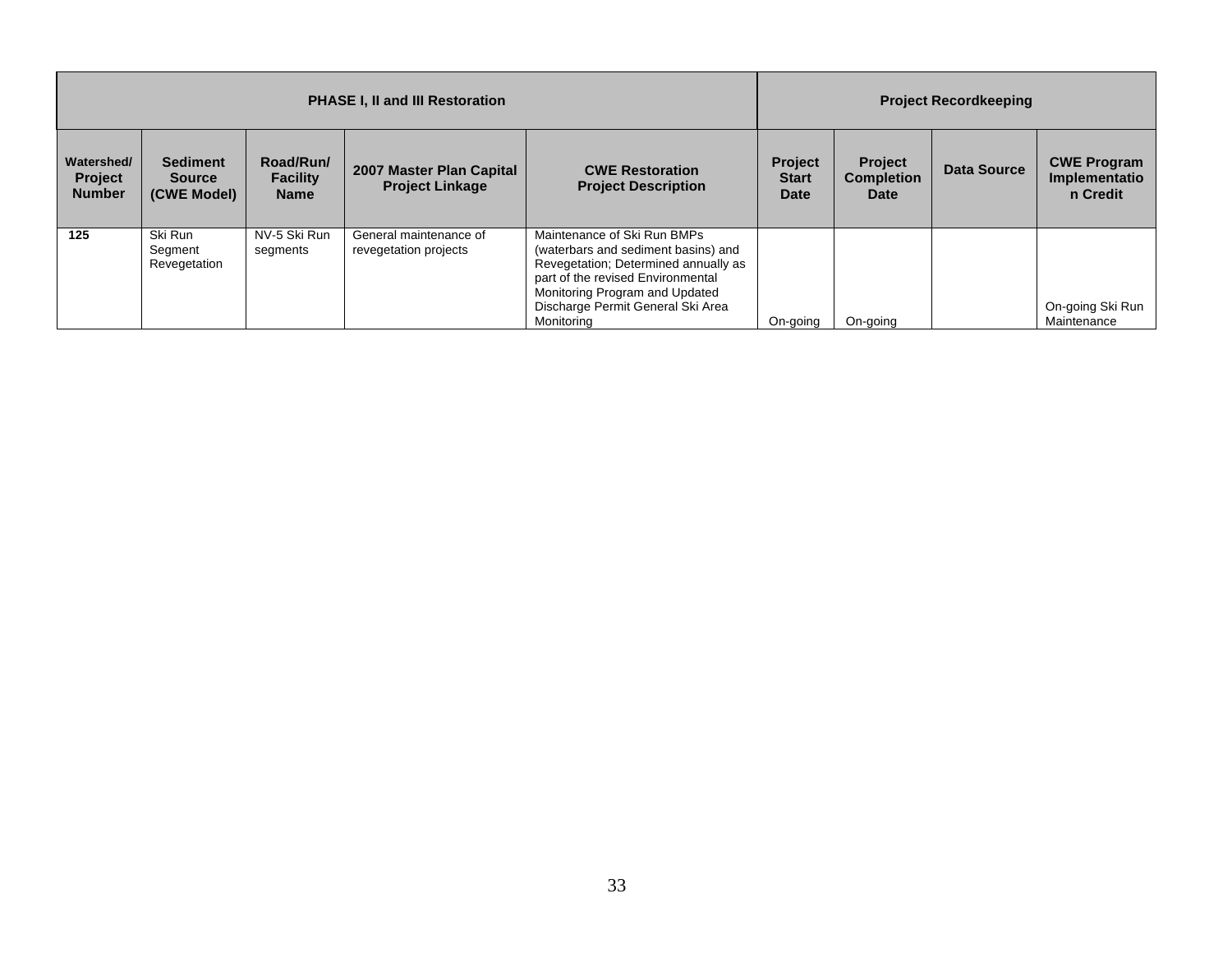# APPENDIX 3.1-E CUMULATIVE WATERSHED EFFECTS (CWE) MODELING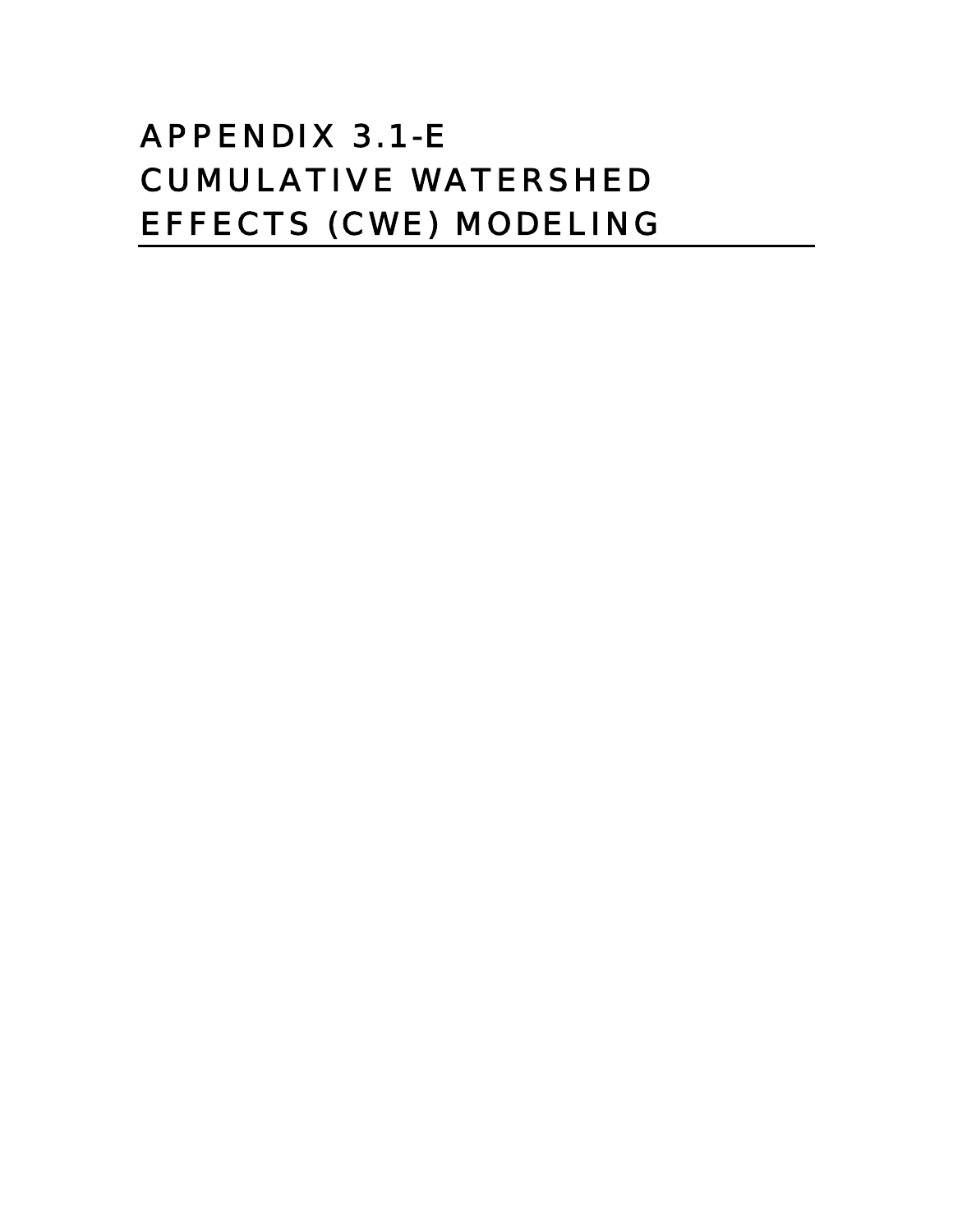| <b>Basin</b>      | Area<br>(ac) | <b>MUSLE 2013</b><br>%ERA <sup>1</sup> | 2013 %ERA <sup>2</sup> | MPA-07 %ERA <sup>3</sup> | MPA-07 + Epic/Disc.<br>%ERA <sup>4</sup> |
|-------------------|--------------|----------------------------------------|------------------------|--------------------------|------------------------------------------|
| $CA-1$            | 1564         | 2.27                                   | 3.99                   | 4.29                     | 4.49                                     |
| $CA-4$            | 139          | 4.57                                   | 2.44                   | 2.44                     | 2.44                                     |
| $CA-6$            | 417          | 4.46                                   | 7.38                   | 7.37                     | 7.41                                     |
| $CA-7$            | 305          | 0.23                                   | 0.71                   | 1.09                     | 1.19                                     |
| $NV-1$            | 643          | 12.22                                  | 3.37                   | 3.80                     | 4.24                                     |
| NV-1 w/o Mott Cyn | 593          | ND <sup>5</sup>                        | 2.38                   | 2.86                     | 2.86                                     |
| Edge-1            | 479          | ND.                                    | 0.53                   | ND.                      | 0.61                                     |
| Edge-2            | 825          | ND.                                    | 4.72                   | ND.                      | 4.77                                     |
| $NV-2$            | 652          | 3.16                                   | 4.04                   | 4.79                     | 4.79                                     |
| $NV-3$            | 408          | 2.37                                   | 5.48                   | 5.57                     | 5.61                                     |
| $NV-4$            | 79           | 9.52                                   | 9.43                   | 9.86                     | 9.86                                     |
| $NV-4A$           | 237          | 0.23                                   | 0.96                   | 1.11                     | 1.11                                     |
| $NV-5$            | 177          | 2.42                                   | 3.70                   | 7.18                     | 7.19                                     |
| $NV-2+5$          | 829          | 3.06                                   | 3.92                   | 5.30                     | 5.70                                     |

Summary of USFS %ERA analyses for Heavenly Ski Resort.

 $1$  MUSLE program, or sediment-yield based estimate of %ERA for existing conditions (2013).

 $2$  Simple coefficient method for estimating %ERA for existing conditions in 2013.

<sup>3</sup> Simple coefficient method for estimating %ERA for the 2007 MPA anticipated buildout.

<sup>4</sup> Simple coefficient method for estimating %ERA for the 2007 MPA anticipated buildout including the EPIC/Discovery Park.

<sup>5</sup> Not determined.

| <b>ERA Coefficients</b> |      |  |  |  |  |  |
|-------------------------|------|--|--|--|--|--|
| <b>Skiruns</b>          | 0.15 |  |  |  |  |  |
| Roads/parking           |      |  |  |  |  |  |
| General Impervious      | በ ጸ  |  |  |  |  |  |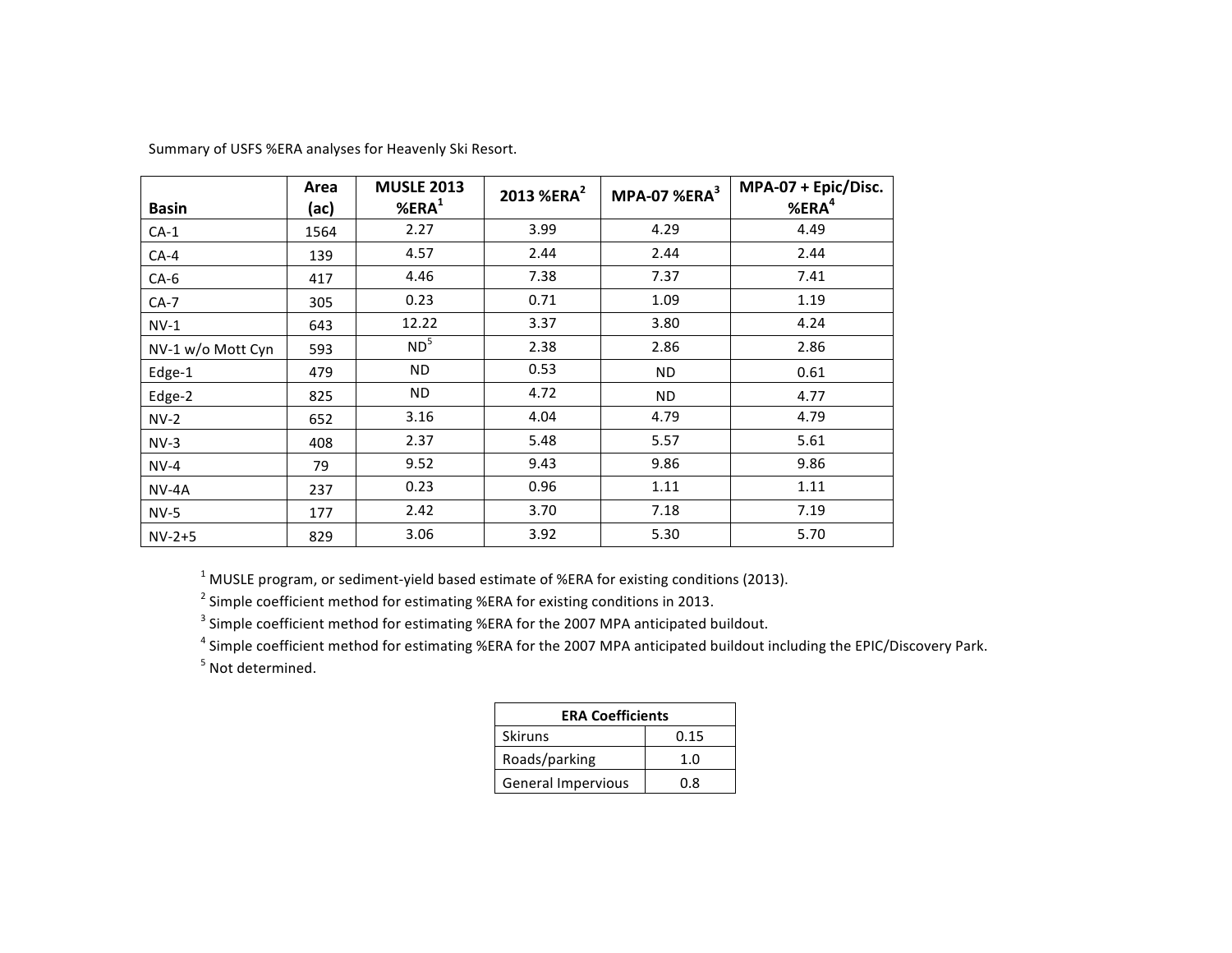|                                                |                                 |                         |                                                         |                           | EPIC Trail development summary of impacts for ERA analysis |                   |                   |                         |                                    |                                         |                     |        |                      |                                                                                   |  |
|------------------------------------------------|---------------------------------|-------------------------|---------------------------------------------------------|---------------------------|------------------------------------------------------------|-------------------|-------------------|-------------------------|------------------------------------|-----------------------------------------|---------------------|--------|----------------------|-----------------------------------------------------------------------------------|--|
|                                                |                                 |                         |                                                         |                           |                                                            |                   |                   |                         |                                    |                                         |                     |        |                      |                                                                                   |  |
|                                                |                                 |                         |                                                         |                           |                                                            |                   |                   |                         |                                    |                                         |                     |        |                      |                                                                                   |  |
|                                                |                                 |                         |                                                         |                           |                                                            | <b>ERA Coeff.</b> |                   |                         |                                    |                                         |                     |        |                      |                                                                                   |  |
| Mtn Bike Trails - total coverage per watershed |                                 |                         |                                                         |                           |                                                            | Beg/Int           | 1.0               |                         | likely more traffic and steady use |                                         |                     |        |                      |                                                                                   |  |
|                                                |                                 |                         |                                                         |                           |                                                            | Advanced          | 0.8               |                         | less traffic, more narrrow trail   |                                         |                     |        |                      |                                                                                   |  |
|                                                | Beg/Int                         | <b>Advanced Beg/Int</b> |                                                         | <b>Advanced</b>           |                                                            |                   |                   |                         |                                    |                                         |                     |        |                      |                                                                                   |  |
| <b>Basin</b>                                   | (sqft)                          | (sqft)                  | (ac)                                                    | (ac)                      |                                                            | <b>ERA</b>        |                   |                         |                                    |                                         |                     |        |                      |                                                                                   |  |
| $CA-1$                                         | 16176                           | $\overline{0}$          | 0.37                                                    | 0.00                      |                                                            | 0.37              |                   |                         |                                    |                                         |                     |        |                      |                                                                                   |  |
| $NV-1$                                         | 85686                           | 31776                   | 1.97                                                    | 0.73                      |                                                            | 2.55              |                   |                         |                                    |                                         |                     |        |                      |                                                                                   |  |
| $NvV-2+5$                                      | 118362                          | 488                     | 2.72                                                    | 0.01                      |                                                            | 2.73              |                   |                         |                                    |                                         |                     |        |                      |                                                                                   |  |
|                                                |                                 |                         |                                                         |                           |                                                            |                   |                   |                         |                                    |                                         |                     |        |                      |                                                                                   |  |
|                                                |                                 |                         |                                                         |                           |                                                            |                   |                   |                         |                                    |                                         |                     |        |                      |                                                                                   |  |
|                                                |                                 |                         |                                                         |                           |                                                            |                   |                   |                         |                                    |                                         |                     |        |                      |                                                                                   |  |
|                                                |                                 |                         |                                                         |                           |                                                            |                   | <b>ERA Coeff.</b> |                         |                                    |                                         |                     |        |                      |                                                                                   |  |
|                                                |                                 |                         | Hiking Trails - total coverage per watershed (6' width) |                           |                                                            |                   | Foot paths        | 0.8                     |                                    | Moderate traffic on mild slopes         |                     |        |                      |                                                                                   |  |
|                                                |                                 |                         |                                                         |                           |                                                            |                   |                   |                         |                                    |                                         |                     |        |                      |                                                                                   |  |
|                                                | <b>Trails</b>                   |                         | <b>Trails</b>                                           |                           |                                                            |                   |                   |                         |                                    |                                         |                     |        |                      |                                                                                   |  |
| <b>Basin</b>                                   | (sqft)                          |                         | (ac)                                                    |                           |                                                            | <b>ERA</b>        |                   |                         |                                    |                                         |                     |        |                      |                                                                                   |  |
|                                                | 43434                           |                         | 1.00                                                    |                           |                                                            |                   |                   |                         |                                    |                                         |                     |        |                      |                                                                                   |  |
| $CA-1$<br>$CA-7$                               | 1666                            |                         | 0.04                                                    |                           |                                                            | 0.80<br>0.03      |                   |                         |                                    |                                         |                     |        |                      |                                                                                   |  |
|                                                |                                 |                         |                                                         |                           |                                                            |                   |                   |                         |                                    |                                         |                     |        |                      |                                                                                   |  |
| $NvV-2+5$                                      | 17442                           |                         | 0.40                                                    |                           |                                                            | 0.32              |                   |                         |                                    |                                         |                     |        |                      |                                                                                   |  |
|                                                |                                 |                         |                                                         |                           |                                                            |                   |                   |                         | <b>ERA Coeff.</b>                  |                                         |                     |        |                      |                                                                                   |  |
|                                                |                                 |                         |                                                         |                           |                                                            |                   |                   |                         | Parking                            | 1.0                                     | Standard assumption |        |                      |                                                                                   |  |
|                                                |                                 |                         |                                                         |                           | Structures, Hiking & Biking Trails impact ERA summary      |                   |                   |                         | <b>Structures</b>                  | 0.8                                     |                     |        |                      | Like commercial area, condos, horse areas etc at Kirkwood                         |  |
|                                                |                                 |                         | <b>Trails</b>                                           |                           | Panorama Structures Parking/Rds                            |                   |                   | <b>Total Additional</b> |                                    |                                         |                     |        |                      |                                                                                   |  |
|                                                |                                 | <b>Basin</b>            | <b>ERA</b>                                              | <b>ERA</b>                | <b>ERA</b>                                                 | <b>ERA</b>        |                   | <b>ERA</b>              |                                    |                                         |                     |        |                      |                                                                                   |  |
|                                                |                                 | $CA-1$                  | 2.52                                                    | 0.30                      | 0.12                                                       | 0.19              |                   | 3.14                    |                                    |                                         |                     |        |                      |                                                                                   |  |
|                                                |                                 | $CA-6$                  |                                                         | 0.18                      |                                                            |                   |                   | 0.18                    |                                    |                                         |                     |        |                      |                                                                                   |  |
|                                                |                                 | $CA-7$                  | 0.03                                                    | 0.26                      |                                                            |                   |                   | 0.29                    |                                    |                                         |                     |        |                      |                                                                                   |  |
| Edgewood CA-7/NV-3                             |                                 | 4021                    |                                                         | 0.42                      | $\mathbf 0$                                                | 0.06              |                   | 0.42                    |                                    |                                         |                     |        |                      |                                                                                   |  |
|                                                |                                 | 4022                    |                                                         | 0.44                      | 36.375                                                     | 2.49              |                   | 0.44                    |                                    |                                         |                     |        |                      |                                                                                   |  |
|                                                |                                 | $NV-1$                  | 2.55                                                    | 0.23                      |                                                            |                   |                   | 2.78                    |                                    |                                         |                     |        |                      |                                                                                   |  |
|                                                |                                 | $NV-3$                  |                                                         | 0.17                      |                                                            |                   |                   | 0.17                    |                                    |                                         |                     |        |                      |                                                                                   |  |
|                                                |                                 | NV-4A                   |                                                         | 0.00                      |                                                            |                   |                   | 0.00                    |                                    |                                         |                     |        |                      |                                                                                   |  |
|                                                |                                 | $NV-2+5$                | 3.05                                                    | 0.33                      |                                                            |                   |                   | 3.37                    |                                    |                                         |                     |        |                      |                                                                                   |  |
|                                                |                                 |                         |                                                         |                           |                                                            |                   |                   |                         |                                    |                                         |                     |        |                      |                                                                                   |  |
|                                                |                                 |                         |                                                         |                           |                                                            |                   |                   |                         |                                    |                                         |                     |        |                      |                                                                                   |  |
|                                                |                                 | $NV-5$                  |                                                         | 0.03                      |                                                            |                   |                   | 0.03                    |                                    |                                         |                     |        |                      |                                                                                   |  |
|                                                |                                 |                         |                                                         |                           |                                                            |                   |                   |                         |                                    |                                         |                     |        |                      |                                                                                   |  |
|                                                |                                 |                         |                                                         |                           | <b>ERA Coefficients</b>                                    |                   |                   |                         |                                    |                                         |                     |        |                      |                                                                                   |  |
|                                                |                                 |                         |                                                         |                           | <b>Skiruns</b>                                             |                   | 0.15              |                         |                                    |                                         |                     |        |                      | Ranges from 0.1-0.2 depending on grading, stump cut etc, mixed runs so used midpt |  |
|                                                | <b>2013 Existing Conditions</b> |                         |                                                         |                           | Roads/parking                                              |                   | 1.0               |                         |                                    |                                         |                     |        |                      |                                                                                   |  |
|                                                |                                 |                         |                                                         |                           | Impervious                                                 |                   | $0.6 - 1.0$       |                         |                                    | depends on type & BMP - see ERA summary |                     |        |                      |                                                                                   |  |
|                                                | Basin                           |                         |                                                         |                           |                                                            |                   |                   |                         |                                    |                                         |                     |        | 2013 + EPIC+Panorama |                                                                                   |  |
|                                                |                                 |                         |                                                         |                           |                                                            |                   |                   |                         |                                    |                                         |                     | %ERA   |                      |                                                                                   |  |
| <b>Basin</b><br>$CA-1$                         | Area (ac)                       | <b>SkiRuns</b><br>34.78 | Roads<br>25.86                                          | $\overline{0}$            | <b>Undevelop Imperv. Surface</b><br>0.46                   |                   | 61.10             | ERA sum MSL%ERA<br>2.27 |                                    | 2013 %ERA<br>3.91%                      |                     | 4.11%  | 0.20                 |                                                                                   |  |
|                                                | 1564<br>139                     |                         |                                                         | $\overline{0}$            | $\overline{0}$                                             |                   |                   |                         |                                    |                                         |                     |        | 0.00                 |                                                                                   |  |
| $CA-4$                                         |                                 | 0.00                    | 3.38                                                    |                           |                                                            |                   | 3.38              | 4.57                    |                                    | 2.43%                                   |                     | 2.43%  |                      |                                                                                   |  |
| $CA-6$                                         | 417                             | 11.25                   | 6.98                                                    | $\overline{0}$            | 3.14                                                       |                   | 21.37             | 4.46                    |                                    | 5.13%                                   |                     | 5.17%  | 0.04                 |                                                                                   |  |
| $CA-7$                                         | 305                             | 0.75                    | 0.93                                                    | $\overline{0}$            | 0.12                                                       |                   | 1.80              | 0.23                    |                                    | 0.59%                                   |                     | 0.68%  | 0.09                 |                                                                                   |  |
| Edge-1                                         | 479                             | 2.46                    | 0.06                                                    | $\overline{0}$            | $\overline{0}$                                             |                   | 2.52              | <b>NA</b>               |                                    | 0.53%                                   |                     | 0.61%  | 0.09                 |                                                                                   |  |
| Edge-2                                         | 825                             | 0.075                   | 2.49                                                    | $\overline{0}$            | 36.375                                                     |                   | 38.94             | <b>NA</b>               |                                    | 4.72%                                   |                     | 4.77%  | 0.05                 |                                                                                   |  |
| $NV-1$                                         | 643                             | 16.24                   | 5.31                                                    | $\overline{0}$            | 0.02                                                       |                   | 21.57             | 12.22                   |                                    | 3.35%                                   |                     | 3.79%  | 0.43                 |                                                                                   |  |
| $NV-2$                                         | 652                             | 13.53                   | 12.29                                                   | $\overline{0}$            | 0.12                                                       |                   | 25.94             | 3.16                    |                                    | 3.98%                                   |                     |        |                      |                                                                                   |  |
| $NV-3$                                         | 408                             | 12.31                   | 5.03                                                    | $\overline{\mathfrak{o}}$ | 1.25                                                       |                   | 18.59             | 2.37                    |                                    | 4.56%                                   |                     | 4.60%  | 0.04                 |                                                                                   |  |
| $NV-4$                                         | 79                              | 1.10                    | 2.84                                                    | $\overline{0}$            | 4.29                                                       |                   | 8.23              | 9.52                    |                                    | 10.42%                                  |                     | 10.42% | 0.00                 |                                                                                   |  |
| NV-4A                                          | 237                             | 2.27                    | 0.00                                                    | $\overline{0}$            | $\mathbf 0$                                                |                   | 2.27              | 0.23                    |                                    | 0.96%                                   |                     | 0.96%  | 0.00                 |                                                                                   |  |
| $NV-5$                                         | 177                             | 4.68                    | 1.87                                                    | $\overline{0}$            | $\overline{0}$                                             |                   | 6.55              | 2.42                    |                                    | 3.70%                                   |                     | 3.72%  | 0.02                 |                                                                                   |  |
| $NV-2+5$                                       | 829                             | 18.2145                 | 14.16                                                   | $\overline{0}$            | 0.12                                                       |                   | 32.49             |                         |                                    | 3.92%                                   |                     | 4.33%  | 0.41                 |                                                                                   |  |
|                                                |                                 |                         |                                                         |                           |                                                            |                   |                   |                         |                                    |                                         |                     |        |                      |                                                                                   |  |
|                                                |                                 |                         |                                                         |                           |                                                            |                   |                   |                         |                                    |                                         |                     |        |                      |                                                                                   |  |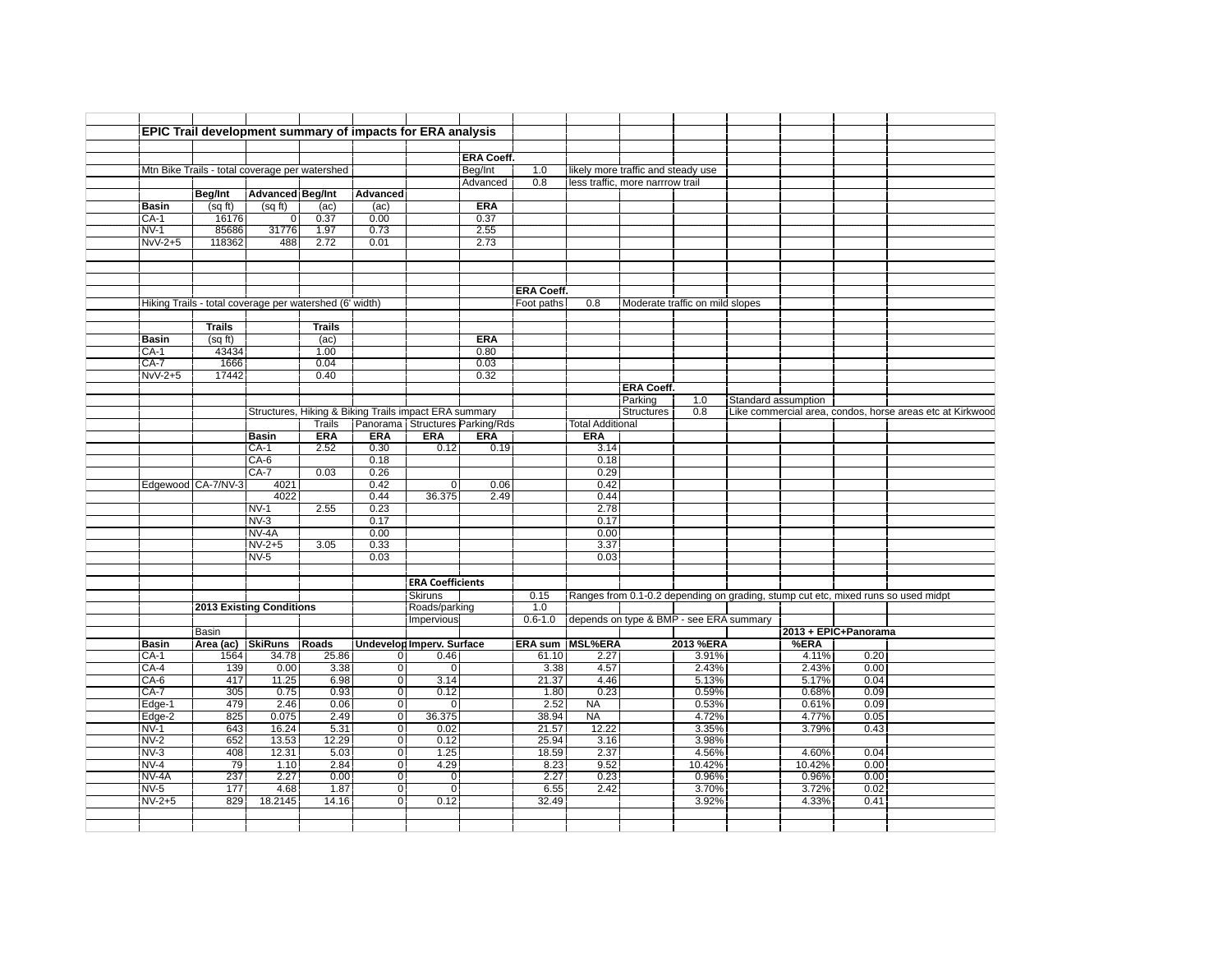| <b>Heavenly Mountain Resort</b>                                      |                  |                 |                       |                    |                           |  |
|----------------------------------------------------------------------|------------------|-----------------|-----------------------|--------------------|---------------------------|--|
| Epic Discovery Activities Proposed Mountain Bike Trails by Watershed |                  |                 |                       |                    |                           |  |
| $13-May-14$                                                          |                  |                 |                       |                    |                           |  |
|                                                                      | <b>Segment</b>   |                 |                       |                    |                           |  |
| <b>Trail Segment</b>                                                 | Length (lineal   | Length in       | Length in   Length in |                    | <b>Trail</b>              |  |
|                                                                      | feet)            | CA <sub>1</sub> | NV <sub>1</sub>       | $N\overline{V}2+5$ | Width                     |  |
| <b>Beginner Trails</b>                                               |                  |                 |                       |                    |                           |  |
| $B1-1$                                                               | 992              |                 | 877                   | 115                | 6                         |  |
| $B1-2$                                                               | 3,146            |                 | 3146                  |                    | 6                         |  |
| <b>B1-3</b>                                                          | 822              |                 | 822                   |                    | 6                         |  |
| $B1-4$                                                               | 3,311            |                 | 3311                  |                    | 6                         |  |
| <b>B1-5</b>                                                          | 1,529            |                 | 1074                  | 455                | 6                         |  |
| B1-6                                                                 | 1,930            |                 |                       | 1930               | $6\phantom{1}6$           |  |
| $B1-7$                                                               | 1,502            |                 |                       | 1502               | 6                         |  |
| $B1-8$                                                               | 3,326            |                 |                       | 3326               | $6\phantom{1}6$           |  |
| B <sub>2</sub>                                                       | 1,419            |                 | 348                   | 1071               | 6                         |  |
| <b>B3-1</b>                                                          | $\overline{900}$ | 900             |                       |                    | 6                         |  |
| <b>B3-2</b>                                                          | 1,624            | 1624            |                       |                    | 6                         |  |
| $B4-1$                                                               | 2,172            | 172             |                       | 2000               | 6                         |  |
| B4-2                                                                 | 1,543            |                 |                       | 1543               | 6                         |  |
| B4-3                                                                 | 2,783            |                 |                       | 2783               | 6                         |  |
| B4-4                                                                 | 1,094            |                 |                       | 1094               | 6                         |  |
| Subtotal                                                             | 28,093           | 2,696           | 9,578                 | 15,819             |                           |  |
|                                                                      |                  |                 |                       |                    |                           |  |
| <b>Intermediate Trails</b>                                           |                  |                 |                       |                    |                           |  |
| $11 - 1$                                                             | 2,364            |                 | 2364                  |                    | 6                         |  |
| $11 - 2$                                                             | 912              |                 | 912                   |                    | 6                         |  |
| $11 - 3$                                                             | 1,684            |                 | 798                   | 886                | $6\phantom{1}6$           |  |
| 12                                                                   | 629              |                 | 629                   |                    | 6                         |  |
| 13                                                                   | 934              |                 |                       | 934                | 6                         |  |
| $\overline{14}$                                                      | 2,088            |                 |                       | 2088               | 6                         |  |
| Subtotal                                                             | 8,611            | $\mathbf 0$     | 4,703                 | 3,908              |                           |  |
|                                                                      |                  |                 |                       |                    |                           |  |
| <b>Advanced Trails</b>                                               |                  |                 |                       |                    |                           |  |
| $A1-1$                                                               | 1,589            |                 | 1589                  |                    | $\ensuremath{\mathsf{3}}$ |  |
| $A1-2$                                                               | 1,929            |                 | 1929                  |                    | $\overline{\mathbf{4}}$   |  |
| $A1-3$                                                               | 3,585            |                 | 3585                  |                    | 3                         |  |
| $A1-4$                                                               | 963              |                 | 841                   | 122                | $\boldsymbol{4}$          |  |
| Subtotal                                                             | 8,066            |                 | 7,944                 | 122                |                           |  |
|                                                                      |                  |                 |                       |                    |                           |  |
|                                                                      |                  |                 |                       |                    |                           |  |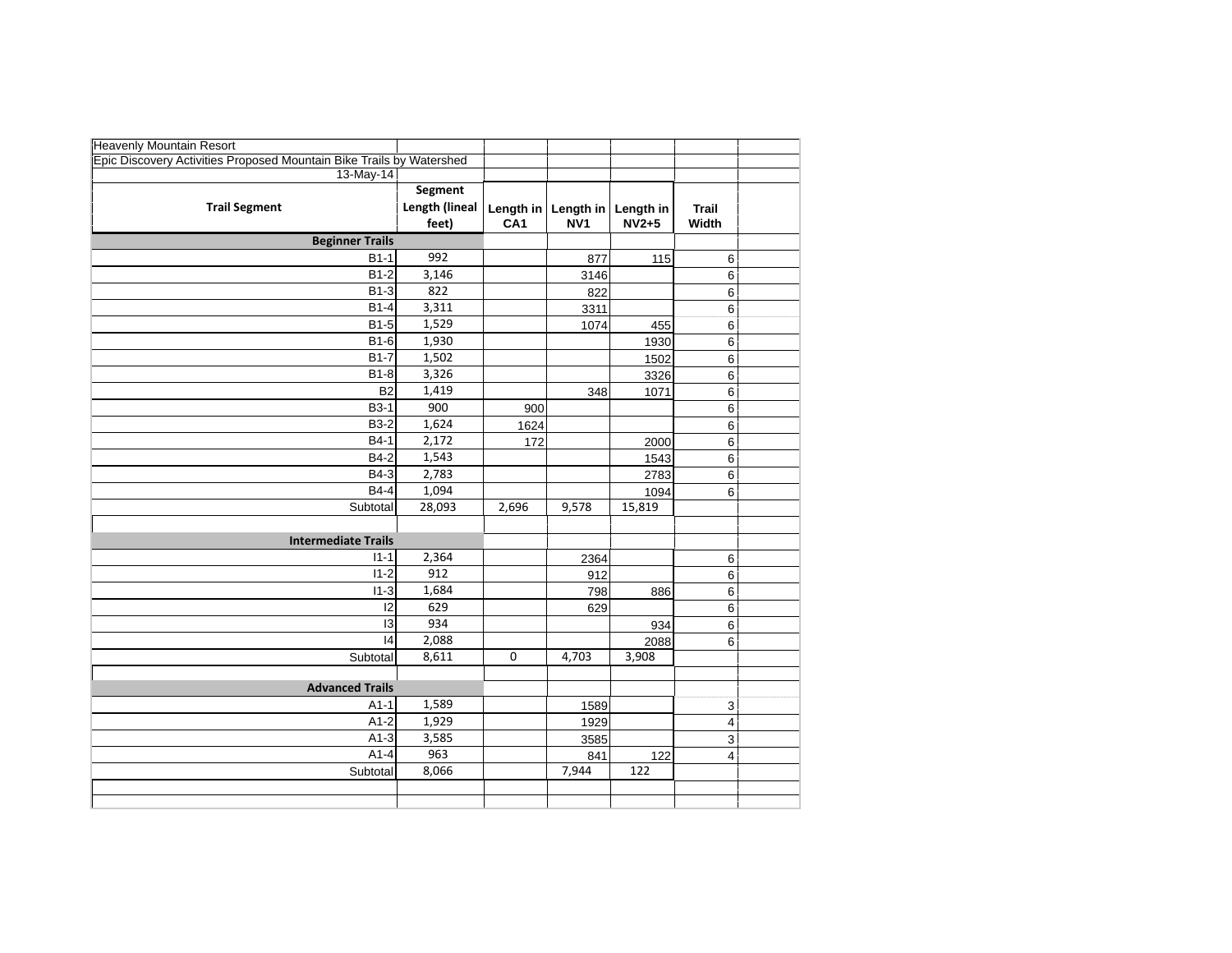Heavenly Mountain Resort Epic Discovery Activities Proposed Trails by Watershed 13-May-14 Final Trail widths are 6' except 'advanced' at 4'

#### **Adventure Peak Epic Discoveries**

| Trail               |                         |        |                 |          |                                     |     |          |                |
|---------------------|-------------------------|--------|-----------------|----------|-------------------------------------|-----|----------|----------------|
| Designation         |                         |        | Length in       |          | Area in CA Length in East Length in |     | Area in  | Trail          |
| on Plans            | <b>Activity</b>         | Length | CA <sub>1</sub> |          | Watershed                           | CA7 | CA-7     | Width          |
| P <sub>8</sub>      | Alpine Coaster          | 60     | 60              | 360      |                                     |     | $\Omega$ | 6              |
| P <sub>9</sub>      | Alpine Coaster          | 75     | 75              | 450      |                                     |     | $\Omega$ | 6              |
| P <sub>10</sub>     | Mid Station Canopy Tour | 787    |                 | $\Omega$ |                                     | 787 | 1574     | 2              |
| M11                 | Mid Station Canopy Tour | 1196   |                 | 0        | 1.150                               | 46  | 92       | 2              |
| M12                 | Mid Station Canopy Tour | 163    |                 | $\Omega$ | 163                                 |     | $\Omega$ | $\overline{2}$ |
| M13                 | Mid Station Canopy Tour | 387    |                 | 0        | 387                                 |     | $\Omega$ | 2              |
| M14                 | Mid Station Canopy Tour | 547    |                 | 0        | 547                                 |     | $\Omega$ | 2              |
| M15                 | Mid Station Canopy Tour | 194    |                 | 0        | 194                                 |     | $\Omega$ | 2              |
| M16                 | Mid Station Canopy Tour | 755    |                 | $\Omega$ | 755                                 |     | $\Omega$ | 2              |
| M17                 | Mid Station Canopy Tour | 221    |                 | $\Omega$ | 221                                 |     | $\Omega$ | 2              |
| M18                 | Mid Station Canopy Tour | 298    | 194             | 388      | 104                                 |     | $\Omega$ | 2              |
| P <sub>19</sub>     | Mid Station Canopy Tour | 75     | 34              | 68       | 41                                  |     | $\Omega$ | $\overline{2}$ |
| P <sub>20</sub>     | Mid Station Canopy Tour | 617    | 617             | 2468     |                                     |     | $\Omega$ | 4              |
| P <sub>21</sub>     | Sky Cycle Canopy Tour   | 686    | 686             | 2744     |                                     |     | $\Omega$ |                |
| M22                 | Sky Cycle Canopy Tour   | 3952   | 3331            | 6662     | 621                                 |     | $\Omega$ | $\overline{2}$ |
| M23                 | Sky Cycle Canopy Tour   | 839    |                 | $\Omega$ | 839                                 |     | $\Omega$ | 2              |
| M24                 | Sky Cycle Canopy Tour   | 125    | 43              | 86       | 82                                  |     | $\Omega$ | $\overline{2}$ |
| P <sub>25</sub>     | Kiddie Zipline          | 34     | 34              | 136      |                                     |     | $\Omega$ | 4              |
| P <sub>26</sub>     | Kiddie Zipline          | 33     | 33              | 132      |                                     |     | $\Omega$ |                |
| P <sub>27</sub>     | Disc Golf               | 1835   | 1835            | 3670     |                                     |     | $\Omega$ | $\overline{2}$ |
| Path Coverage Total |                         | 12.879 | 6.942           | 17.164   | 5.104                               | 833 | 1.666    |                |

#### **East Peak Lake Basin Epic Discoveries**

| Trail               |                              |             |                 |          |                         |          |                |
|---------------------|------------------------------|-------------|-----------------|----------|-------------------------|----------|----------------|
| Designation         |                              |             | Length in       |          | Area in CA Length in NV | Area in  |                |
| on Plans            | <b>Activity</b>              | Length (ft) | CA <sub>1</sub> |          | $2 + 5$                 | $NV-2+5$ |                |
| P <sub>28</sub>     | East Peak Lodge Hiking Trail | 605         | 605             | 1210     |                         |          | 2              |
| P <sub>29</sub>     | East Peak Lodge Hiking Trail | 2078        |                 | $\Omega$ | 2,078                   | 4156     | $\overline{2}$ |
| P30                 | East Peak Lodge Hiking Trail | 661         |                 | $\Omega$ | 661                     | 1322     | $\overline{2}$ |
| P31                 | East Peak Lodge Hiking Trail | 2650        |                 | $\Omega$ | 2.650                   | 5.300    | $\overline{2}$ |
| P32                 | East Peak Canopy Tour        | 669         |                 | $\Omega$ | 669                     | 2676     | 4              |
| P33                 | East Peak Canopy Tour        | 21          |                 | $\Omega$ | 21                      | 84       | 4              |
| M34                 | East Peak Canopy Tour        | 529         |                 | $\Omega$ | 529                     | 1058     | $\overline{2}$ |
| M35                 | East Peak Canopy Tour        | 371         |                 | $\Omega$ | 371                     | 742      | $\overline{2}$ |
| P36                 | East Peak Canopy Tour        | 786         |                 | $\Omega$ | 786                     | 1572     | $\overline{2}$ |
| P37                 | East Peak Water Activities   | 133         |                 | $\Omega$ | 133                     | 532      | 4              |
| Path Coverage Total |                              | 8.503       | 605             | 1.210    | 7.898                   | 17.442   |                |

#### **Sky Meadows Basin Epic Discoveries**

| Trail               |                              |             |                 |            |              |
|---------------------|------------------------------|-------------|-----------------|------------|--------------|
| Designation         |                              |             | Lenath in       | Area in CA |              |
| on Plans            | <b>Activity</b>              | Length (ft) | CA <sub>1</sub> |            | Out of Basin |
| P1                  | Sky Basin Zip Tour           | 2301        | 2301            | 4602       |              |
| M <sub>2</sub>      | Sky Basin Zip Tour           | 2440        | 2440            | 4880       |              |
| M <sub>3</sub>      | Sky Basin Zip Tour           | 6402        | 6402            | 12804      |              |
| P <sub>4</sub>      | Sky Basin Zip Tour           | 450         | 450             | 1800       |              |
| P <sub>5</sub>      | Sky Meadows Challenge Course | 150         | 150             | 600        |              |
| P <sub>6</sub>      | Sky Meadows Challenge Course |             |                 | 142        |              |
| P7                  | Ridge Run Lookout Tower      | 164         | 58              | 232        | 106          |
| Path Coverage Total |                              | 11.978      | 11.872          | 25.060     | 106          |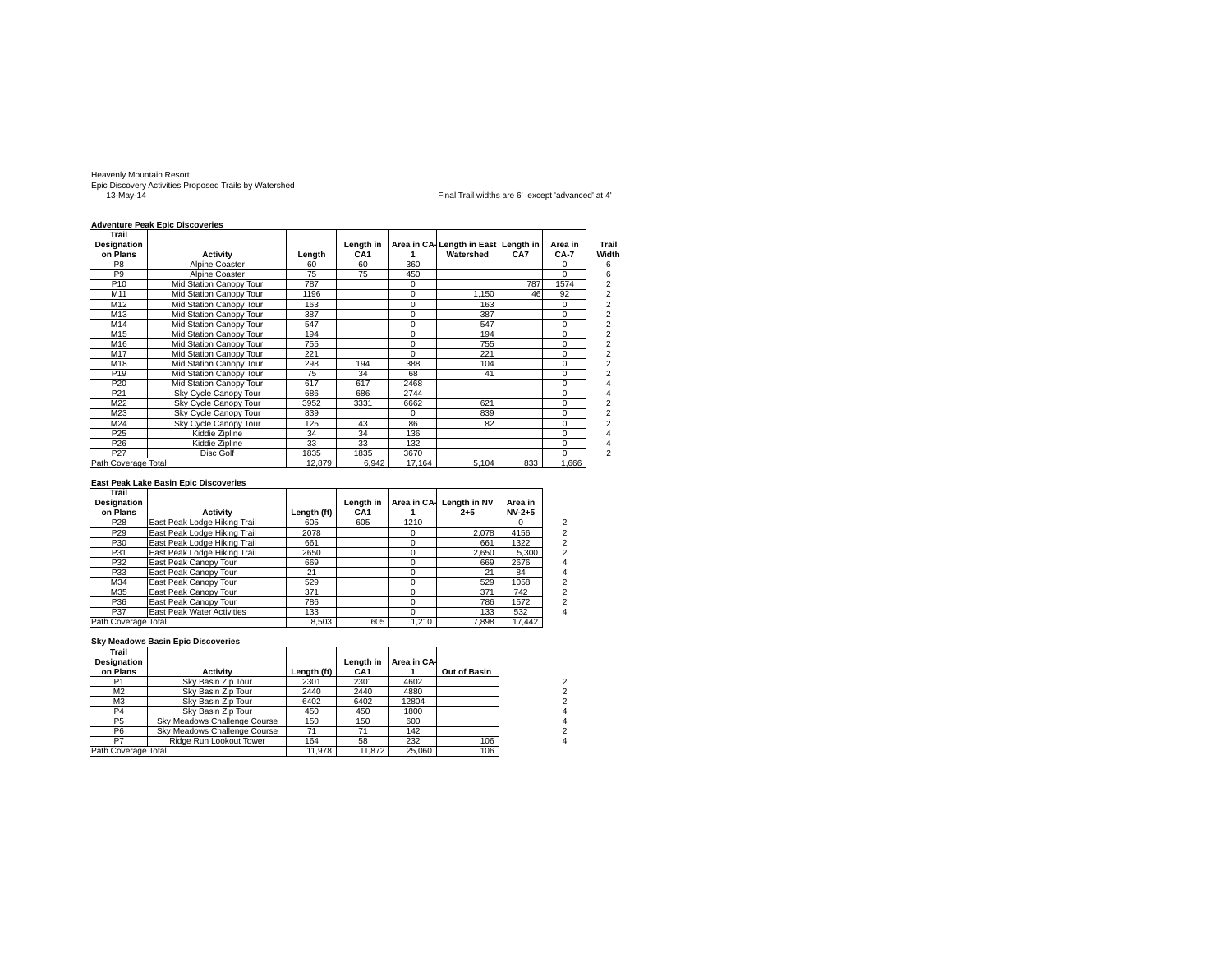Heavenly TRPA In-Basin Land Coverage Summary Estimated New Land Coverage for Proposed Action and Alternatives

| <b>New Coverage</b>                                                                     | Proposed 1a  | Proposed 1b  |                                    |        |        |                        |       |
|-----------------------------------------------------------------------------------------|--------------|--------------|------------------------------------|--------|--------|------------------------|-------|
| <b>Adventure Peak Epic Discoveries</b>                                                  |              |              | $CA-1$                             |        |        |                        |       |
| Alpine Coaster Forest Flyer                                                             |              |              |                                    | Sq. Ft |        |                        |       |
| Buildings (Terminal, bull wheels, attendant's shed)                                     | 3,170        |              | Basin                              | Trails |        | Parking/Rds Structures |       |
| Coaster                                                                                 | 1,256        |              | $CA-1$                             |        | 73,725 | 8,210                  | 6,753 |
| Trails                                                                                  | 810          |              |                                    |        |        |                        |       |
| Parking                                                                                 | 432          |              |                                    |        |        |                        |       |
| <b>Sky Cycle</b>                                                                        |              |              |                                    | Acres  |        |                        |       |
| <b>Structures</b>                                                                       | 1,511        |              | Basin                              | Trails |        | Parking/Rds Structures |       |
| <b>Trails and Queuing Areas</b>                                                         | 13,339       |              | $CA-1$                             |        | 1.69   | 0.19                   | 0.16  |
| Maintenance Road                                                                        | 4,898        |              |                                    |        |        |                        |       |
| Mid Station Canopy Tour                                                                 |              |              |                                    |        |        |                        |       |
| <b>Trails and Queuing Areas</b>                                                         | 11,538       |              |                                    |        |        |                        |       |
| <b>Structures</b>                                                                       | 80           |              |                                    |        |        |                        |       |
| <b>In-fill Activities</b>                                                               |              |              |                                    |        |        |                        |       |
| Trails                                                                                  | 3,938        |              |                                    |        |        |                        |       |
| Mountain Bike Skills Park                                                               | 15,182       |              |                                    |        |        |                        |       |
| Concrete Pad for Bike Rental Area                                                       | 2,000        |              |                                    |        |        |                        |       |
|                                                                                         |              |              |                                    |        |        |                        |       |
| <b>Total Adventure Peak Epic Discoveries</b><br><b>East Peak Basin Epic Discoveries</b> | 58,154       |              |                                    |        |        |                        |       |
|                                                                                         |              |              | CA-1                               |        |        |                        |       |
| East Peak Lodge Hiking Trail (in Basin Segments)                                        |              |              |                                    |        |        |                        |       |
| <b>Trails</b>                                                                           | 1,210        |              |                                    |        |        |                        |       |
| Mountain Bike Park (in Basin Trail Segments B3-1 and B3-2)                              | 15,144       |              | already included from Mtn bike tab |        |        |                        |       |
| <b>Total East Peak Basin Epic Discoveries</b>                                           | 16,354       |              |                                    |        |        |                        |       |
| <b>Sky Meadows Basin Epic Discoveries</b>                                               |              |              | $CA-1$                             |        |        |                        |       |
| Sky Basin Coaster                                                                       | 6656         | 370          |                                    |        |        |                        |       |
|                                                                                         |              |              |                                    |        |        |                        |       |
|                                                                                         |              |              |                                    |        |        |                        |       |
| Sky Basin Zip Line                                                                      |              |              |                                    |        |        |                        |       |
| <b>Trails and Queuing Areas</b>                                                         | 24,150       | 168          |                                    |        |        |                        |       |
| Sky Meadows Challenge Course                                                            |              |              |                                    |        |        |                        |       |
| Trails                                                                                  | 138          | 604          |                                    |        |        |                        |       |
| Mountain Excursion Tour                                                                 |              |              |                                    |        |        |                        |       |
| Parking/Pullouts                                                                        | 440          |              |                                    |        |        |                        |       |
| Ridge Run Lookout Tower                                                                 |              |              |                                    |        |        |                        |       |
| Sky Express Deck Expansion                                                              | 1,000        |              |                                    |        |        |                        |       |
| <b>Structures</b>                                                                       | 992          |              |                                    |        |        |                        |       |
| Parking/Pullouts                                                                        | 440          |              |                                    |        |        |                        |       |
| Trails                                                                                  | 656          |              |                                    |        |        |                        |       |
| <b>Total Sky Meadows Basin Epic Discoveries</b>                                         | 27,816       |              |                                    |        |        |                        |       |
| <b>Total New Land Coverage</b>                                                          | 102,324      | 772          |                                    |        |        |                        |       |
|                                                                                         |              |              |                                    |        |        |                        |       |
| <b>Panorama Trails</b>                                                                  | Length (ft)  | Area (sq ft) |                                    |        |        |                        |       |
| $CA-1$                                                                                  | 5467         | 16401        |                                    |        |        |                        |       |
|                                                                                         |              |              |                                    |        |        |                        |       |
| CA-6/7<br>$CA-7$                                                                        | 3208<br>4634 | 9624         |                                    |        |        |                        |       |
| Un-named between CA-7 & NV-3                                                            |              | 13902        |                                    |        |        |                        |       |
|                                                                                         | 15619        | 46857        |                                    |        |        |                        |       |
| $NV-1$                                                                                  | 4139         | 12417        |                                    |        |        |                        |       |
| $NV-3$                                                                                  | 3042         | 9126         |                                    |        |        |                        |       |
| $NV-2+5$                                                                                | 5917         | 17751        |                                    |        |        |                        |       |
| NV-4a                                                                                   | 28           | 84           |                                    |        |        |                        |       |
| $NV-5$                                                                                  | 576          | 1728         |                                    |        |        |                        |       |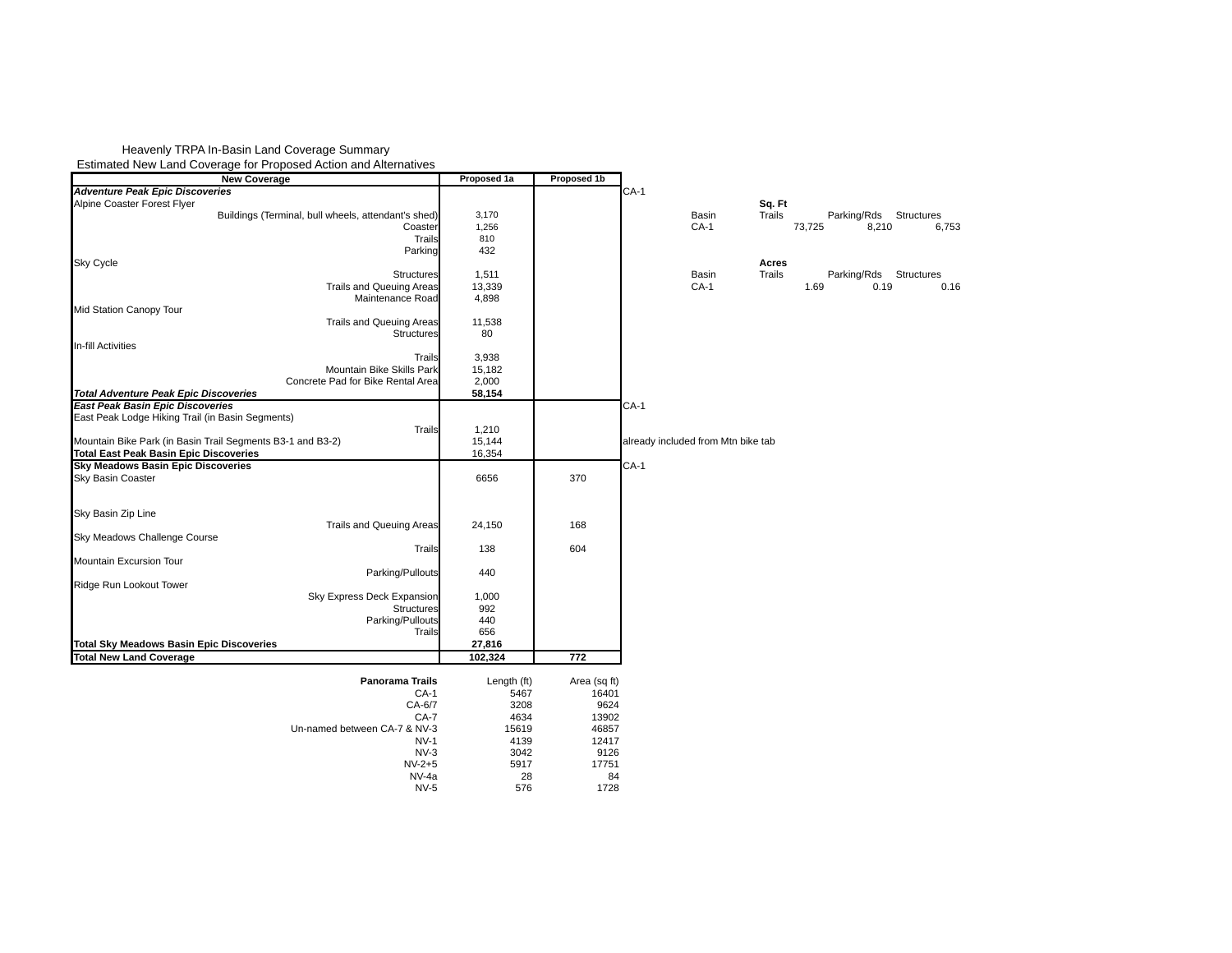# APPENDIX 3.1-F SKY BASIN (WATERSHED CA-1) EROSION ASSESSMENT